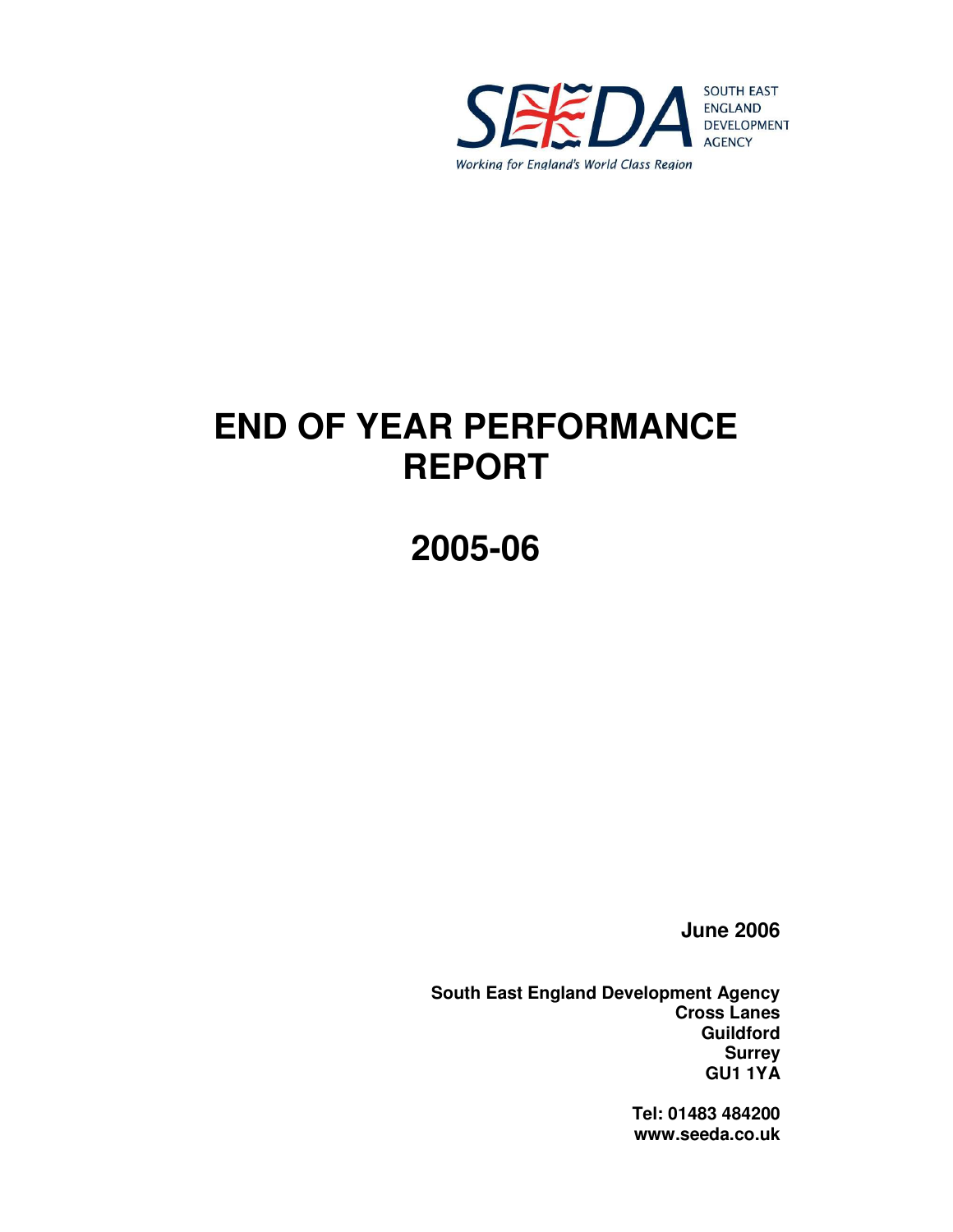# **SOUTH EAST ENGLAND DEVELOPMENT AGENCY**

# **End of Year Performance Report 2005-06**

# **CONTENTS**

|                |                                         |                                        | Page |
|----------------|-----------------------------------------|----------------------------------------|------|
| 1              |                                         | <b>Executive Summary</b>               | 3    |
|                | 1.1                                     | <b>Corporate Plan Themes</b>           | 3    |
|                | 1.2                                     | <b>Operational Performance</b>         | 4    |
| $\overline{2}$ |                                         | <b>Economic Background</b>             | 5    |
| 3              |                                         | <b>Corporate Plan Strategic Themes</b> | 6    |
|                | 3.1                                     | Strategic Influence                    | 6    |
|                | 3.2                                     | <b>World Class Innovation</b>          | 12   |
|                | 3.3                                     | <b>Competitive Enterprises</b>         | 15   |
|                | 3.4                                     | <b>Quality Places</b>                  | 21   |
|                | 3.5                                     | Area-focused Regeneration              | 24   |
| 4              |                                         | <b>Lead Roles</b>                      | 28   |
| 5              | <b>Outputs</b>                          |                                        | 31   |
| 6              | <b>Financial and Operational Review</b> |                                        | 35   |
|                | 6.1                                     | <b>Financial Review</b>                | 35   |
|                | 6.2                                     | <b>Operational Review</b>              | 37   |
|                | 6.3                                     | <b>Efficiency Plan Performance</b>     | 37   |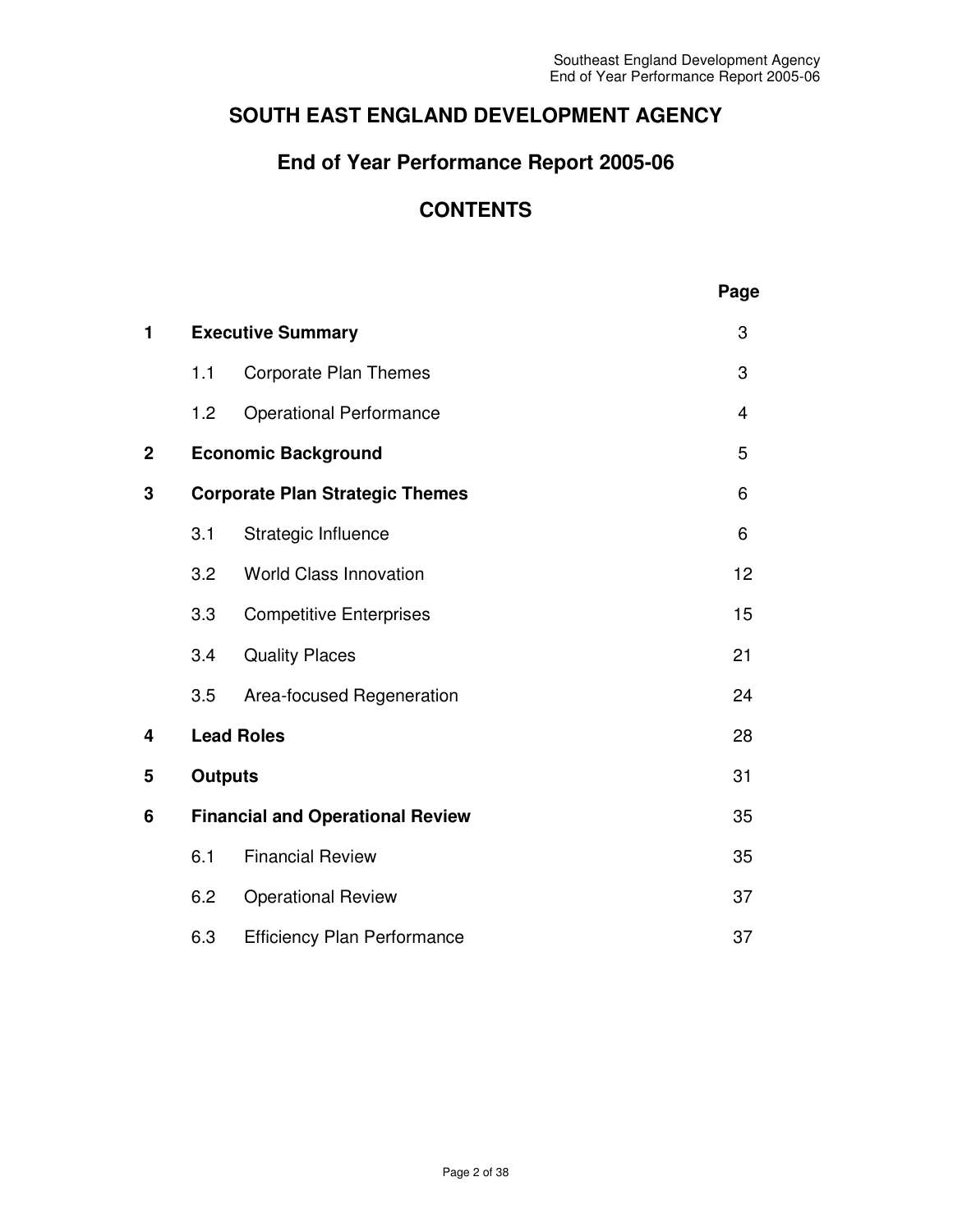# **1. EXECUTIVE SUMMARY**

### **1.1 CORPORATE PLAN STRATEGIC THEMES**

#### **Strategic Influence**

Preparation for, the launch of the RES review, and drafting of the new RES has been a major focus of work across the Agency and is set to have a substantial long-term impact on the Region. SEEDA's initial view that there were 3 major challenges for the Region (global competition, meeting competition through smart growth and sustainable development and the quality of life) has been endorsed and accepted through the extensive and well-attended consultation process.

Following involvement with Round 1 pilots, SEEDA was invited by the Government Office for the South East to be a key partner in the development of the fourth block in the Local Area Agreements (LAAs), Economic Development and Enterprise. This has proven to be challenging due to the LAAs crossing formal administrative boundaries, but a major achievement this year has been the maturity of the relationships and partnership work achieved by the Area Team, which has aided this.

### **World Class Innovation**

As lead RDA, SEEDA is closely involved in the development of national strategy and priorities for Science and Innovation within the framework of the 10 Year Plan. As a result of this recognition of the important role played by RDAs, there is now much closer engagement between the RDAs and other funding agencies, including the Research Councils. SESETAC has proven to be of particular use this year in supporting SEEDA with the innovation agenda and an increased business focus.

SEEDA recognised the need for higher level engagement with Businesses in the Region, and has put in place a plan which has included the set up of Business South East and Sector Consortia.

### **Competitive Enterprise**

SEEDA's delivery this year to the Regional Skills for Productivity Alliance has included 3 major programmes: Access for business Colleges, Joining Forces and Train to Gain. The Joining Forces initiative culminated in SEEDA being awarded the Train to Gain skill brokerage contract by the Learning and Skills Council (LSC).

The transition of the Business Links from the Small Business Service to SEEDA was extremely smooth with no decline in targets or customer satisfaction.

### **Quality Places**

SEEDA has deepened and improved its knowledge and understanding of sub-regional issues and importance, and has managed to channel this back to influence the RES review and ongoing projects and activities.

Major project successes this year have included the community engagement and work in Queensborough and Rushenden, and the Woolston project in Hampshire.

Infrastructure emerged as an important issue in the RES consultation process. An issue for the coming year will be how SEEDA changes its focus to take into consideration the growing importance and profile of infrastructure.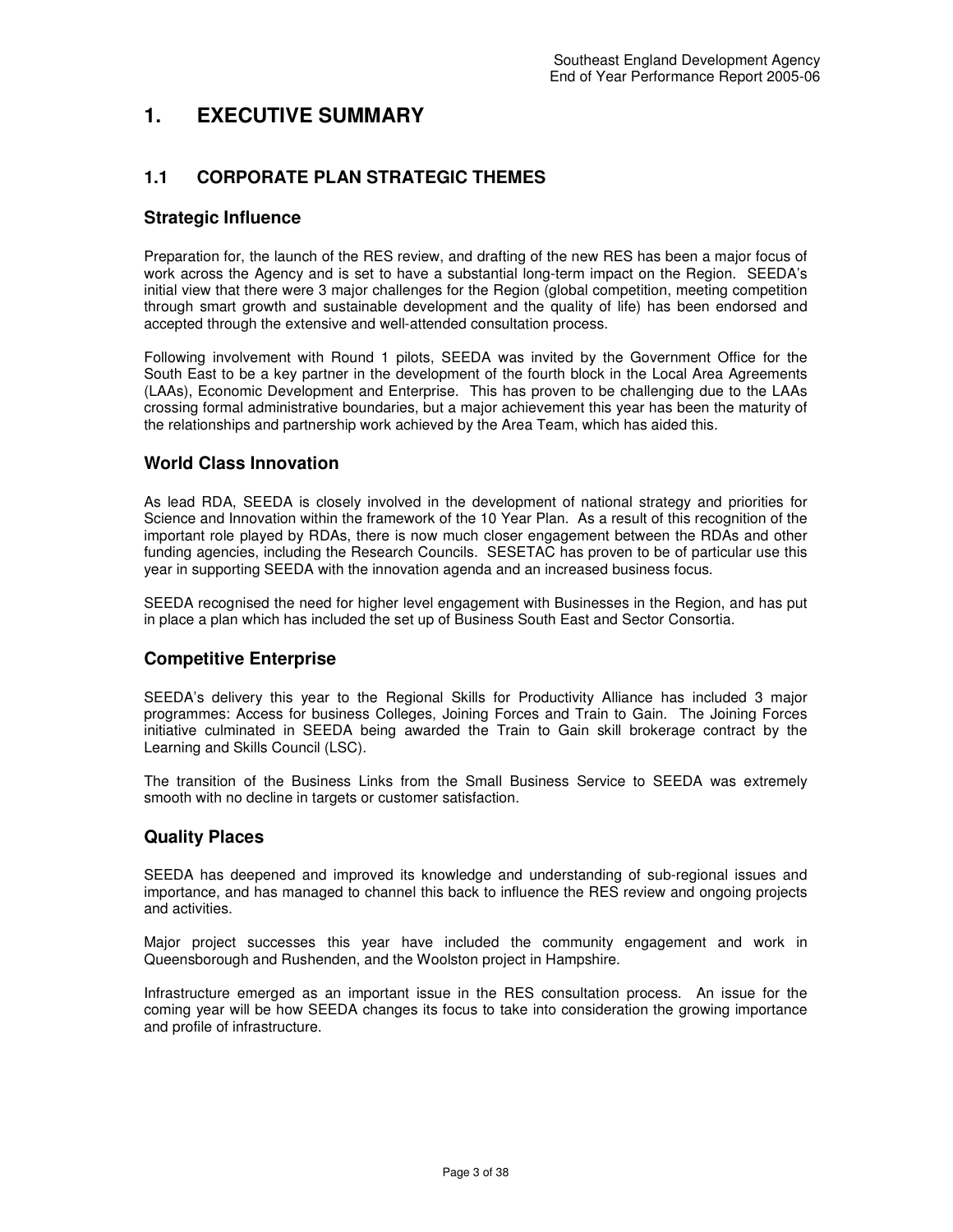### **Area-Focused Regeneration**

The Area Teams have continued to focus and build on the strengths brought to SEEDA; including partnership working and relationships; knowledge of each geographical area; and cross administrative boundary working. Work has continued to help partners develop exit strategies from the Single Regeneration budget (SRB), and develop the Area Investment Frameworks (AIFs) and Area Programmes in the light of the emerging LAAs.

In Hastings the major successes this year have been the Opening of the University Centre, the  $2^{nd}$ Phase of the Creative Media Centre, the Innovation Centre; general Dynamics confirming they will remain in Hastings, and the huge impact on the organisation of youth education in Hastings.

### **1.2 OPERATIONAL PERFORMANCE**

Overall, performance has been strong this year, with a number of output targets exceeded. The difficulties and issues which arose from the new Tasking Framework introduced at the beginning of the year, including the lack of comprehensive definitions during the corporate planning process, have affected the output figures achieved, however there has been ongoing work throughout the year to embed these in SEEDA and partners' processes.

SEEDA achieved full spend at year end with no end of year flexibility required. The financial forecasts to DTI have been more consistent across the year, and SEEDA's payment record for invoices has significantly improved.

The efficiency plan implemented in April 2006 has produced an overachievement against expected savings. Work is ongoing to embed this in all aspects of the organisation.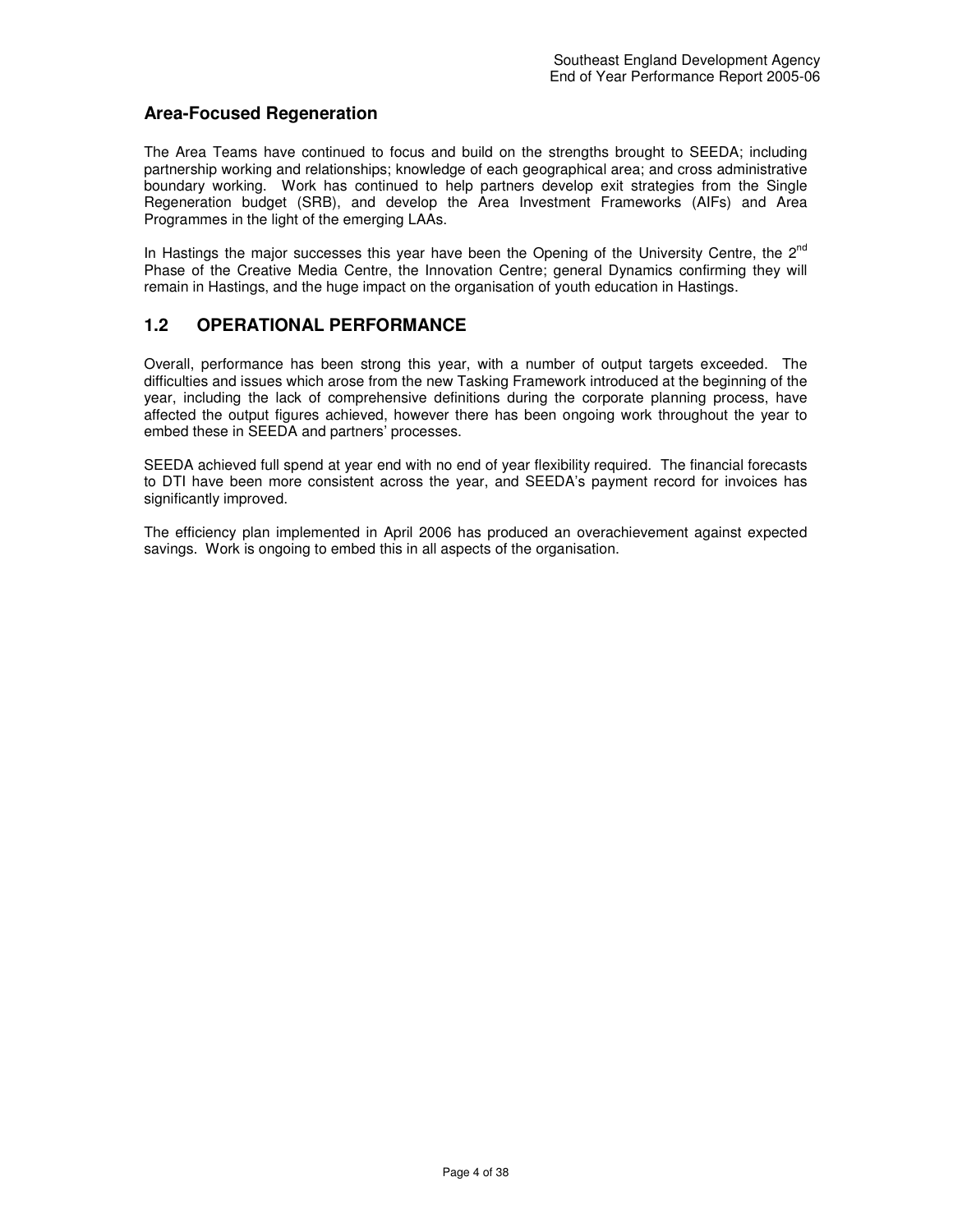# **2. ECONOMIC BACKGROUND**

The latest preliminary estimates of the UK GVA show that UK growth had slowed down from 2.6% in 2004 to 1.86% in 2005. During the same period total GVA growth in the South East has slowed down from 2.74% to 1.85%.

The slow down was mainly due to a strong decrease in output in Utilities and Fuel Processing as well a decline of output in some manufacturing sectors, such as Wood and Wood Products, Electrical Engineering, and Paper, Printing & Publishing.

Growth was mainly driven by the Financial & Business Services as well as Transport and Communications.



**Figure 1: GVA growth rates, South East England** 

Source: EBS, Spring 2006

#### **BUSINESSES**

The latest CBI regional survey of UK economic trends<sup>1</sup> points towards a modest increase in home orders (a balance of 1% of businesses report an increase) and a slight fall in export orders (balance of -3%) over the past 12 months. However, expectations about the next twelve months are a lot more positive. Businesses in the South East are optimistic regarding domestic orders (balance of 11%) and export orders (balance of 4%) over the next twelve months.





The latest PMI<sup>2</sup> data for the South East show a successive monthly increase in the South East private sector business activity throughout the Financial Year 05/06. The seasonally adjusted Business Activity Index registered 58.0 in March<sup>3</sup>, signalling a further robust expansion of private sector activity in the South East.

While business activity has been below the UK average during the first half of the Financial Year, there has been a recovery in the second half, and business activities in the South East where overtaking the value for the UK (figure 2)

50 = no change on previous month (seasonally adjusted) Black line: South East Grey line: All UK

Source: PMI quarterly South East Reports, Nov 05 – April 06

#### **LABOUR MARKET**

 $\ddot{\phantom{a}}$ 

The latest Labour Force Survey (LFS) data for the South East<sup>4</sup> indicate that the labour market remains subdued. The trend in the employment rate was close to flat, with the rate in the latest period remaining unchanged from a year ago.

However, unemployment has marginally increased, the latest figure being not significantly different from the same period a year ago:

<sup>1</sup> Conducted March/April 2006, draft May 2006

<sup>2</sup> PMI: Purchasing Manager's Index, PMI South East Reports November 2005 to April 2006

 $3$  Value of 50 = no change on previous month, value > 50 reveals positive change on previous month.

<sup>4</sup> ONS: Labour Market Statistics, April 2006 (latest available data)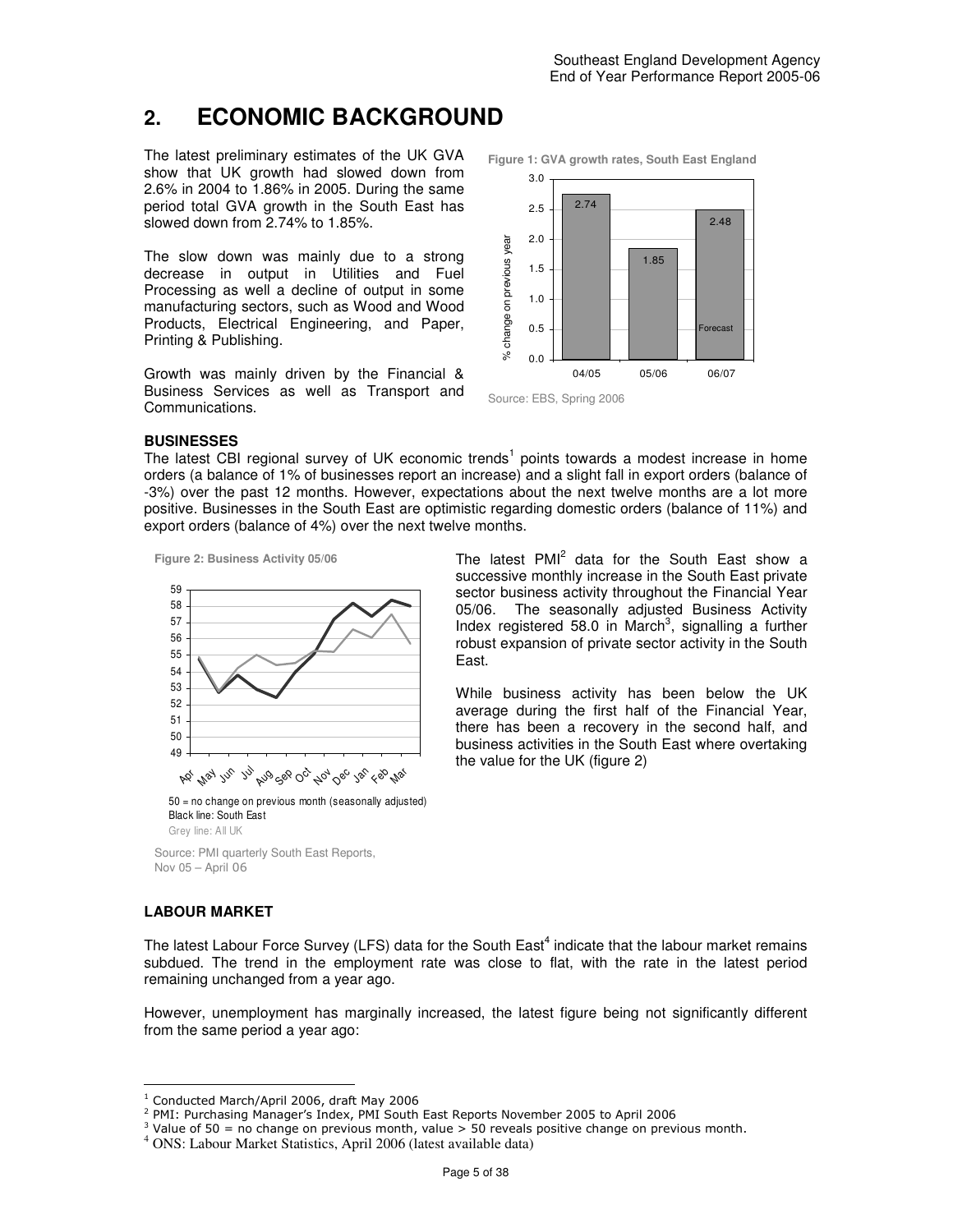**Figure 3: Labour Market Trends**

|                        | Dec 05 to<br>Feb 06 | change on<br>year before |
|------------------------|---------------------|--------------------------|
| economic activity rate | 82.3                |                          |
| employment rate        | 78.8                |                          |
| unemployment rate      | 4.3                 |                          |

Economic activity rates remained near all time high at 82.3%, up 0.2 points from the same period a year ago.

After a continuing decline in claimant count unemployment during the last decade, the South East is has seen a slight increase in claimant count rates over the past months: Overall the percentage of working age population claiming JSA in the South East has risen from 1.5% in April 2005 to 1.8% in March 2006.





Source: NOMIS 2006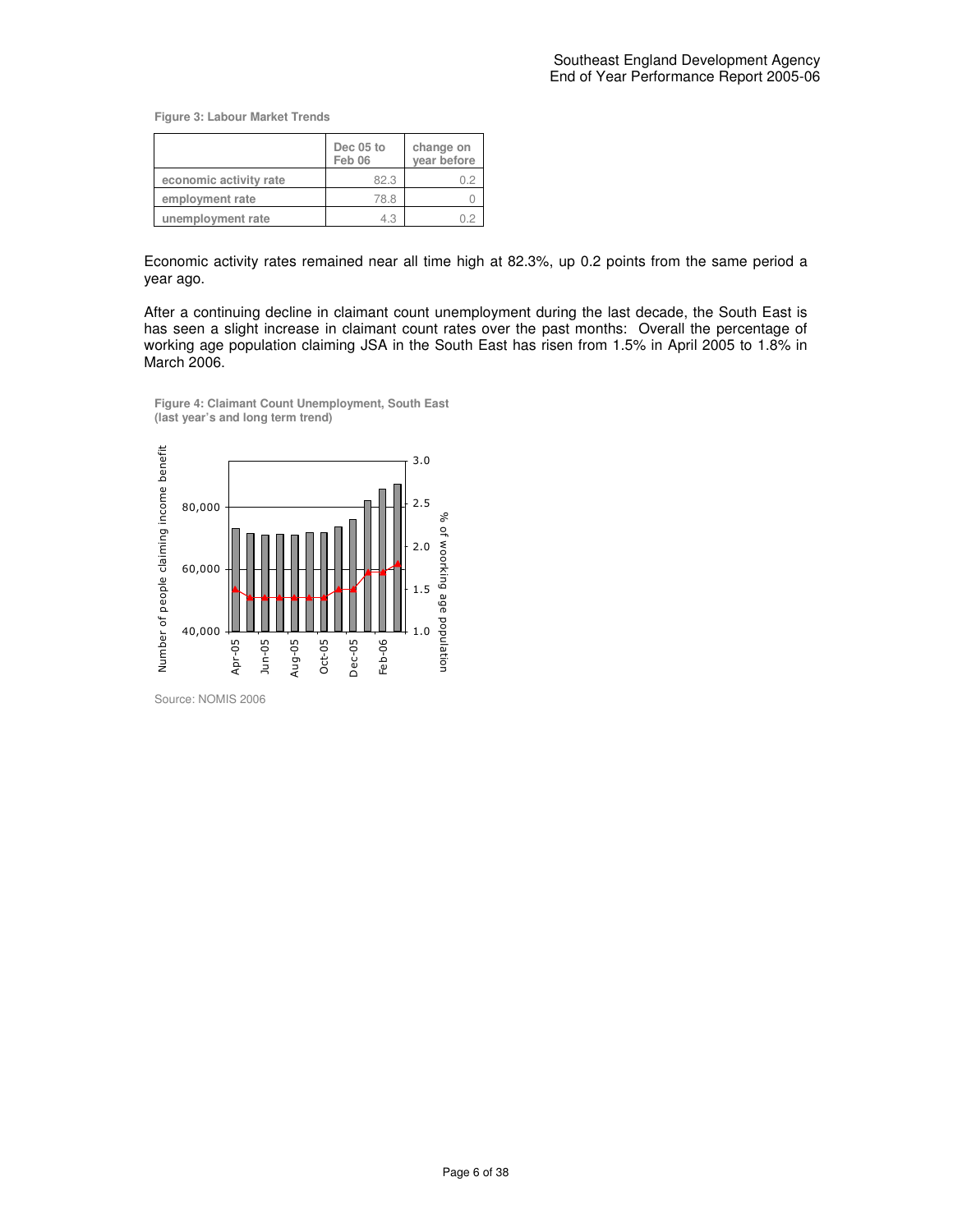# **3. CORPORATE PLAN STRATEGIC THEMES**

# **3.1 STRATEGIC INFLUENCING**

### **OVERVIEW**

The Draft Regional Economic Strategy (RES) 2006-16 looks set to receive positive endorsement when finalised due to the approach taken of engaging with and listening to regional partners early on in the review process. SEEDA's initial view that there were 3 major challenges for the Region (global competition; meeting competition through smart growth and sustainable development; and quality of life) has been endorsed and accepted throughout the consultation process.

A learning point that emerged from this process has been to clarify how the EU Strategic Environmental Appraisal Directive should have been applied at the start of the RES process. An ongoing challenge of the RES process has been reconciling and achieving convergence between the draft RES and the South East Plan, as required by national government. SEEDA and SEERA are currently collaborating on this.

SEEDA has delivered the Regional Funding Allocation (RFA) for the region, working closely with SEERA and GOSE, and secured the support of Regional partners. The RFA adopted the evidence base for the RES, however, as work on the RES was not complete, it was not possible to state how the economic priorities for the Region might change.

Following our involvement with two round 1 pilots of Local Area Agreements (LAA) in 2004/05, SEEDA involvement was praised by GOSE. SEEDA has been fully involved in the development of the  $4<sup>th</sup>$ (economic) block of LAAs, and are currently engaged in preparing each of the 2<sup>nd</sup> round of LAAs this year. This has been a challenge as the LAAs cross formal administrative boundaries and has stretched SEEDA resources available to it; an issue that needs resolution and consideration for  $2006/07$  as the  $3<sup>rd</sup>$  round begins. However, a big achievement his year has been the maturity of the relationships and partnership work achieved by the Area Teams.

## **ACTIVITIES AND STRATEGIC ADDED VALUE**

### **3.1.1 Regional Economic Strategy (RES) and Evidence Base**

The first phase of the review of the RES began in July 2005 with thematic sub-regional events addressing key challenges for the Region. These events marked a change in how SEEDA partners were consulted and involved, with agendas clearly customised to reflect the issues relevant to a subregion, or to focus on key themes influencing particular aspects of the economy (such as Europe, social inclusion or influencing government).. Following the RES events a consultation document was published and, after a formal consultation period, a formal RES draft was launched in early April 06. This latest document developed the vision set out in the consultation document and led to the specification of three strategic objectives.

Through the RES consultation process SEEDA has developed further relationships with key partners in terms of shared understanding; the RES process has helped build a sense of common purpose, achieving greater alignment between partners on areas such as the spatial dimension to the RES.

SEEDA commissioned a report from KPMG on progress against the 2002-12 RES. The results show good progress in general against RES actions and highlighted a number of recommendations for the 2006-16 RES which have been taken on board:

- More focus on what actually needs to be changed and areas in which it can actually deliver change
- More visionary and strategic
- More balance in articulating a broad range of issues affecting the region
- Written in plain English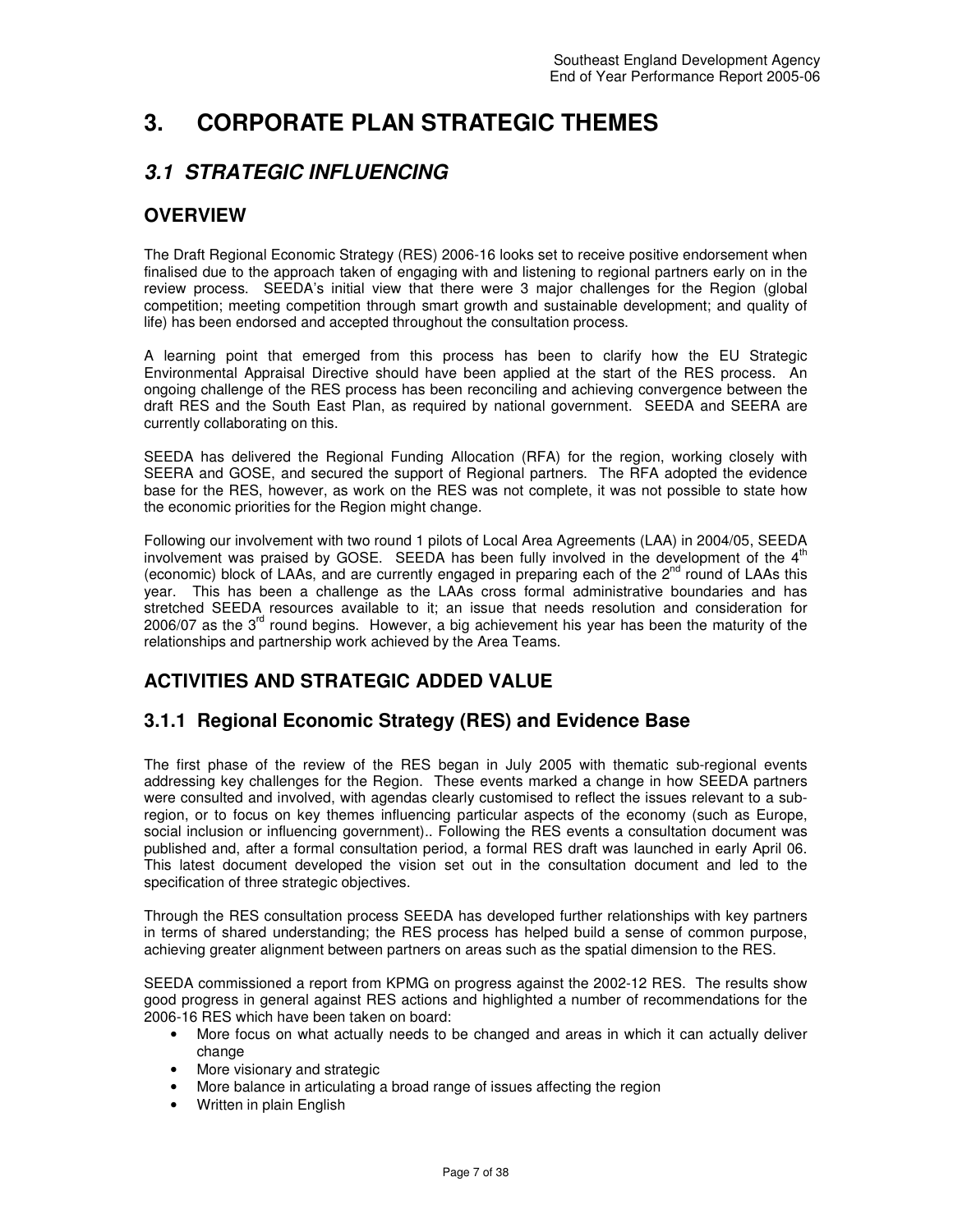Area teams have played a vital role in the context for the sub-regional RES consultation events in 2005, working with Economic Partnerships bring businesses to the events and presenting the RES proposals to a range of audiences and organisations.

SEEDA consider that the latest RES draft is a truly regional document. It identifies partners who hold primary responsibility for the 83 actions detailed (SEEDA leads on 28 of these); in addition there are a number of transformational ideas which will receive early priority. The final RES document will be published in the autumn alongside an implementation plan with partners to include more detail on these activities and to put indicators and resource allocation against each of them.

#### **Sustainability Appraisal/Strategic Environmental Assessment (SA/SEA)**

SA/SEA carried out was to identify key environmental/sustainability implications of the range of growth options set out in the draft RES. Initial work on an Index of Sustainable Economic Wellbeing (ISEW) has also informed the RES, and the ISEW has been adopted as an additional RES indicator. This has all contributed to a more sustainable RES and has achieved much wider appreciation of the issues amongst partners in the region.

#### **Coastal Strategy**

SEEDA, through the area teams, carried out an analysis of under-developed coastal economies in the Region, which has informed the framework for the Coastal Strategy developed alongside the RES. As part of the development of this strategy the area teams organised a two day visit by the Deputy Prime Minister to the South Coast in December. The DPM urged SEEDA to develop new approaches along the coast.

### **3.1.2 Local Area Agreements (LAAs)**

SEEDA are working with partners on the economic block of the Local Area agreements (LAAs) and are leading on behalf of the Government Office for the South East (GOSE). SEEDA Area Teams have helped LAA partners focus on key priorities and the AIF process has been a building block in this process. GOSE have praised the way that the area teams and colleagues across SEEDA have supported partners in the development and assessment of proposals within the Economic Development and Enterprise (EDE) block of the LAA.

A review of the implementation of the second round LAA areas has highlighted some areas for development, including a sharpening up of the links between the RES and LAA objectives. Area teams are now working with partners on third round LAAs. The new guidance will allow LAAs to cover wider areas encompassing several LAAs.

### **3.1.3 Business South East**

Business South East was established early in 2005 to provide strategic, coherent and persuasive business input to influencing Government policy and investment programmes. The focus of Business South East during this year has been on influencing the RES and the South East Spatial Strategy. For example, Business South East contributed to the development of the RES "Transformational Actions" through the Regional Infrastructure Fund. Business engagement in the consultation process on the draft RES document was established through Business South East, particularly through the business representative bodies.

### **3.1.4 South East Science, Engineering and Technology Advisory Council (SESETAC)**

SEEDA's Science and Industry Advisory Council, SESETAC, is a high level advisory body to SEEDA. Membership includes senior industrialists, vice-chancellors and research council chief executives. SESETAC was set up in 2003 and has advised on the regional response to government's 10-year Framework for Investment in Science and Innovation. To meet the national and regional challenges SESETAC advised that SEEDA should focus resources on three key themes:

• Ensuring the capture and use of emerging technologies based on advances in science and engineering with a focus on leading edge high technology developments with commercial potential.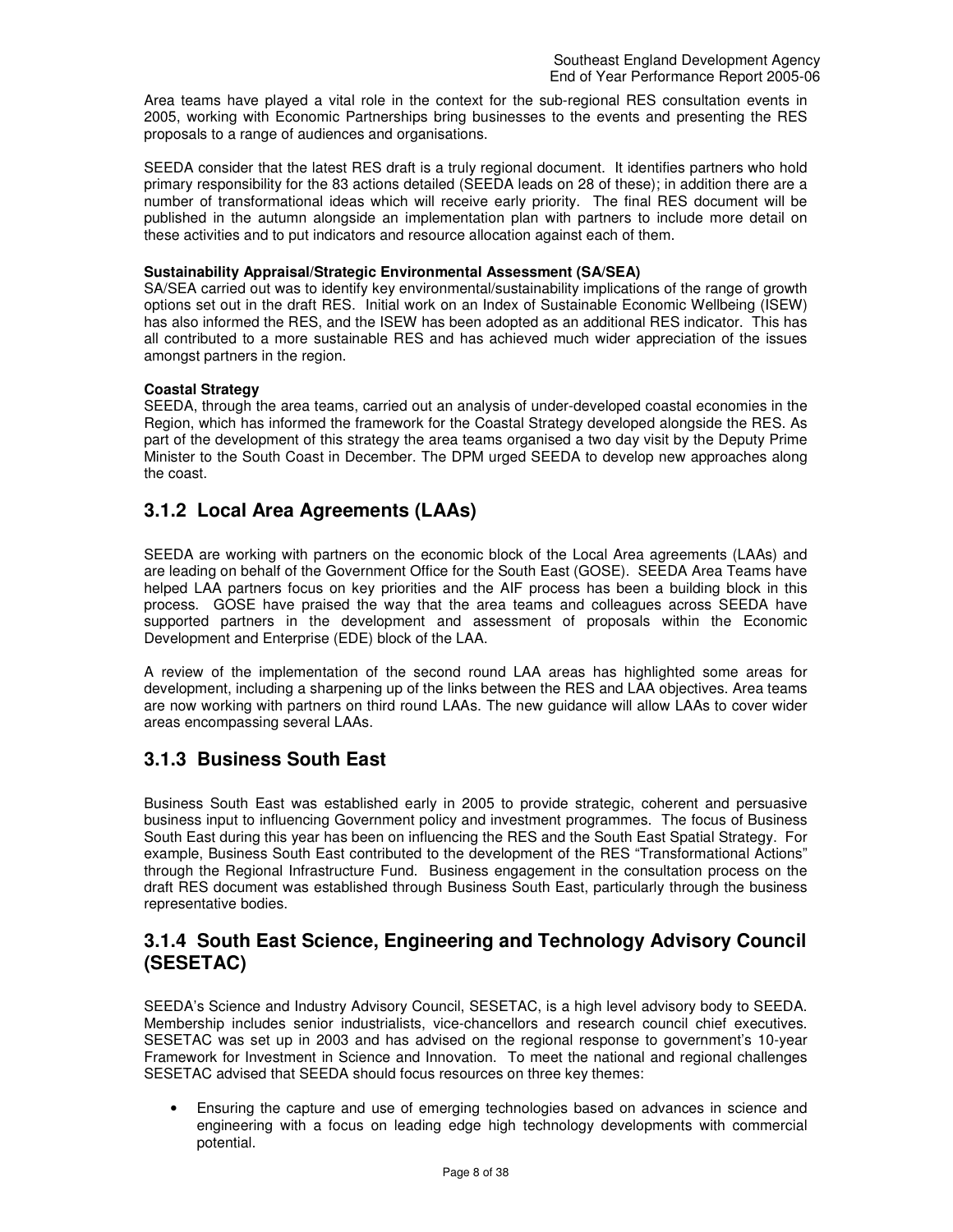- Providing business demand led Innovation Advice and Support to SMEs to facilitate their access to the skills and capabilities in the SET base.
- Working with partners to increase the supply of SET skilled researchers, advanced technicians, entrepreneurs and effective SET teachers.

SEEDA has responded to this advice with the development of a £20million Innovation Action Plan during the 05/08 Corporate Plan cycle.

Over the last year SESETAC has been helping SEEDA develop the specific initiatives under these three themes. There was agreement to make calls to bring new nano-material based products and medical imaging and informatics technologies to the market place through a collaborative R&D programme together with the establishment of a Regional Innovation Advisory Service that is now being funded by SEEDA.

With SESETACs endorsement a knowledge network advisory group (KNAG) has been established. Its key roles are to identify appropriate Knowledge Networks for SEEDA support and provide high level guidance on the development of these networks.

The regional STEM Hub (Science, Technology, Engineering and Mathematics) was set up to join up and amplify the impact of best practice across the region through creating a critical mass of partners able to make a difference in encouraging school children to pursue scientific careers. SESETAC endorsed the decision by the STEM Hub Board to establish a new Bioscience Technologist Training Centre in Kent with the intention of improving the supply of technicians for the pharmaceutical and biotechnology industries

### **3.1.5 Europe**

SEEDA has continued to work to ensure that the region makes the most of membership of the European Union through its regional office in Brussels, influence of policy, creation and use of funding opportunities and through strategic alliances with European regions.

The **Lisbon Agenda** mapping exercise was promoted to the European Commission, the UK Permanent Representation and the Treasury. This formed the basis for a publication by the English Regions Network on the English Regions' contribution to the implementation of the Lisbon goals. he publication was showcased at an event in Brussels in November 2005. A RES consultation event focusing on Europe was held in conjunction with the ODPM's consultation on the National Strategic Reference Framework (NSRF), emphasising the links between the Lisbon Agenda, the RES and the drivers of productivity. The RES is now recognised as the key strategic document for the future Competitiveness and Employment Objective of the NSRF.

Good progress was made in developing the **GROW** initiative, a €7.5 million Interreg IIIC project developed by SEEDA as lead partner in collaboration with SEERA and the Environment Agency for joint implementation of the Lisbon Agenda. The programme aims to achieve balanced, sustainable and economic growth across a network of five high growth regions in Italy, Spain, the Netherlands, Poland and England. Two calls for projects were made. The first call ended in November with the approval of eight projects, the second call ended in February.

The **European Social Fund** (ESF) is continuing to add value to regional skills programmes, particularly in innovation and entrepreneurship which are areas of increasing momentum for SEEDA activity. Workforce skills development is increasingly being rolled out through the regional skills alliances (RSPA) and sector skills consortia as they mature. ESF is being used to add value and pilot more innovative activities where appropriate such as the Regional Resource Centres to improve brokerage on demand and supply/pooling of resources.

Problems have been encountered with regard to remaining within the 5% Administration funding. This has been caused by changes in strategic direction of SEEDA's resource allocation and the extension to the ESF programme until 2008. GOSE has been supportive in finding ways to minimise these costs and discussions are ongoing.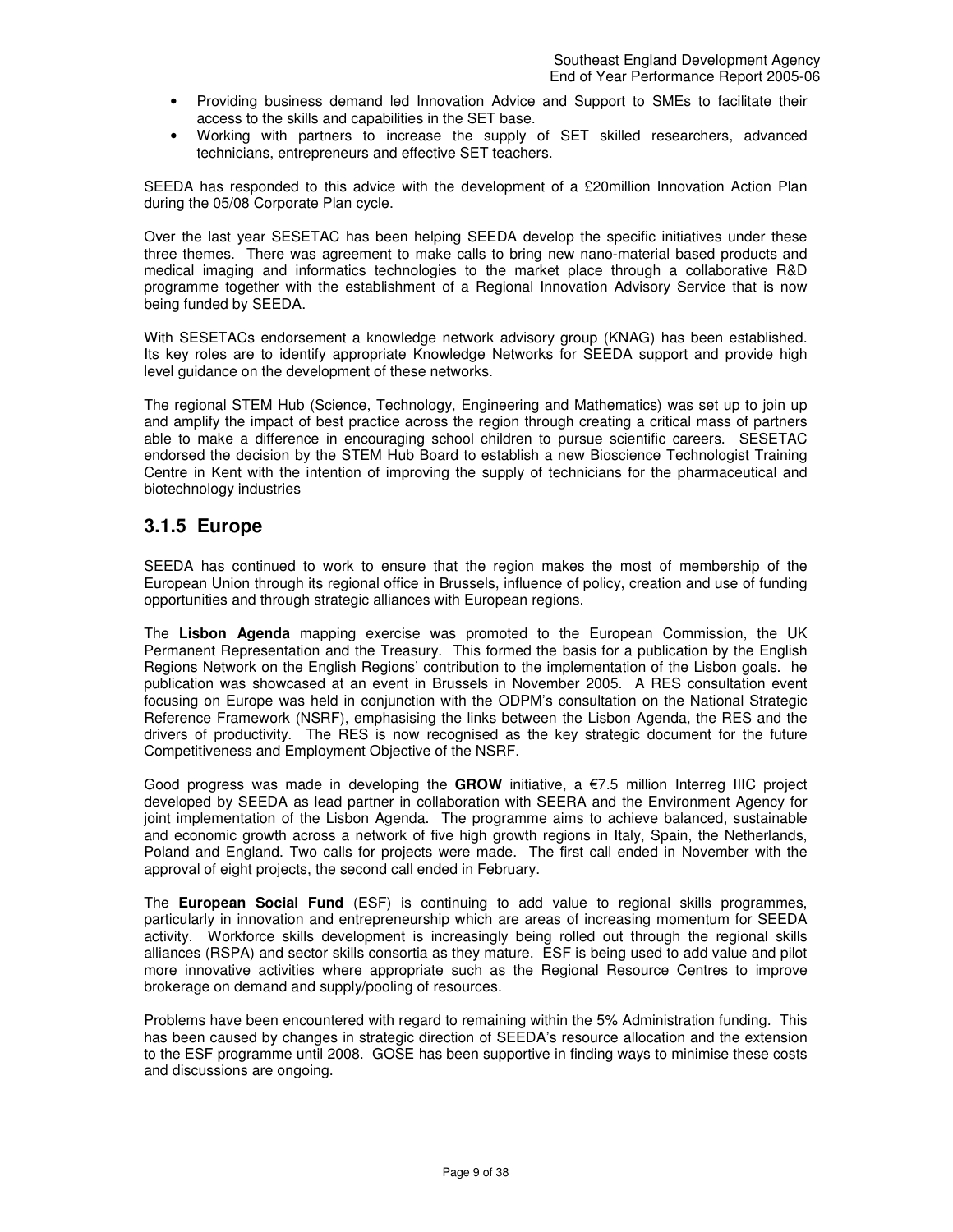### **3.1.6 Culture**

SEEDA has continued to work strategically with Culture South East and the cultural agencies within the Region throughout the year. A joint workplan with Culture South East has been developed, setting out the strategic focus for this work in the evidence base and Creative Industries, Growth Areas and Sustainable Communities and within the Learning and Skills agenda.

SEEDA has continued to promote integration of the regional cultural strategy through various actions such as co-funding the post of Cultural Coordinator for Thames Gateway North Kent. ODPM support has also been secured for a Culture Framework & Toolkit for Thames Gateway North Kent to produce guidance for the generation, delivery and appraisal of cultural projects within the regeneration and growth of North Kent, endorsed by the Thames Gateway Kent Partnership Board.

A pilot **Cultural Observatory** was initiated and, despite a slow start due to technical difficulties, has demonstrated high quality content development. In its first year it has concentrated on planning its technical development, development of content and creation of marketing, quality and evaluation strategies.

SEEDA and Sport England have established of a **Regional Olympic Coordinating Committee** to coordinate the South East's 'offer' to the 2012 Olympic and Paralympic Games and ensure that the region's businesses, organisations and inhabitants benefit from the opportunities offered by London hosting the Games.

A Major Sports Events Manager was appointed in July 2005 and a launch event held for the **Major Sports Events Strategy** with stakeholders from local authorities, sports partnerships, sports governing bodies and venue organisers. SEEDA's involvement has assisted in the attraction of a number of significant events to the region including the Tour of Britain (a 3 year agreement) and the Tour de France in 2008.

### **3.1.7 Sustainability**

SEEDA leads on promoting sustainable forms of economic development in the region. Significant activities in the past year included SEEDA's RDA lead roles on waste and energy (discussed in section 4), and establishing the DEFRA-funded BREW programme (2005-08).

#### **Business Resource Efficiency and Waste (BREW):**

The BREW South East programme has been established, and facilitated resource efficiency business support at a sub-regional level through the Sustainable Business Partnerships (SBPs). It also funded demonstration and pilot projects like NISP-SE.

The South East BREW delivery plan establishes priorities for delivery partners. An outline business plan bid for 2006/07 was submitted to DEFRA in September for an additional £600,000, with the bid being awarded in full. Due to the business planning process not beginning until the start of the financial year (2005/06), it was not possible to complete all projects and ensure full use of the allocation. A business plan was agreed by stakeholders at the end of 2005/06 to combat this problem, which has enabled projects to begin earlier than last year.

### **3.1.8 Rural Programmes**

The extended rural role of SEEDA resulting from the Defra Modernising Rural Delivery agenda, which transferred both staff and money from the Countryside Agency, has enabled SEEDA to establish 4 new Rural Area Manager posts to improve rural delivery at sub regional level. They have been working with sub regional partners to help maximise the effectiveness of SEEDA's rural programmes across the region, and to influence sub-regional policies and strategies to ensure they contribute optimally towards the goals of the RES. Area Teams now have a much stronger knowledge and understanding of rural issues that affect their sub regions and this expertise is being fed into development of new rural programmes, particularly on access to services and the new England Rural Development Pathfinder Programme.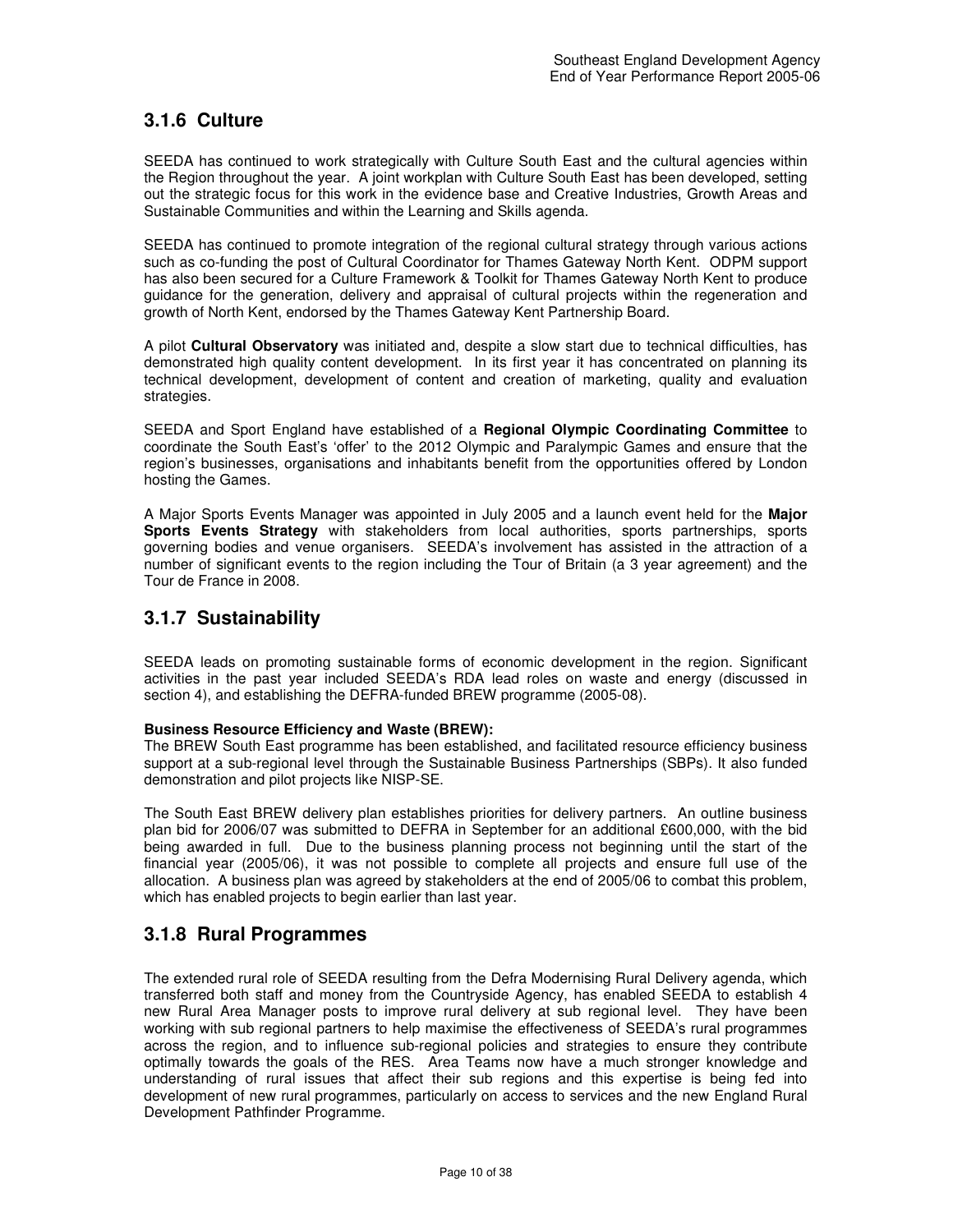Other examples of wider Rural strategic added value include:

- MKOB have been successfully working with three Beacon Market Towns to ensure that their knowledge and experience is shared with small rural towns across the region.
- The Kent Team has been working with officers at Kent County Council to develop a Kent-wide Rural Strategy. The Kent Rural Board (representation by Valerie Carter, SEEDA) has identified a number of key areas for development and officers will now be working together to identify actions to address these issues.
- In Surrey and Sussex work to assist links between broadband partnerships and the local agricultural colleges has enabled more rural businesses to recognize the benefits of broadband usage.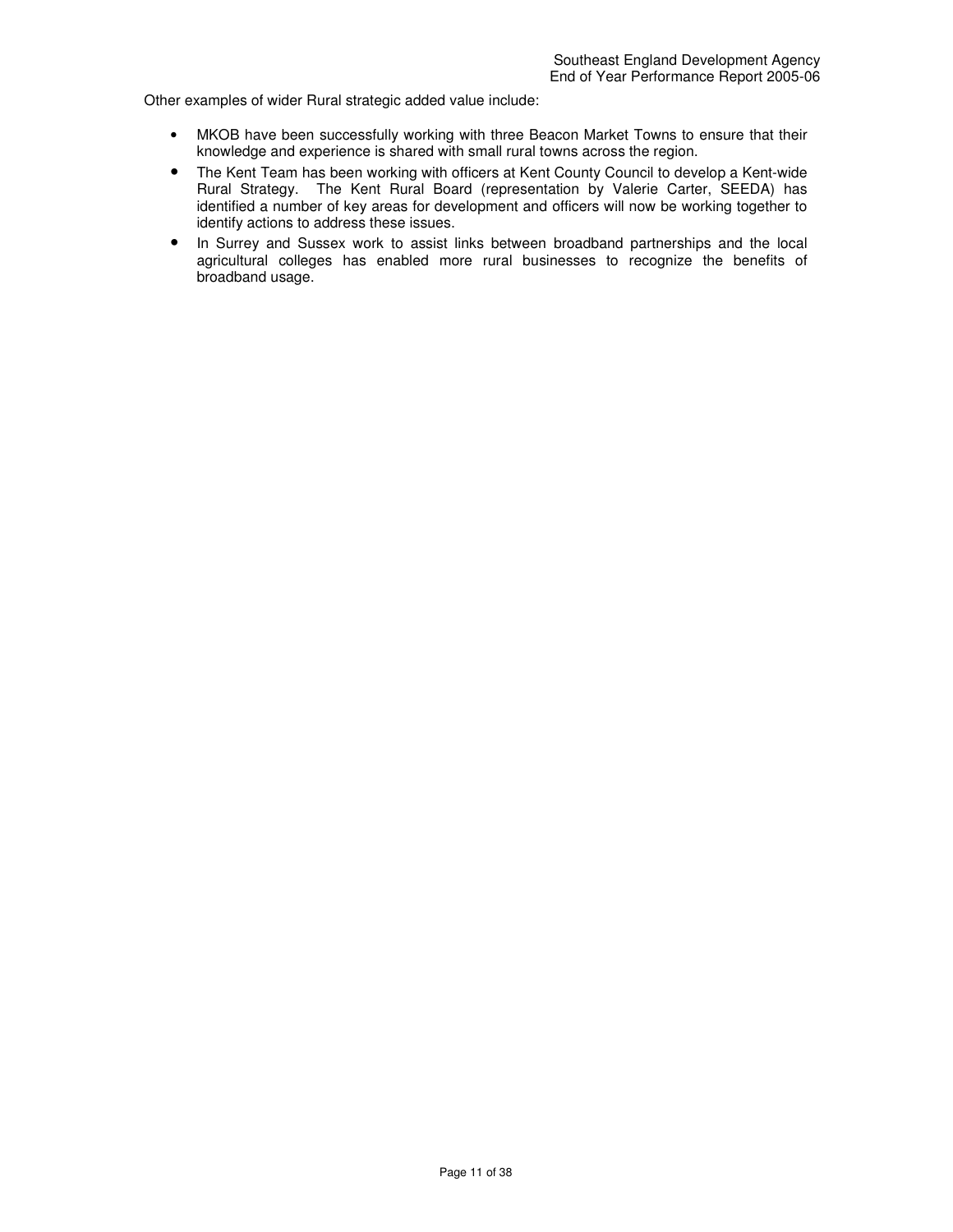# **3.2 WORLD CLASS INNOVATION**

### **OVERVIEW**

As lead RDA**,** SEEDA is closely involved in the development of national strategy and priorities for Science and Innovation within the framework of the 10 Year Plan. As a result of this recognition of the important role played by RDAs, there is now much closer engagement between the RDAs and other funding agencies including the Research Councils, e.g. through the Funders Forum. SESETAC has been of particular use this year in supporting SEEDA with the innovation agenda; this high level advisory committee has added value in terms of a discussion form and expertise.

SEEDA recognised the need for higher level engagement with Businesses in the Region, and has put a plan in place including the set up of, Business South East and Sector Consortia.

For the first time, uptake of broadband in the South East has overtaken that of London. County partnerships set up across the region have played a large part in this. It has shown how SEEDA can work effectively in a relationship with non-funded private organisations.

# **ACTIVITY AND STRATEGIC ADDED VALUE**

### **3.2.1 Innovation**

This year was year one of a three year plan for innovation in the South East. Over the three years SEEDA plans to pilot a number of approaches to drive up innovation in the South East and bring business and the knowledge base together to share ideas and development.

SEEDA, with advice from SESETAC, developed an **Innovation Action Plan**. The **Plan** has three elements:

- Innovation, implemented primarily through the development of an **Innovation Advisory Service** (IAS).
- **Knowledge Transfer** aims to facilitate greater engagement of business with the knowledge base, focussing on product development, achieving high levels of technology readiness and to encourage businesses to release the value from the knowledge base through:
	- a. **Knowledge Networks** to encourage greater dialogue between businesses and the knowledge base.
	- b. **Technology Brokering** supported by a university Business Fellows scheme.
	- c. **Emerging Technologies** supported by a collaborative R&D fund in 4 south east priority sectors.
- **Skills for Innovation**. SEEDA is piloting region **STEM (Science, Technology, Engineering and Mathematics) hubs**, to work with regional partners to identify and address coherently a small number of critical initiatives.

#### **Innovation Advisory Service**

The Innovation Advisory Service was officially launched on April 4 2006. The service is now delivering demand and problem led brokering at a sub-regional level using advisors and a SEEDA 'toolkit' (built on principles of best international knowledge transfer practice and building on the experience of previous successes). There are 12 FTE innovation advisors in post already working with over 100 businesses and collaborating fully with all other SEEDA service providers. SEEDA have also set up an Innovation Advisory Panel, which includes Professor Joe Tidd at SPRU and Professor James Simmie at Oxford Brookes University; this group will report into SESETAC.

#### **Knowledge Transfer Network**

Knowledge Transfer aims to facilitate greater engagement of business with the knowledge base, focussing as far as possible on product development, or on achieving high levels of technology readiness, rather than fundamental research; and to encourage businesses to release the value from the knowledge base. SEEDA has implemented **Knowledge Networks** to encourage greater dialogue between businesses and the knowledge base.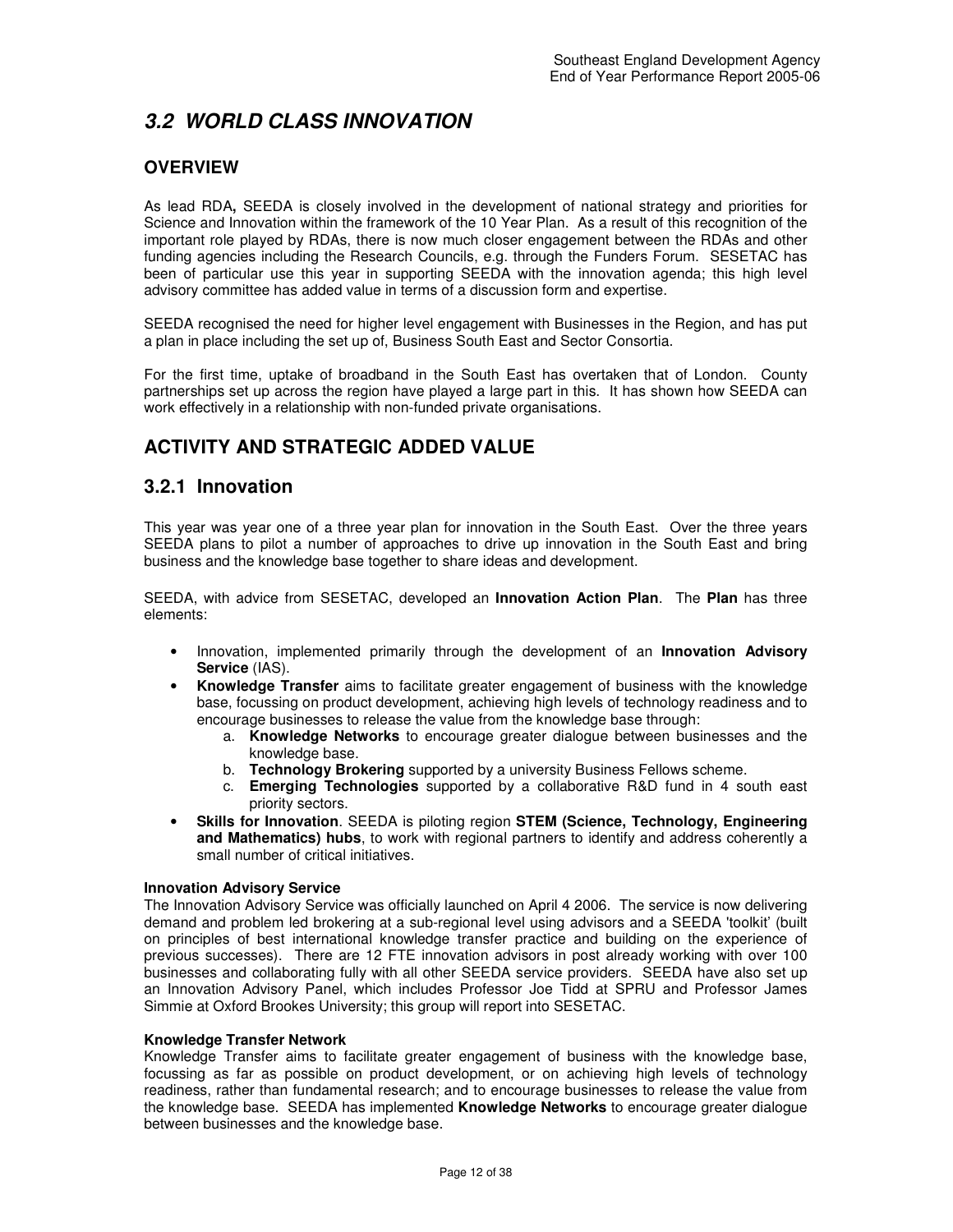#### **Business Fellows**

SEEDA joined the LDA in the London Technology Networks Technology Brokering programme, which has included training of 36 SEEDA University Business Fellows. Last financial year (05/06) SEEDA Business fellows initiated 63 negotiations with business. By the end of March 2006, 22 deals worth £1m were closed.

#### **PoCKeT (Proof of Concept for Knowledge Transfer)**

The PoCKeT fund offers repayable awards of up to £30k to innovative SMEs or entrepreneurs to undertake collaborative work with a Higher Education partner. PoCKeT received a significant amount of interest and a large number of enquires in the first half of the year; as a result of this SEEDA substantially increased the funding available.

#### **Collaborative R&D**

SEEDA is focusing collaborations on a small number of technologies linked to those highlighted by the Government's Technology Strategy Board and where the region has unique strengths and capabilities. To date SEEDA has launched the Nanotechnology call with the DTI-led materials Innovation Growth Team. Effective networking and knowledge of regional strengths have helped to obtain 9 bids from businesses and institutions from a SEEDA 'call' for Nano projects. Funding for 3 projects was identified from the £2m fund, including one of which involves Qinetiq which will lead to the production of new nano materials to be incorporated in H5N1 (Bird Flu) protective materials. Funding support of nearly £1m was also allocated to University of Oxford, Begbroke Science Park to fit out new laboratories supporting the development of a cluster focusing on Nanotechnologies.

#### **Grant for Research and Development (GRD)**

GRD was successfully transferred to SEEDA from DTI in April 2005 and has been fully integrated into the new Business Grants team. SEEDA has successfully reinstigated a continuously rolling programme after the competition had largely halted the programme.

SEEDA has aimed to provide a better service, raise awareness, reduce low quality applications and increase highly innovative projects being supported, with the establishment and development of a Grant for R&D intermediary network to provide specialist funding advice to applicants. SEEDA also instigated a new 'pre-application' service providing early feedback to project concepts. This effective strategy has increased success levels to 62%, compared with 12% in 2004-05 (competition basis) and 44% in 2003-04 (application basis).

### **3.2.2 Enterprise Hubs**

The Enterprise Hub Network has now been implementing its joint business plan for two years, and the plan is currently under review led by the Enterprise Hub Directors. Examples of particular successes in the individual hubs this year include:

- Milton Keynes The Hub Director is leading an initiative between Business Link, Cranfield University, Invest in MK and others to deliver a dragons' den competition to young entrepreneurs.
- Canterbury The Hub supported a company developing the Automatic Number Plate Recognition (ANPR) data centre solution in association with Kent Police.
- Reading –Thames Valley Life Sciences Network is delivering additional services to members including specific educational workshops, eg; intellectual property for life sciences businesses.
- Eastbourne Enterprise Hub A series of workshops combined with 'Engineer Your Business' (with University of Brighton) have proved effective at engaging businesses locally.

A recent survey undertaken by the Work Foundation showed that 79% of Enterprise Hub Portfolio members were very satisfied with the support they had received. The hubs work with some 2000 entrepreneurs across the South East

SEEDA launched the second phase of the **TRANSENTERPRISE** project, co-funded under Interreg IIIA. Transenterprise is a collaborative network comprising Incubators and technopoles in Northern France to facilitate business to business opportunities in high-tech sectors, and performance development for Incubator Managers.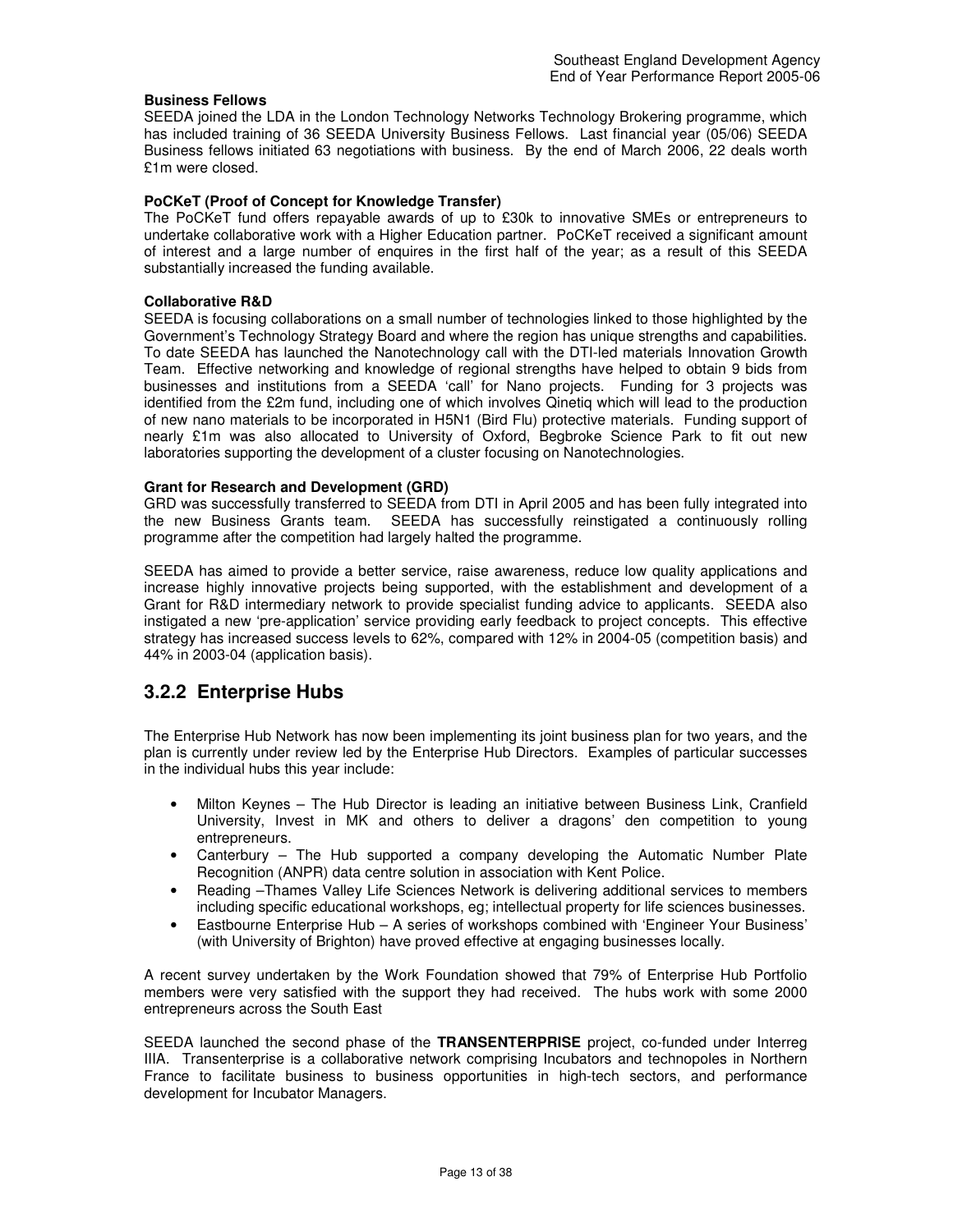### **3.2.3 Manufacturing**

#### **Manufacturing Advisory Service (MAS)**

Following the award of the new 3 Year MAS contract to EEF (Engineer Employers Forum) South and PERA, new MAS was launched at an event involving Professor Dan Jones, one of the world's leading experts on 'Lean' enterprise and manufacturing. Considerable efforts have been put into ensuring that the contractors identify and work with companies that will benefit most from the programme in terms of GVA gain. EEF South have begun to work effectively with Supply Chains where major gains can be made and have recently been successful in 'winning' contract work with Ford, Southampton, in working with its supply chain. Other successes include a contract to work with Siemens and its supply chain.

#### **High Value Manufacturing (HVM)**

A SEEDA-led conference involving over 100 delegates was held at the UK AEA Harwell site in Oxfordshire to 'showcase' the South East's major strengths in leading edge and new technologies. The conference stressed that the South East is the leading region for HVM and critical to supporting the UK performance in moving up the value chain.

### **3.2.4 Broadband**

SEEDA's Wired Region initiative has continued to establish Broadband Partnerships across the region. New partnerships in Berkshire, Surrey, Buckinghamshire and Oxfordshire were set up during the year, following those already in place in Hampshire, West Sussex and East Sussex. During the year the role of the partnerships has changed from their original focus on Broadband availability, to driving the adoption and productive use of Broadband and ICT. All partnerships are now using a common e-adoption ladder to clearly demonstrate their effectiveness. During 2005/6 Broadband take up in the South East overtook that of London and is now the highest in the country.

SEEDA commissioned a feasibility study on the potential for small remote working centres in market towns. Whilst the report concluded that such centres were not commercial viable as stand alone units, it did point to possible alternative approaches and gave very useful insights into attitudes and issues relating to teleworking in general.

SEEDA has been working with EMDA to improve and update an ICT toolkit originally produced by EMDA for planners, developers and others involved in planning, land and property development or regeneration projects. The aim of the toolkit is to change planners' and property developers' thinking so that ICT supply is considered at the beginning of the planning cycle along with the other utilities.

### **3.2.5 Corporate Social Responsibility (CSR) and Sustainable Businesses**

The Regional Strategy for Sustainable Business in the South East was developed during 2005/06 in partnership with key stakeholders in the region. The strategy focuses on increasing the number of businesses adopting sustainable business practices. A Regional Steering Group, made up of business champions and business support providers, has been set up. Action Teams will be set up in 2006/7 to develop specific projects.

The fifth SEEDA Sustainable Business Awards were held in March and attended by over 300 businesses and stakeholders. The awards recognised leading examples of businesses contributing to sustainable development in the South East. Winners came from all areas of the region and represented a wide range of sectors.

### **3.2.6 Cross Regional Working**

The **Oxford to Cambridge Arc** project has progressed in collaboration with the three Regional Development Agencies and Economic Partnerships in the Milton Keynes South Midlands (MKSM) sub-region. It aims to attract knowledge-based inward investment into the area between Oxford and Cambridge and create a world class area for innovation. Successful cross-regional partnership working and greater collaboration over the past six months, has led to an economic mapping exercise of the area being undertaken.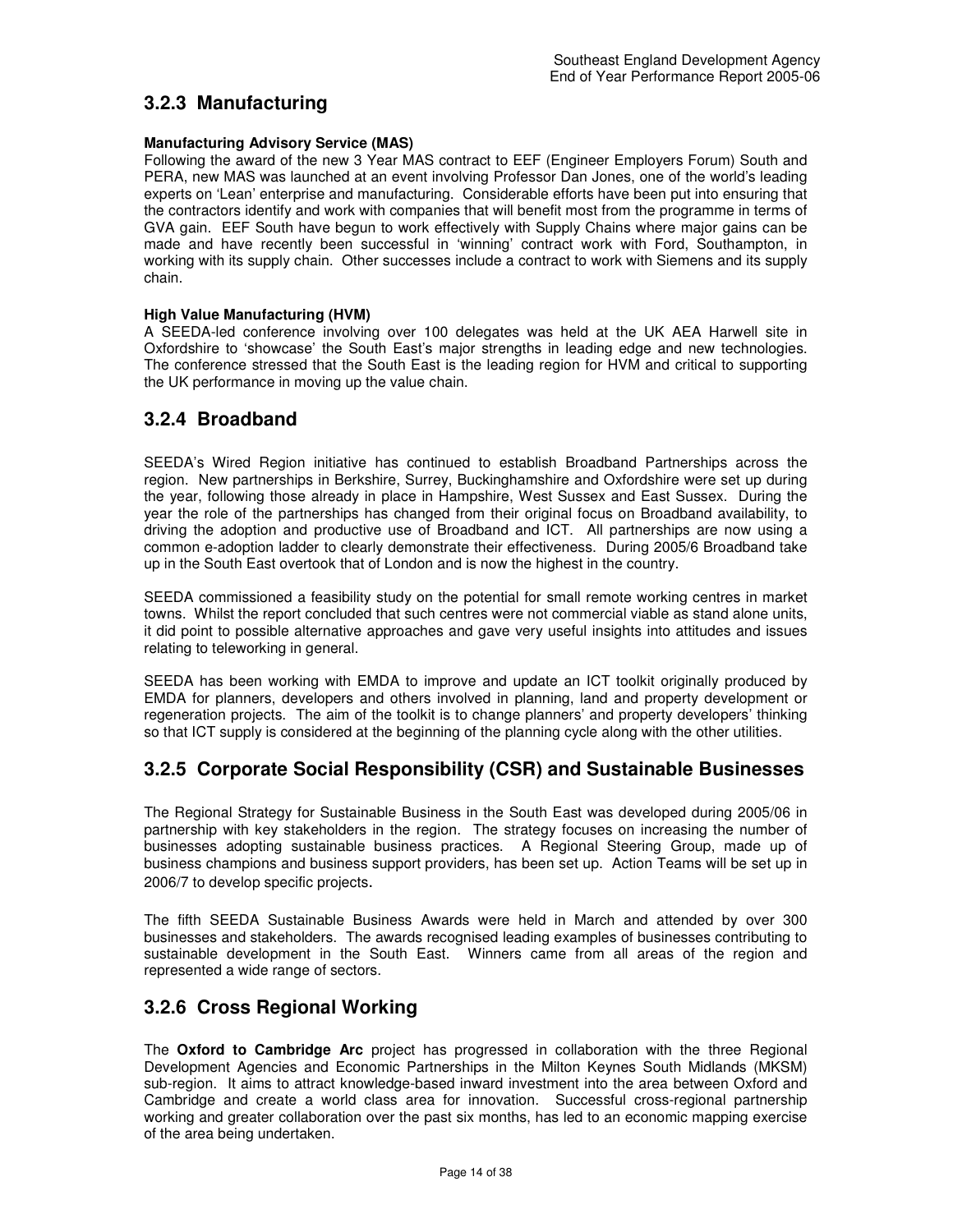# **3.3 COMPETITIVE ENTERPRISES**

## **OVERVIEW**

SEEDA has received very positive feedback on Regional Skills for Productivity Alliance (RSPA) from stakeholders and a recent visit from DTI and DfES officials. SEEDA's delivery to the RSPA has involved 3 major programmes: Access for Business Colleges, Joining Forces and Train to Gain. The Joining Forces initiative culminated in SEEDA being awarded the Train to Gain skills brokerage contract by the Learning and Skills Council (LSC). Over the next year there will be an increased drive on workforce development which has not progressed as far as SEEDA hoped in 2005/06; changes in the LSC have delayed progress slightly.

The assumption of responsibility for the Business Links on 1 April 2005 was also very successful with no problems encountered and the service levels maintained and in some areas improved.

Another great success this year has been the merging of UK Trade and Investment (UKT&I) and the SEEDA Inward Investment Team. SEEDA are now looking forward to building on this success in 2006/07.

SEEDA has supported its enterprise lead role through social enterprise, which is progressing well. However, the current challenge is to strengthen relationships with community and voluntary sector partners. An issue this year has been managing the concerns expressed on the devolution of the Phoenix fund, concerns that the RDAs were not the right bodies to deliver the funds, and the reaction when the allocations were less than expected due to a smaller allocation of funds from central government to the RDAs.

### **ACTIVITY AND STRATEGIC ADDED VALUE**

### **3.3.1 Business Link/Joining Forces**

SEEDA successfully assumed responsibility for the Business Link service in the Region on 1 April 2005. SEEDA secured agreement of higher (in quantity and quality) output targets for the BLOs reflecting efficiency gains achievable through a more integrated approach and delivery through brokerage rather than direct provision of specialist advice.

SEEDA's plans to drive up the efficiency and quality of publicly funded business support was taken forward through the **Joining Forces initiative** with Business Link Service Providers (BLSPs), LSC, UKTI and GOSE. Joining Forces has proved increasingly effective in providing an integrated framework for business support.

A regional marketing campaign was launched in October 2005 and a region-wide investment readiness service has been developed and agreed between the region's BLSPs and Finance South East (FSE) who will deliver the service, funded from the core Business Link funding. This service is part of SEEDA's vision to see South East businesses receive a consistent high quality service across the region offering good value for money.

### **3.3.2 Skills Brokerage**

The Skills Advice Service (SAS) integrates skills brokerage with generalist business support to provide employer-focussed brokerage across the South East. This ensures easy access to support for skills, training and workforce development at a consistent high standard. SEEDA worked in partnership with 6 Business Links and the South East Learning and Skills Council (LSC) to develop the service under the Joining Forces framework.

Through work on the SAS SEEDA led the successful bid in partnership with the 6 Business Links to deliver the National LSC 'Train to Gain' brokerage service in the South East. This will facilitate an improved Business Link service to employers, and improved efficiency through one central, regional team. This will provide continuing integration of skills with business support through securing LSC 'Train to Gain' funding for skills brokers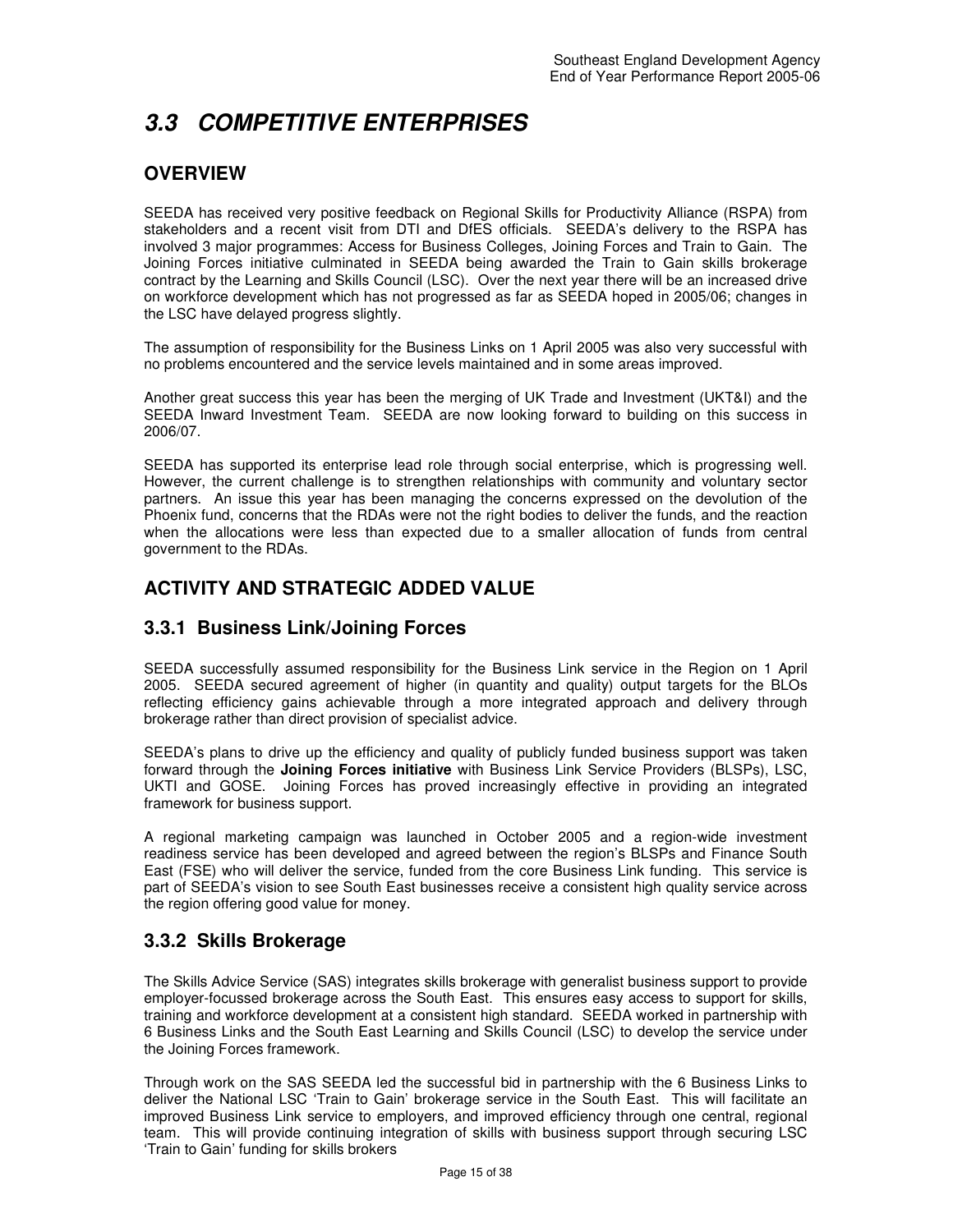### **3.3.3 Regional Skills for Productivity Alliance (RSPA)**

The RSPA involves a number of key partners on the supply side, including the Learning and Skills Council (LSC), Job Centre Plus, Government Office for the South East (GOSE), Higher Education Funding Council for England (HEFCE), Regional Action & Involvement South East (RAISE) and Business Links. A number of key employers and employer's organisations are also represented. The RSPA is also supported by six Local Skills for Productivity Alliances (LSPAs) aimed at stimulating the supply of skills to meet the needs of local businesses.

The RSPA provides strategic economic leadership across the region influencing and enabling partners to increase skills for productivity; address the issue of the skills needed for innovation, enterprise and the knowledge economy. Regional priorities were agreed by RSPA partners in October in order to facilitate joint planning and ensure alignment of services and offers to businesses.

In April 2005, the RSPA produced a delivery framework detailing the key areas of activity that the Regional Alliance wished to take forward over the period April 2005 to April 2007. This resulted in a stronger, widely shared agenda based on consultation of regional ambitions and priorities. In June 2005 the RSPA established five Task Groups from Alliance member volunteers to consider how best the RSPA can genuinely add value in the new areas of responsibility.

#### **Action for Business Colleges**

Action for Business Colleges is a flagship programme for the RSPA jointly supported by the LSC and SEEDA. The programme's two key purposes are as a development tool for providers focused on offering high quality and responsive services to employers and as a quality standard. To achieve accreditation colleges undergo a vigorous independent assessment process and are then approved by an accreditation panel made up of LSC, SEEDA and employer representatives.

In 2005/6, 12 colleges achieved Action for Business College status, taking the current total to 16. An Impact Study was undertaken in October 2005 on the first six colleges achieving the standard. The study compared achievements to a baseline year (the year prior to achieving accreditation), and produced the following findings:

- Fee income from employers has increased by 35% to over £7 million.
- Number of employer clients has increased by 26% to 6,676.
- Number of employees receiving training has increased by 18% to 19,719.
- Number of employers receiving customised courses has increased by 51% to over 1,000.

#### **Sector Skill**

The UK wide 'Skills for Business' network is made up of 25 Sector Skills Councils (SSCs). Each SSC is an employer-led, independent organisation that covers a specific sector across the UK and focuses on reducing skills gaps and shortages, improving productivity, business and public service performance and improving the supply of learning and training.

SEEDA has been addressing sector skills agreements with "clusters of SSCs" who have similar issues. Current clusters focuses include: engineering (group members include Cogent, Energy & Utilities, SEMTA, and ECITB); the creative industries (group members include Skillset, E-Skills, People 1st, Arts Council), and the built environment (group members include: Construction Skills, Summit Skills, and Asset Skills).

### **3.3.4 Sector Consortia**

Although a number of previous sector and cluster networks have been very successful in engaging businesses and in promoting collaboration, the model of supporting small, highly sector specific activity was not sustainable in the long term. Sector Consortia now provide both the sustainability as well as the diversity within broad sectors that is needed. The Sector Consortia continue to provide strategic leadership for the key sectors in the South East. The strength and credibility of the Chairmen and Board members has ensured that the Consortia are seen by both the business community and regional stakeholders as champions for priority sector activity and growth.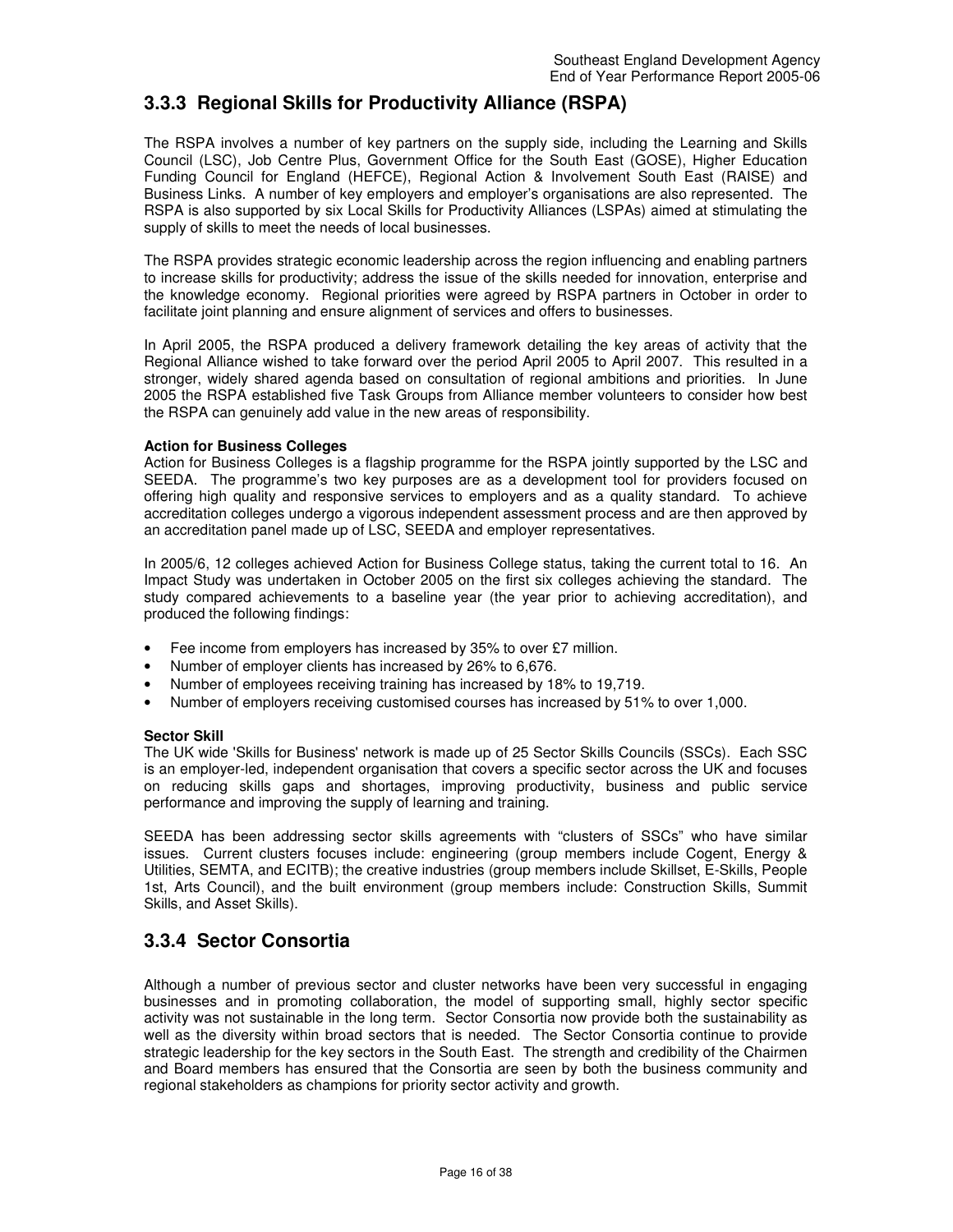Highlights of the past year include:

- Some early collaborative activity between the sector consortia in terms of coordination of bids to SEEDA for support through ASTRAEA, a national defence and aerospace programme, and the more recent GROW Interreg II funded programme managed by the SEEDA Enterprise Team.
- SECBE, the South East Consortia for the Built Environment set up four working groups to develop and agree focused action plans to address the construction sectors agreed priorities. SECBE have also identified a list of 1,450 key businesses to target for engagement in their upskilling and "lean construction" programmes.
- The Sector Consortia have also been working with South East Universities as part of a HEIF3 bid to integrate the region's fragmented commercialisation support and funding streams. This will encourage a holistic support framework and funding escalator.

### **3.3.5 Global Regions: Inward Investment**

In December 2005, the International Team merged with UKTI Trade South East Team to create the first unified trade and investment team in an English RDA. This new Team, in SEEDA, provides a single international economic development arm and will pursue opportunities overseas that enhance the development of priority industry sectors in the South East of England and businesses with high international potential.

Full advantage was taken of the opportunities created by the visit by the Chair and CEO to China in February 2005. This has included the signing of a Memorandum of Understanding with Shanghai Foreign Economic Relations & Trade Commission and Beijing Municipal Bureau of Industrial Development, allowing SEEDA to collaborate on a broad range of economic development programmes increasing the region's competitiveness in this fast developing global market. Tangible results are already being delivered both in business interest and research collaborations.

SEEDA has continued to maintain and develop relationships with key companies across the region. The Investor Development team has been strengthened by increasing the resource covering Thames Valley and the Oxfordshire Buckinghamshire and Milton Keynes area. This policy of co-locating IDMs with local partners has ensured that they are involved in assisting the development of local programmes and projects, particularly where the views of major corporates are important. For example, the IDM has assisted the Thames Valley Economic Partnership with the development of the Innovate Thames Valley programme as well as a Thames Valley Skills paper and more recently the re-introduction of a Thames Valley HR Forum.

### **3.3.6 Access to Finance - Finance South East (FSE)**

SEEDA has agreed to provide £750k core funding over the next three years to enable FSE to undertake its core activity of 'plugging' the funding gap and providing investment readiness programmes. A key achievement has been to agree a regionwide 'Investment Readiness' programme with the region's Business Link Service Providers, thereby ensuring the region's growth companies have access to a robust programme which will help them access the funds they need to grow their business. FSE have also successfully delivered a number of programmes and funds including:-

- Launch and management of a £10m Early Growth Fund (known as the Accelerator Fund.
- Establishment of the Enterprise Hub Loan Catalyst Fund
- Managed the Merlin Mentoring project (a £1 million programme to establish and operate a regional mentoring community for the Enterprise Hub network).
- Secured funding for, and established, a Business Angel programme which will increase deal completion through regional co-ordination of fragmented patchwork of local Business Angel Networks.
- Raised £10m funding in 2005/06.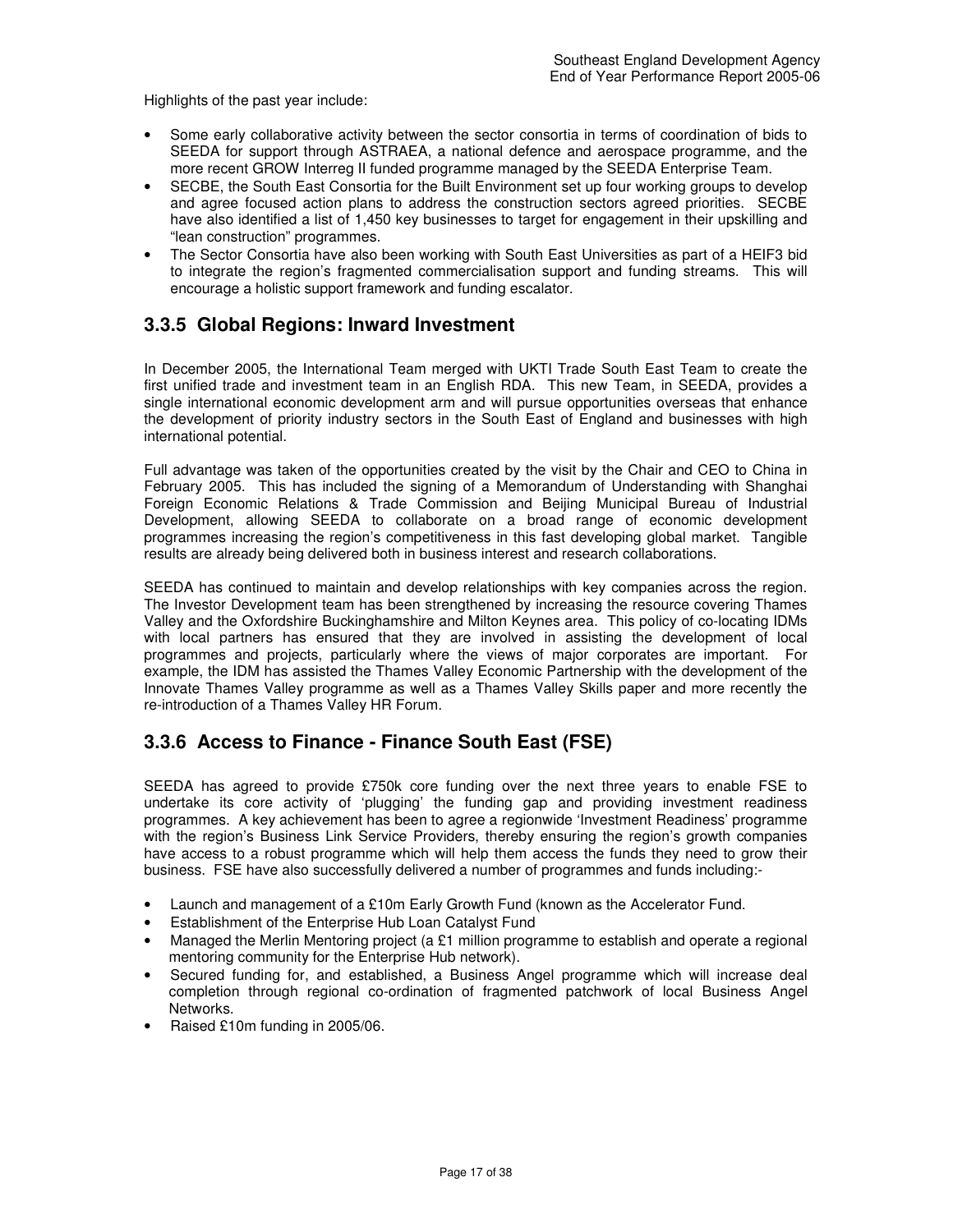### **3.3.7 Selective Finance for Investment (SFIE)**

This year SFIE focused on strengthening knowledge of SFIE through a network of grant intermediaries, to enable support to applicants through the application process.

SEEDA worked closely with Kent International Airport following the receivership of the airport owners, Planestation, encouraged the retention of the airport as a 'going concern', and put measures in place to reinstate/support employees made redundant.

The integration of the SFIE and Grant for R&D programmes into the Business Grants team has provided a joined-up approach of promoting SFIE funding as the next stage funding to commercialise/manufacture R&D projects.

The new National Composites Knowledge Transfer Network project at GKN Aerospace on the Isle of Wight was supported by SEEDA through funding and participation its development. SEEDA worked closely with partners to expand the current network, introducing the East Cowes Marine Cluster, Portsmouth City Growth Strategy, Enterprise Hubs and Universities into the network.

### **3.3.8 Enterprise Gateways**

The Enterprise Gateway network business plan was developed by the Gateway Directors along similar lines to that developed the Enterprise Hub Directors.

Enterprise Gateways are a route to market for hard-to-reach' communities such as Women's Enterprise. Two Enterprise Gateways (Slough & Faringdon) have been awarded Prowess flagship status in recognition of 'excellence' in working with women entrepreneurs. The Slough Enterprise Gateway Director was also awarded the prestigious national award of Prowess Business Support Advisor of the year. The Newhaven Gateway was awarded the UKBI 'Newcomer of the Year' award in recognition of its excellent work. Over 50% of the Enterprise Gateway clients are women entrepreneurs.

#### **Women's Enterprise**

The SE Women's Enterprise Steering Group, following consultation, launched a strategy to significantly increase the number of women-owned businesses in the region. Following this, they established four action groups to address the barriers to female business ownership including access to women-friendly business support and access to finance and markets.

SEEDA established an excellent relationship with Prowess, the UK association supporting women in businesses. A regional women's business support directory was also published to help women find business support organisations that understand their specific needs. SEEDA ran six pilots over the year with three Business Link Service Providers and three Enterprise Gateways. To date 214 new female-owned businesses have been created from these pilot projects alone, with 150 of these in 2005/06.

#### **Enterprise Insight**

The 'Understanding Enterprise' events held this year proved to be particularly successful learning events for local schools engaging around 60 Key stage four pupils per event. The business angle was provided through SEEDA's Enterprise Hub and Gateway Networks. In the past year 21 events were held around the region, engaging almost 1,500 young people and 80 businesses.

### **3.3.9 Visitor Economy- Tourism**

The launch of "Tourism excellence", the regional strategy for tourism, laid down the foundation of the step-change expected in the visitor economy. The contribution by TSE to the South East Plan has reinforced the strength of the visitor economy.

Quality assessment for accommodation in the UK has been harmonised, using transparency for the consumer as the guiding principal. Tourism South East was at the forefront in a drive to become a Total Quality Region, staging roadshows and working with Local Authorities to achieve a 90% quality assured policy. The "Tourism ExSEllence" awards attracted over 100 entries some of which went on to win National awards.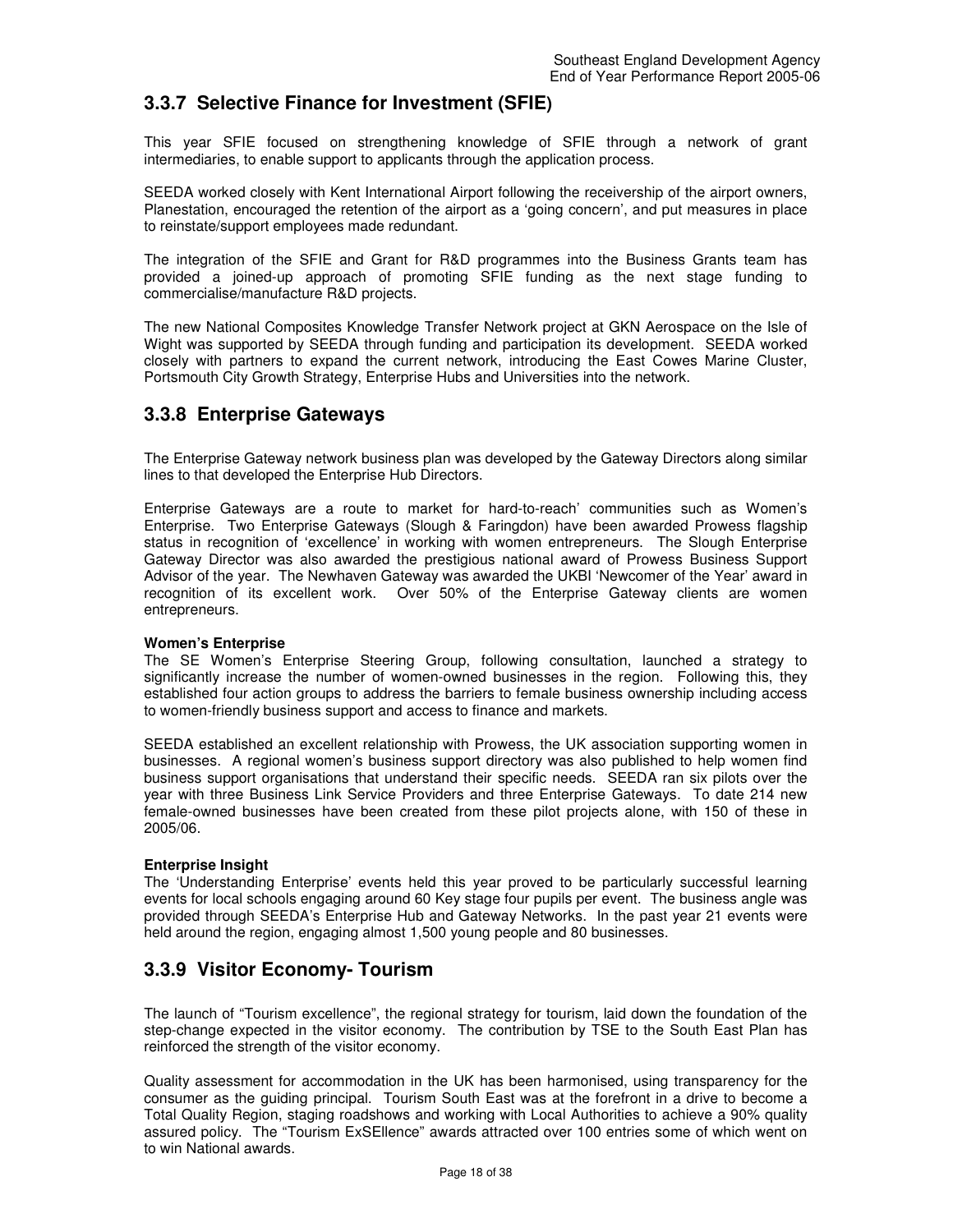Closely supporting the drive on quality is skills development, with an agreement with the new Sector Skills Council, People 1<sup>st,</sup> and the launch of the **Tourism Skills and Workforce development strategy** and action plan. Over 5000 employers and employees participated in courses this year in the region.

TSE's **green accreditation scheme,** launched in the South East in 2004 with the aim of encouraging environmentally friendly practices, recruited 50 businesses and is to be adopted as national standard..

### **3.3.10 Not for Profit**

#### **EQUAL**

Implementation of the Cultural Shift social economy programme began 1 July 2005 and has included:

- Development of a regional online specialist business support directory;
- Development of 3 enterprise demonstration projects; and
- Development of 6 sector development groups

Equal has continued to provide regional and national leadership in development activities for the regional social economy and the resettlement of offenders. Learning from these programmes has been mainstreamed into the national review of offenders skills and learning green paper. SEEDA is the only RDA to engage in the promotion of social economy careers to all school leavers and graduates in the UK through the development of the Work to Live Initiative.

#### **Social Economy Development**

The programme's activities have provided a strategic leadership function for the regions social enterprise sector. Activities this year have included the launch of the regional social enterprise strategy. The implementation phase included the establishment of 8 county social enterprise networks, which now form the delivery level of the strategy.

The development of the social economy work this year went well, with impact being seen through SEEDA's influence on the National Social Enterprise Strategy and invitations to sit on working groups to review and advise UK Prison Industries and the NHS's new social enterprise unit. At a local level SEEDA undertook an evaluation of initial work on the regional social economy through the EQUAL Funded Cultural Shift South East Programme. This programme identified the need for more capacity and engagement from policy makers in the process, and SEESDA has subsequently put more emphasis on resourcing policy fora for social economy development.

#### **Voluntary / Community Sector (VCS) Development**

This year SEEDA helped strengthen the position of RAISE (Regional Action & Involvement South East) to deliver appropriate services to the VCS in line with the regional economic strategy, and redefine the service level agreement of RAISE. This included a new emphasis on RAISE as the primary developer of VCS policy in the regional economic development arena.

Other activities during the year included:

- Created a new voice and leadership focus for black and minority ethnic economic development interests through the creation of the South East Ethnic Minority Business forum (SEMEDA).
- Developing internal leadership within SEEDA this year through the implementation of the race and disability equality principles outlined by the CRE.
- Provided support to Social Inclusion Pertnership South East (SIPSE) financial inclusion, BME older worker and childcare subgroups, including finance for research and finance for a regional SIPSE manager.

### **3.3.11 Rural**

#### **Redundant Buildings in Regeneration Areas**

SEEDA has continued to support this very successful programme which develops new premises for business start ups and expanding existing businesses in rural area. It remains strictly targeted to the areas of most need and was extended this year to include the New Forest in Hampshire, and Swale District of Kent. A formal evaluation of all schemes supported since 1999 will be carried out during 2006/7 as part of the monitoring process.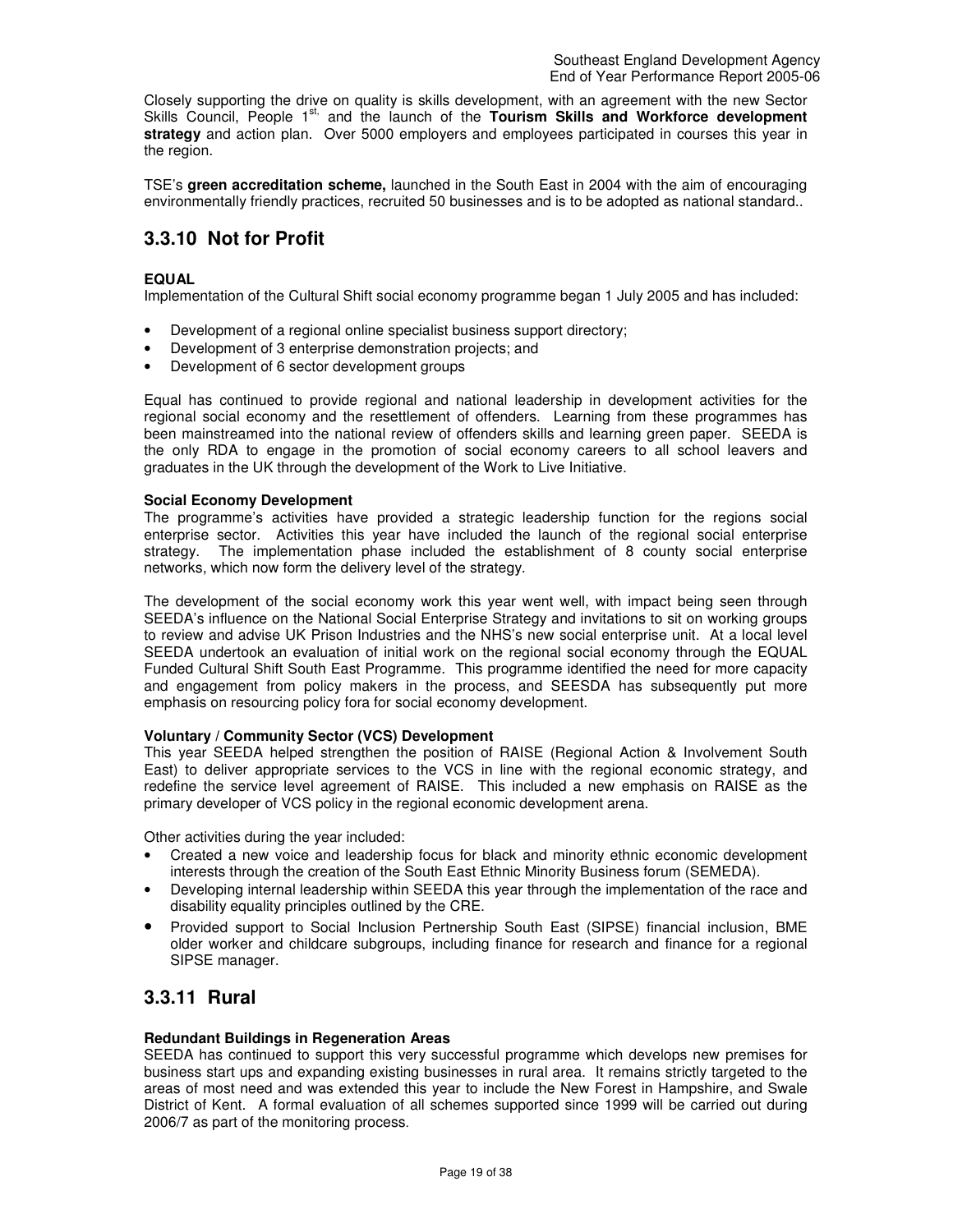The **Rural Skills Programme** focused on the concept of linking business advice and training:

- The Entrepreneurial Leadership project was involved in setting up 12 employer groups and networks during 2005/06 for existing and new rural start up businesses across the region. By the end of the year March 2006, the project had enrolled 136 individuals in 11 groups, 67% self employed, the remaining being in education.
- Support for skills for improving the development and take up local produce is provided through the Local Produce programme.
- The Rural Business Advice & Training project (RBAT) supports a network of advice and training providers that, meet the requirements of rural businesses.

#### **Rural Land Based Support**

SEEDA continued to be a major deliverer of the region's Sustainable Food and Farming Action Plan and the Regional Forestry Framework. Activities this year have included:

- Exerting strategic influence through the formal Sustainable Food and Farming (S2F2) Board, and the Forestry Commission's Rural Advisory Committee and Regional Forestry Framework Steering Committee.
- Support for 7 specific sectors, each with their own champions from their industry sector covering agriculture/horticulture and forestry sectors.

These projects are regarded by the Government lead on Sustainable Farming and Food as an 'exemplar' approach.

The **Farm Diversification Grants (FDG)** programme has continued to help the farming industry across the region increase their income through using their redundant buildings, and so help sustain the industry in the long-term enabling them to continue to manage the land. The current Defra programme will close at the end of 2006 and the new European support will be delivered by SEEDA from 2007 onwards.

#### **Market Towns Initiative & Leader +**

Deprived rural hinterland areas of the South East continue to benefit from funding to tackle low economic performance and address problems with access to services and infrastructure:

- In East Sussex, the Wealden and Rother Rural Partnership have been working with a range of partners to provide innovative solutions to the problems of low economic performance, poverty and deprivation in the rural hinterland (82,000 hectares) north of Eastbourne, Bexhill, Hastings and Rye.
- As a result of work funded through the New Forest Leader+ programmes, a New Forest Quality Marque has been established which will be used to promote locally produced goods.
- On the Isle of Wight the Market Towns Initiative has aided three market towns on the south east coast of the Island. The completion of the health check process made the local people consider their towns and what was needed to improve them. The towns have benefited from enhanced public realm areas, improved sporting and community facilities & better transport links.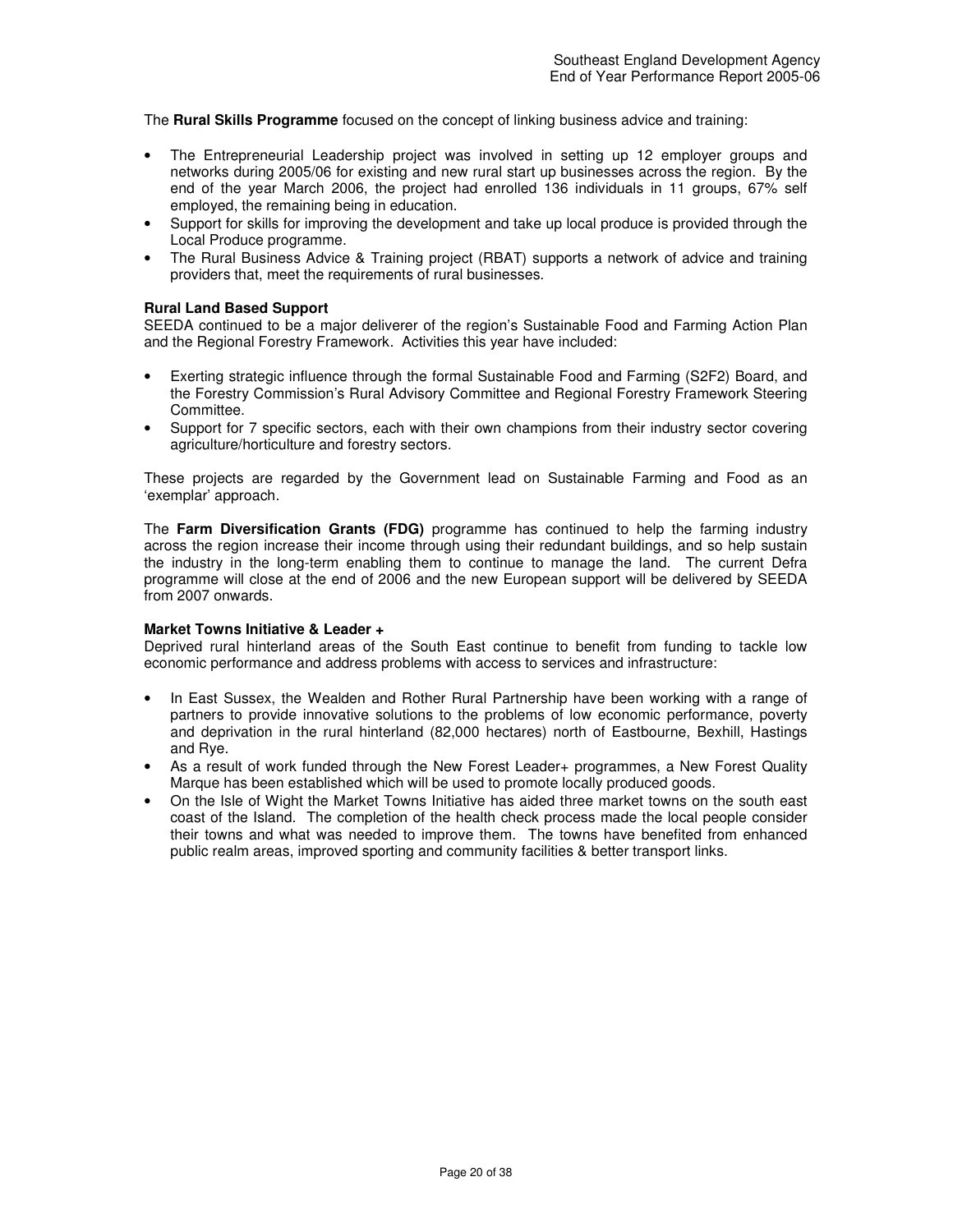# **3.4 QUALITY PLACES**

### **OVERVIEW**

SEEDA has deepened and improved its knowledge and understanding of sub-regional issues and importance, and has managed to channel this back to influence the RES review and ongoing projects and activities.

Major project successes this year have included the community engagement and work in Queensborough and Rushenden, and the Woolston project in Hampshire.

Infrastructure emerged as an important issue in the RES consultation process. An issue for the coming year will be how SEEDA changes its focus to take into consideration the growing importance and profile of infrastructure.

## **ACTIVITY AND STRATEGIC ADDED VALUE**

### **3.4.1 Strategic Direct Delivery**

The Development and Infrastructure Division within SEEDA has refined its activities in the past year, focussing on acquiring sites within the framework of masterplans, whilst also demonstrating excellence in sustainability, community engagement and design quality.

Work on developments in **coastal areas** continued, with Crest Nicholson selected as preferred lead development partner for the 12.5 hectare **Woolston Riverside** site. Design concerns were raised by Southampton City Council (SCC) with regards to this site. A design panel involving key partners was set up by SEEDA in response to this, to help resolve these issues. The panel have now negotiated a new design code for the site, and this approach has been identified as a good solution.

At **Margate** SEEDA led on bringing a group of key partners together to commence comprehensive regeneration of the town centre, and sites were acquired with the aim of redeveloping to attract business back to the Old Town. In **East Cowes** the development team have consulted with the local community on the Agency's plans for a new town centre and waterfront. This community involvement included using two local primary schools, whose children worked on artwork creating a vision of their town and neighbourhoods. An outline planning application for East Cowes was submitted in partnership with English Partnerships (EP) in January. Following CPRG approval, the acquisition was completed of the 82.4Ha former HMS **Daedalus** site at Lee-on-the-Solent, the Agency's largest ever brownfield site acquisition. Planning is still at the earliest stages, but the site offers the chance to provide new employment, business accommodation and homes.

At **Chatham Maritime** the former Naval Drill Hall, has been transformed into a £12 million Learning Resource Centre, and opened to students of the four Universities at Medway in mid September 2005. The Centre is now home to thousands of books as well as offering students the use of the internet and other computer technology. In addition, the University of Kent's new teaching building was also opened to students, and construction was completed on the Universities' second new teaching facility.

## **3.4.2 Planning and Policy**

As part of SEEDA's commitment to the Regional Housing Board (RHB), the Centre for Urban and Regional Studies (CURS) has been commissioned to undertake research that will support better targeting of resources for investment in private sector housing. The findings of the research will also help the development of more effective strategies for tackling unfit and non-decent private sector housing.

A notable achievement is the ERDF-funded **IMPACTE** project, which aims to improve freight mobility via rail and ports across Northern Europe. This is a major project for the Infrastructure team within SEEDA, and aims to secure increased freight traffic for the ports of Ramsgate, Southampton, Portsmouth and Dover, by raising rail freight capacity to move freight distribution from the roads to the rail network.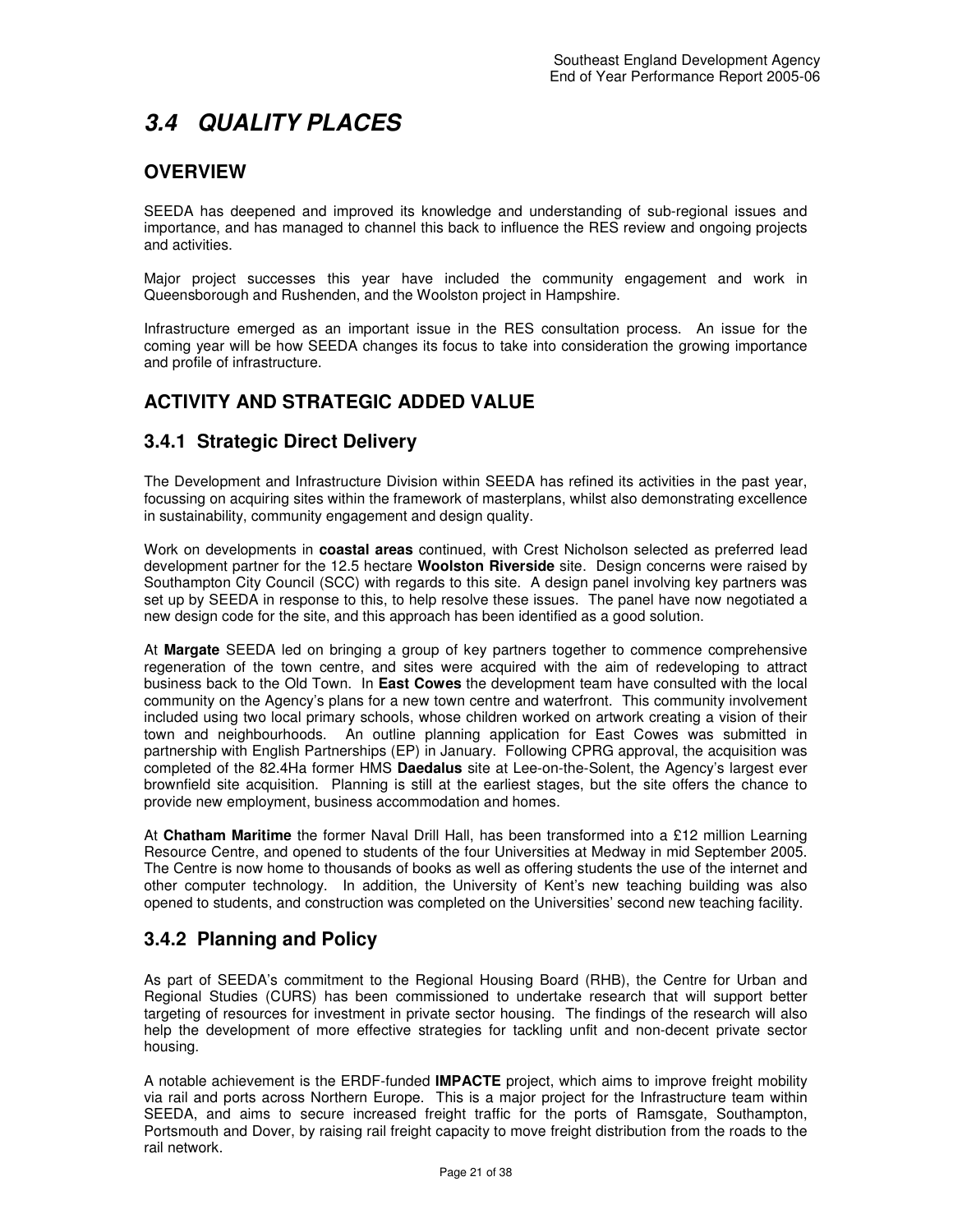IMPACTE has started to support many projects across Europe, however a key one for the South East is the SEEDA-led SMART project (Solent Midlands Advancement of Rail Transport). This project is focussed on securing upgrades to the Southampton to West Midlands rail freight infrastructure, as part of a cross-regional partnership with Advantage West Midlands. Gauge enhancement is being undertaken jointly with Network Rail and the Port of Southampton to take globally standardised 9'6" containers and transport them by rail to the Midlands rather than by road. A key element of the proposed funding solution is the submission for Transport Infrastructure Fund (TIF) funding which SEEDA submitted to central Government. A decision on whether this has been successful is expected in the very near future.

### **3.4.3 Innovation in Delivery**

A focus this year has been on finding new and more efficient means of delivering development. The **Brownfield Land Assembly Trust** (BLAT) has demonstrated that the innovative process of packaging small sites together in close proximity can be successful in releasing development potential through development economies of scale. Two sites in Swale were sold to Swale Housing Association this year, with another site sold to an association within the same group. This has opened the way for the group to develop these sites in tandem with another it already owns in Swale, giving rise to cost savings through economies of scale.

BLAT also entered the School Road site in Hastings for use in ODPM's Design for Manufacture competition, from which it was successfully selected. The competition promotes off-site manufacture of housing through the construction of a two bedroom property at a cost of less than £60,000.

Development work has continued on the formation of a registered **BLAT** company. This included securing Board approval for the company in January 2006, completing a business plan and confirming two private sector developers as members. The company will allow an expansion of activities involving small brownfield sites by leveraging additional funding from both public and private bodies, and by raising the profile of small sites within the private sector.

At **Chatham Maritime**, discussions have been held with Medway Council about St. Mary's Island, establishing dialogue and discussion over the strengths and weaknesses of the development. As a result a new process has been agreed which aims to look at planning applications strategically, and in the context of wider initiatives, rather than on an individual basis. This new approach has considerably improved the efficiency of the approvals process, and has also secured buy-in and raised awareness of major initiatives within key public bodies.

A similar approach has been taken to the CPRG approval process for the major Daedalus and East Cowes sites. At SEEDA's invitation the CPRG toured sites, and have been actively engaged in choosing long-list options. Using the CPRG in this way has provided the opportunity to benefit more from their ideas, raised the profile of key SEEDA developments within central Government, and by ensuring greater buy-in at an early stage has also lead to a smoother passage through the appraisal process.

### **3.4.4 Development advice and skills sharing**

SEEDA has placed emphasis on ensuring that the lessons learnt from its work are properly disseminated, both internally and externally. Work around **Chatham Maritime** this year has focused on disseminating this best practice. The Agency has run events including on-site tours with supporting presentations to deliver key messages and practical lesson learning on themes such as running large engineering contracts on site and the practicalities and heritage implications of brownfield regeneration. One example is the Chatham Maritime and Historic Dockyard Masterclass which was held in October 2005. The event provided 30 regeneration practitioners with the opportunity to learn from the experience of the Chatham Maritime and Historic Dockyard from those involved. The event was the second in a series of four which will take place with the projects short listed for the Deputy Prime Minister's 2005 Award for Sustainable Communities. The learning from all four events is to be disseminated by the British Urban Regeneration Association (BURA) and published through the Academy for Sustainable Communities later this year.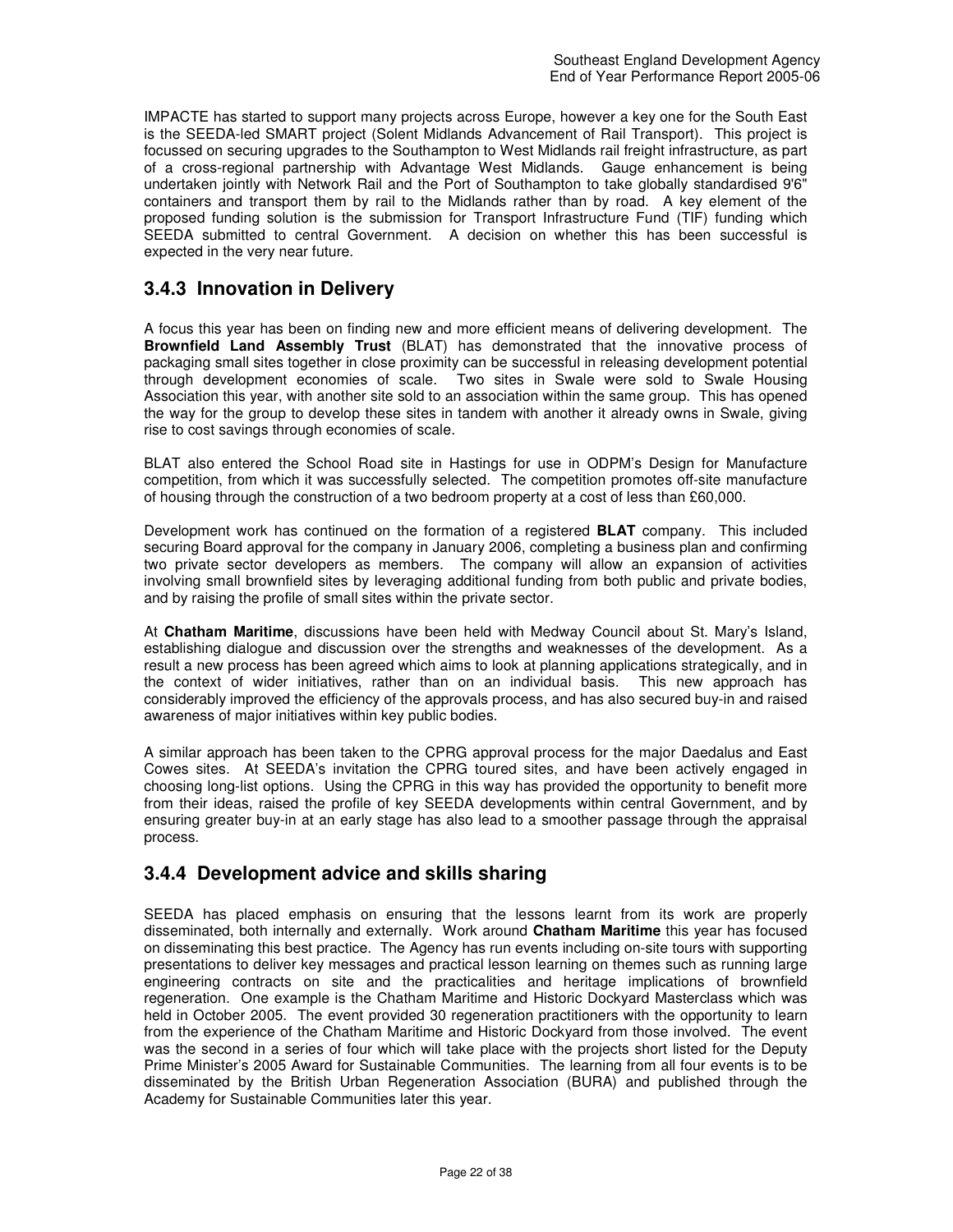In Brighton SEEDA participated in a feasibility study on the conference centre, and were able to leverage development expertise in providing creative solutions to maximising private finance. This approach has been especially effective where advice has been accompanied by grant funding to the local authority. Thanet District Council was grant-funded to purchase a site at the Eurokent Business Park, with SEEDA providing advice and guidance, and acting as lead in the purchase negotiations. Masterplanning is now in progress with a planning application expected in 12-18 months. This approach has been innovative in that it has minimised any write-down implications for SEEDA's balance sheet, therefore allowing more efficient delivery, whilst still benefiting from SEEDA's knowledge of development practice.

As part of the Agency's work around **Urban Renaissance**, the region's architecture centres have been reviewed by all funders, with a view to streamlining, reporting processes, and allowing more efficient delivery. An away-day was held, with a focus on establishing the best way to look at the impact of the centres, and creating an evaluation programme for the future. SEEDA has championed this exercise, which has been innovative in involving all three funders.

**South East Excellence** (SEE), the Regional Centre of Excellence for sustainable communities, was launched in October 2005 in Reading. The objective of South East Excellence is to support and mobilise the urban renaissance of the region's towns and cities. This initiative is aiming to make a significant contribution to the sharing of knowledge, skills and experience around physical development and the built environment. Following the launch, work has continued on the project, with new content developed for the website, including a BURA developed award section.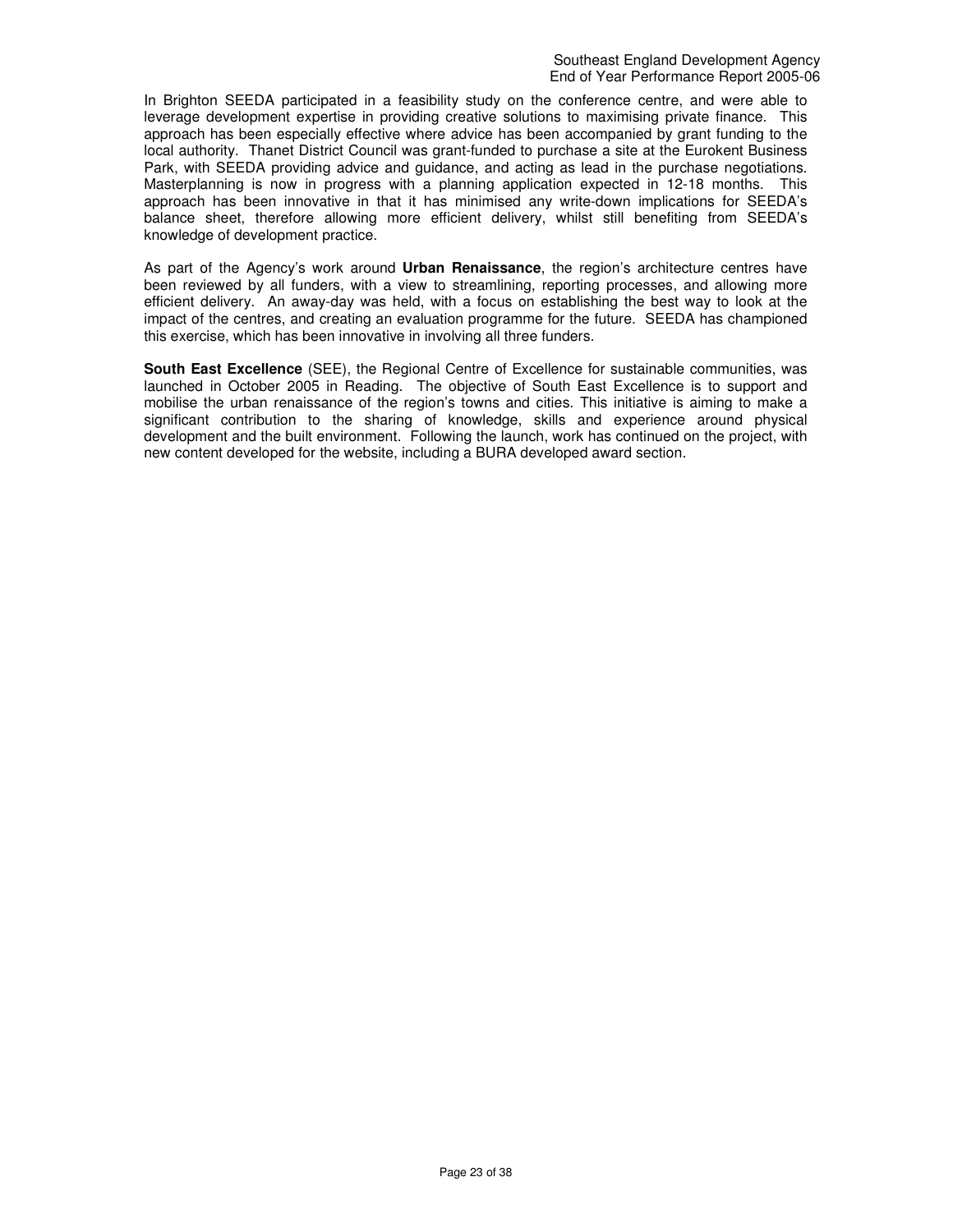# **3.5 AREA–FOCUSED REGENERATION**

### **OVERVIEW**

The Area Teams have continued focusing and building on the strengths and benefits they bring to SEEDA; including bringing together partners for sharing practices, consultation and working relationships; knowledge of each geographical area to meet the needs of that locality; and cross administrative boundary. This is beginning to happen across the AIF partnerships, and the Area Teams are continuing to push forward best practice. Difficulties were encountered in the Milton Keynes and South Midlands Growth Area, where the RDAs were seen by partners as not taking a strong enough lead. As a result of this, SEEDA took the lead for the 3 RDAs involved, and progress has been well-received by the inter-regional development board.

Areas identified by the Area Teams for future improvement include building partners' ability to accurately identify activities and timing, forecasting and ability to better forecast project outputs.

In Hastings the major successes this year have been the Opening of the University Centre, the  $2<sup>nd</sup>$ Phase of the Creative Media Centre, the Innovation Centre; general Dynamics confirming they will remain in Hastings, and the huge impact on the organisation of youth education in Hastings. The activities of Sea Space have shown that the aspirations of people in the town can be raised

### **ACTIVITY AND STRATEGIC ADDED VALUE**

### **3.5.1. Single Regeneration Budget (SRB)**

SEEDA has honoured its legacy commitment to support SRB programmes in the South East region which deliver grass-root regeneration to local communities in deprived areas. 2005-06 has been a year when many schemes have come to an end. The ending of SRB has gone relatively smoothly with few issues raised by partners. The Area teams have helped develop long term sustainability into key schemes such as Eastbourne Cultural Centre, which is part of the SRB scheme proving a catalyst for the cultural regeneration of Eastbourne. The improved housing, usage and access to the collection, has been the catalyst for this strategy funded through SRB. The Towner collection will be moved to a purpose built, flexible use facility. The H&IoW Area Team have helped shape the revised Combined Heat & Power Project in Southampton. The revised scheme is now proposed to use biofuel and will be an innovative energy demonstration project delivering carbon dioxide emissions savings and affordable heat to a deprived estate within the city. Private sector contribution to the development of the project in the order of £48m is expected.

Area Teams have encouraged SRB partnerships to consider future sustainability as the programme approaches the end of its life:

• The East Oxford Action SRB scheme in Oxford City reformed it's partnership as a company limited by guarantee and social enterprise. The enterprise is primarily concerned with providing expert consultancy services on community consultation & engagement. They have been involved in projects both within and outside the South East, drawn acclaim from ODPM, are a member of South East Excellence and have been integral in the development of the Oxfordshire Area Programme.

### **3.5.2 Area Investment Framework**

During 2005-06, the second year of the AIF programme, over £10m has been channelled into priority areas through the AIF model. This investment has brought partners together to agree shared policy for their areas and has been used to promote strategic thinking about the local interventions necessary to drive regional economic growth. The AIF monies have acted as a catalyst to economic development at a local level.

Throughout 2005-06 the Area Teams worked to get AIFs across the SE demonstrating greater linkages into other partner plans and delivering against other local strategies, such as community strategies and LAAs.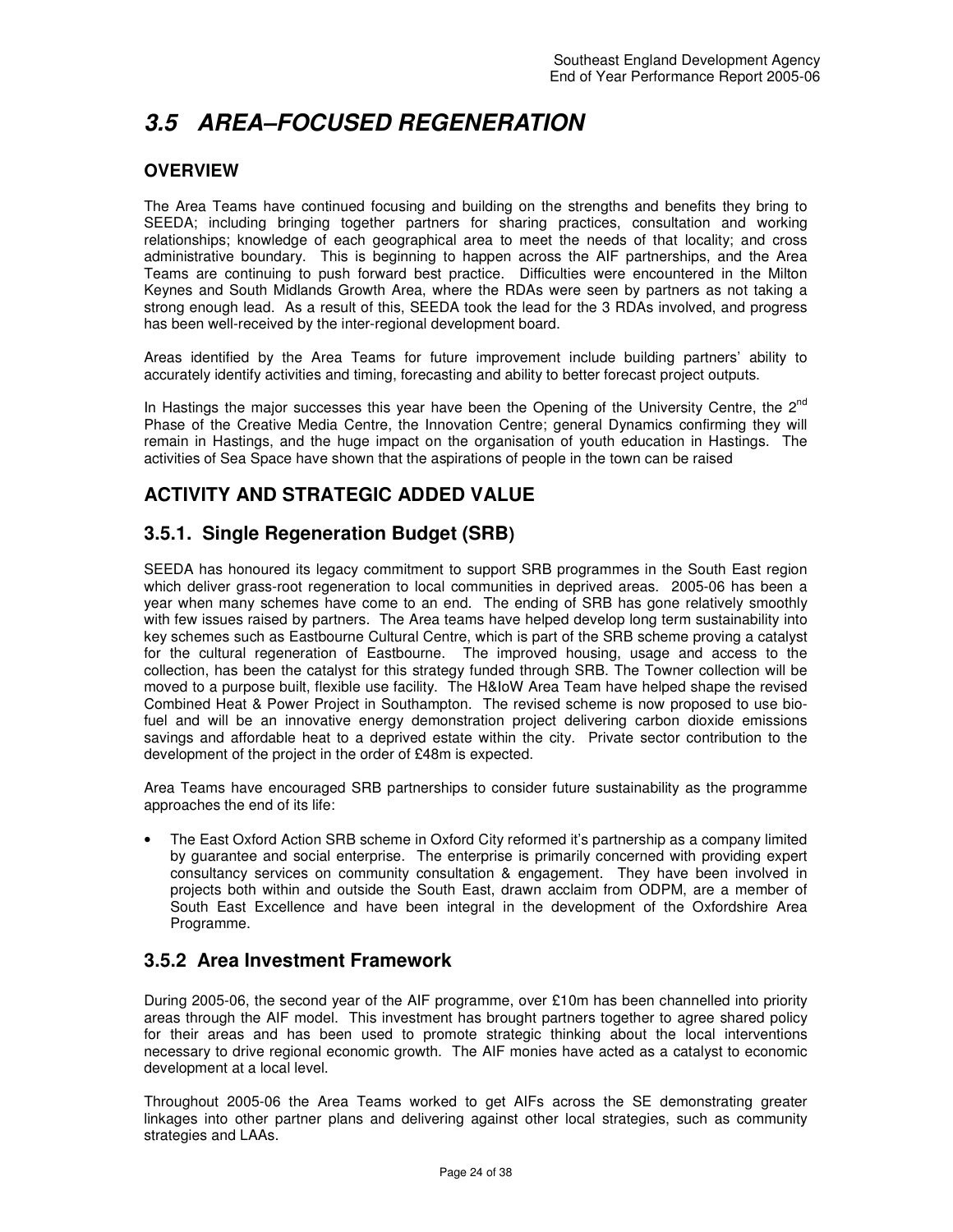The **Hampshire & IOW** Area Team have influenced the SE Hampshire and Southampton AIFs to consider the wider picture beyond their immediate administrative boundaries and focus on the longer term economic-led growth plans of Urban South Hampshire (PUSH) which has been identified in the South East Plan and the RES as having untapped economic potential. These two AIF partnerships are now working together to develop joint AIF proposals which support the aims of the PUSH.

The end of January 06 saw over 50 key stakeholders from Hampshire sign up for massive change in **Andover**. This innovative approach to stimulating change is led by Des Benjamin, CE of HSA, the major health insurance company in Andover. The campaign will promote sport, health and education. SEEDA and Sport England are involved in this project, which demonstrates how small amounts of seed corn funding, £25k from SEEDA, can be a catalyst for action.

The Area Team have worked with a consortium to help plan the redevelopment of **Whitehill & Borden**  should the MOD Training establishment transfer elsewhere. SEEDA was one of the first partners to contribute a small amount of funding towards the masterplaning work, which has subsequently levered in additional funds.

The **Surrey & Sussex** Area team has played an active role in encouraging AIFs to work together to build on synergies and align their operations. Coastal West Sussex AIF has realigned its board, reducing its membership as partners increasingly develop their working relationship. In Brighton the AIF has been adopted as the Economic Development & Enterprise Block of the LAA, a reflection of the success in aligning regional and local priorities.

### **3.5.3 Area Programmes**

2005-06 has seen the establishment of 3 Area Programmes, created to address concentrations of intense deprivation that exist within areas of success in the Thames Valley, Oxfordshire and Milton Keynes areas of the South East, by promoting strategic partner collaboration. SEEDA invested over £1m in the Area Programmes in 2005-06 and has already seen strong return on its investment in terms of economic leadership and strategic catalyst impact. Examples include:

- The Oxfordshire Programme secured agreement to align Local Authority budgets with the focus of the Area Programme and target communities on a "greatest needs first" approach.
- The Thames Valley Area Programme saw successful joint working between the three Local Authorities of Slough BC, Reading BC and High Wycombe DC. This has been established as an important sub-group of the Thames Valley Economic Partnership and an integral part of their strategy.
- The Milton Keynes Area Programme has developed over the past six months into a Programme Board. The Area Programme highlighted both a lack of co-ordination of on-the-ground activity in the target areas and the lack of an holistic strategy for regeneration across Milton Keynes. As a result of this, Milton Keynes Economy and Learning Partnership and Milton Keynes Council are facilitating the development of a strategy to address the regeneration of those parts of Milton Keynes with significant levels of deprivation.

### **3.5.4 Growth Areas**

#### **Milton Keynes & South Midlands (MKSM) Growth Area**

The Milton Keynes and Aylesbury Vale growth areas in the SE sit within the cross regional sub-region of MKSM. The Area team have, over the last six months, taken the lead on the Economy, Learning and Skills group on behalf of all the partners and the two other RDAs (EEDA and EMDA). This has lead to the agreed 'Framework of economic priority actions for RDAs' which was launched by the team at the annual MKSM conference.

#### **Thames Gateway (TG) Growth Area**

Further to a request by Minister Yvette Cooper and the TG Partnership SEEDA has led the 3 Thames Gateway RDAs (LDA, SEEDA and EEDA) to develop an outline Thames Gateway Economic Statement. In late 2005 the three TG RDA's commissioned Deloitte to undertake a baseline report on existing strategies and partnership activities across the TG, identifying strategic gaps and synergies.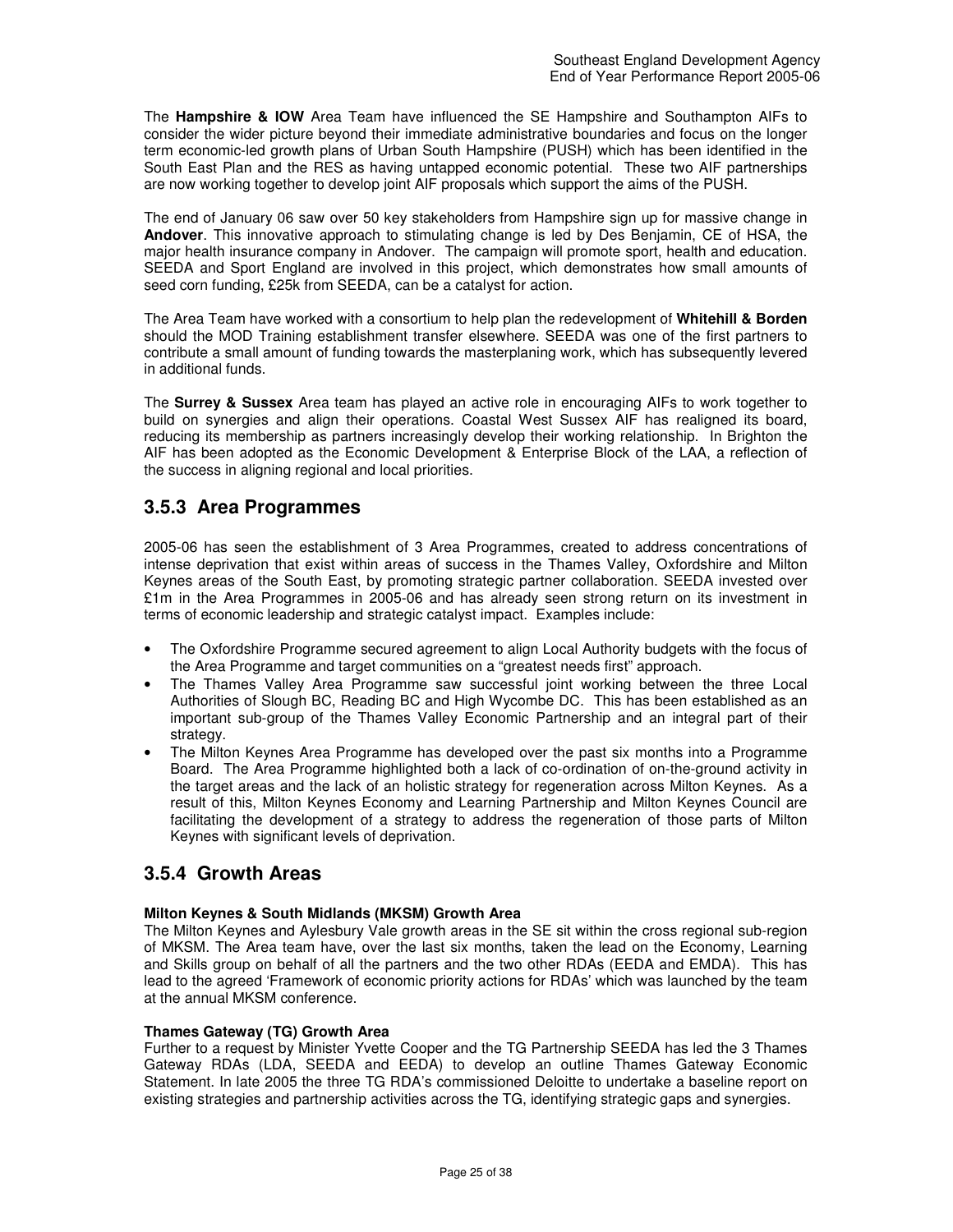**Queenborough & Rushenden** has been at the forefront of the Thames Gateway Growth Areas activity. The local community has been fully engaged by developing a Masterplan for the area using the "Planning for Real" technique. The objective of Planning for Real is to ensure communities are given a stake in the regeneration of their area, from the very start of the process, to promote ownership and to empower. This process has helped foster partner collaboration to address broader social, environment, training and health needs.

On the physical regeneration side, a major challenge for the agency has been the refusal of Community Infrastructure Fund (CIF) funding for the Rushenden relief road. This issue carries a reputational risk for SEEDA, as expectations have been raised through the community consultation process, and the road is seen as vital to the successful regeneration of the area. Work has begun on a contingency plan to secure the development of the road, with a likelihood of some Growth Area funding, and a financing package is being constructed to meet the shortfall.

#### **Ashford Growth Area**

SEEDA has shown leadership through its work in **Ashford**, where activities have focussed on securing the buy-in of the private sector to the Ashford masterplan. Developers and consultants were targeted at the MIPIM event in March 2006, and follow-up meetings have been arranged. This has raised the profile of Ashford amongst both the private sector and key opinion formers. Progress has been maintained on site purchases and land assembly in the southeast quadrant of the town centre.

Ashford Youth Theatre has been using the Crouch's Garage property. In addition to providing free decoration and publicity for these developments, this work has strengthened links between SEEDA and the local art community, and built the capacity of youth art groups.

A major challenge for SEEDA this year has been the reduction in funding outside the single pot for **Growth Areas** in the coming year. In Ashford, recent activity has centred on establishing and negotiating the level of ODPM funding for 2006/07. After initially receiving no allocation, SEEDA has negotiated with the ODPM, and is now close to securing limited financial support to cover legal commitments and development costs for next year.

This is typical of the general re-focussing that the reduction in funding has caused, with a much tighter development portfolio now being pursued around specific locations. Existing assets are also being levered to their full effect in both financial and strategic terms to continue the programme.

### **3.5.5 Diamonds for Growth**

The City Region Agenda this year focused on large cities, none of which fell within the South East. Concern was expressed that the region was being excluded form an important area of public policy. SEEDA has been working with GOSE and the Chief Executives of the 9 largest areas in SE to explore the appetite to address and develop what this could look like within the region. This has included building relationships between city authorities and surrounding counties as the Diamonds reach beyond the formal city boundaries, although there is still al lot of work to be done in this area in the less developed diamonds. There are 8 in total at different stages of development, with the partnership for Urban South Hampshire (PUSH) being the most advanced.

#### **Gatwick Diamond**

Work on the Gatwick Diamond has developed during the year strengthening cross border working between Surrey and West Sussex economic partners and local authorities, and forming the catalyst for much of the emerging work on Diamonds for growth in the draft RES. Collaborative work at a strategic level with the four Sussex AIFs has helped in setting the approach. The Gatwick Diamond, a business led group, have undertaken an investment analysis into the economic area, with baseline socio-economic and investment data having been produced by Step Ahead.

#### **Urban South Hampshire**

SEEDA has supported the development of the forward-thinking Partnership for Urban South Hampshire (PUSH) proposals and have helped communicate bold growth messages out to key players. Work with the LSC has been particularly encouraging, with Council members starting to develop plans for training as a result of a presentation by the Area team on the new RES and SE Plan.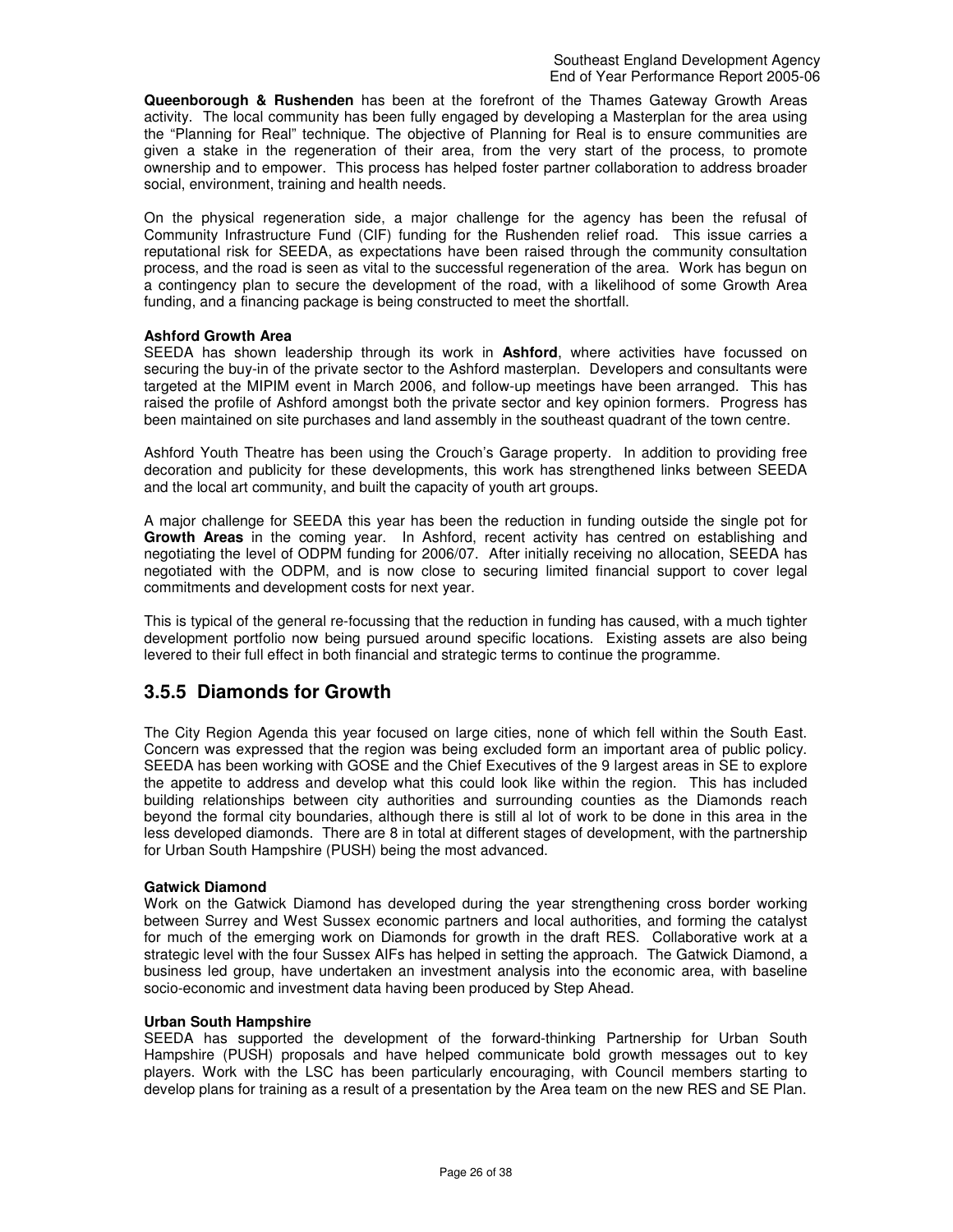## **3.5.6 HASTINGS AND BEXHILL**

Hastings and Bexhill Renaissance Limited (Trading as Sea Space) has continued to work closely with its funding partners and has been very successful in releasing additional resources, particularly for physical development and enterprise and incubation. A summary of key activities achieved by Sea Space within the year have been:

#### **Enterprise and Incubation**

The ongoing development of the Creative Media Centre and the opening of the second phase in November 2005 has provided a further 34 flexible work spaces for emerging companies. Its success has strengthened collaborative working with the Media Industries and attracted the BBC and private sector production capacity to the space, encouraging development of the film and TV industry in the area. Sea Space was also instrumental in facilitating a grant to the University of Brighton from SEEDA's Learning and Skills Division for the Broadcast Media Centre, a new teaching, training, research and professional services facility supporting the FdA in broadcast media. The Centre has also attracted £1.75m HEFCE funding. The Seafront Strategy was developed in collaboration with local authorities to provide a coordinated approach to destination management and a framework for investment.

#### **University Centre Hastings (UCH)**

- The development of the Centre as a multiversity was strengthened by the launch of a BSc in Information Management for Business course in collaboration with the University of Greenwich and the FdA degree in broadcast media. Further degrees are in the final stages of development with the Universities of Brighton, Sussex and Greenwich.
- Links with the University of Brighton have been strengthened by the creation of a joint strategic management structure between Sea Space/SEEDA and the University. Work is progressing on a Development Plan that will set out the joint vision for HE to 2013.

#### **Hastings Millennium Community (HMC)**

Sea Space, responsible for the delivery of HMC, has been instrumental in securing an increase in the development budget to £15.1m, funded by English Partnerships (EP). A master plan and urban design code were agreed with EP; these will define the quality of the environment and the standard of accommodation and place an emphasis on sustainability. A major milestone was the commencement of on site infrastructure works which will see the demolition of the former Stills Factory to provide a cleared site for housing development. Negotiations continue with the LSC for the accommodation of a vocational college within the master-plan close to Ore Station, and served by the proposed infrastructure for Millennium Communities. Sea Space will facilitate the development by assisting with site acquisition and the securing of planning permission. The facility will be an integral part of the proposed Post 16 Review development which includes a major development at Station Plaza.

#### **Pre-development and Infrastructure**

Sea Space has continued to work closely with GOSE and Hastings Borough Council on the delivery of key schemes in the EU Objective 2 Programme. To date well over £6m has been secured from European sources, providing a funding input to most Sea Space projects.The Queensway Office development, which will provide 16,000  $m^2$  of commercial and industrial space, recently achieved SEEDA Board approval following the granting of planning approval. Sea Space has succeeded in securing a loan from the Bank of Scotland to fund the major part of the cost of the £20m development, a relationship which has the potential to be extended to further developments in the future thereby reducing the need for public sector funding.

#### **Transport Infrastructure**

Sea Space has continued to engage with Government Agencies with the support of the local authorities to secure improvements to the A21 by influencing the outcome of spending priorities across the region. Development work on the Hastings-Bexhill Link Road is continuing in collaboration with ESCC as an integral element in the long term sustainability of the local economy

A partnership has been formed, at Sea Space's instigation, with local authorities in Kent and East Sussex to facilitate the securing of improvements to the Ashford-Brighton via Hastings rail link as part of the Coastway Rail Services study. Improved services were introduced by Southern Trains during the winter as a precursor to the improvements being sought. Network rail are currently reviewing the outcome of the study with a view to implementing some of the recommendations.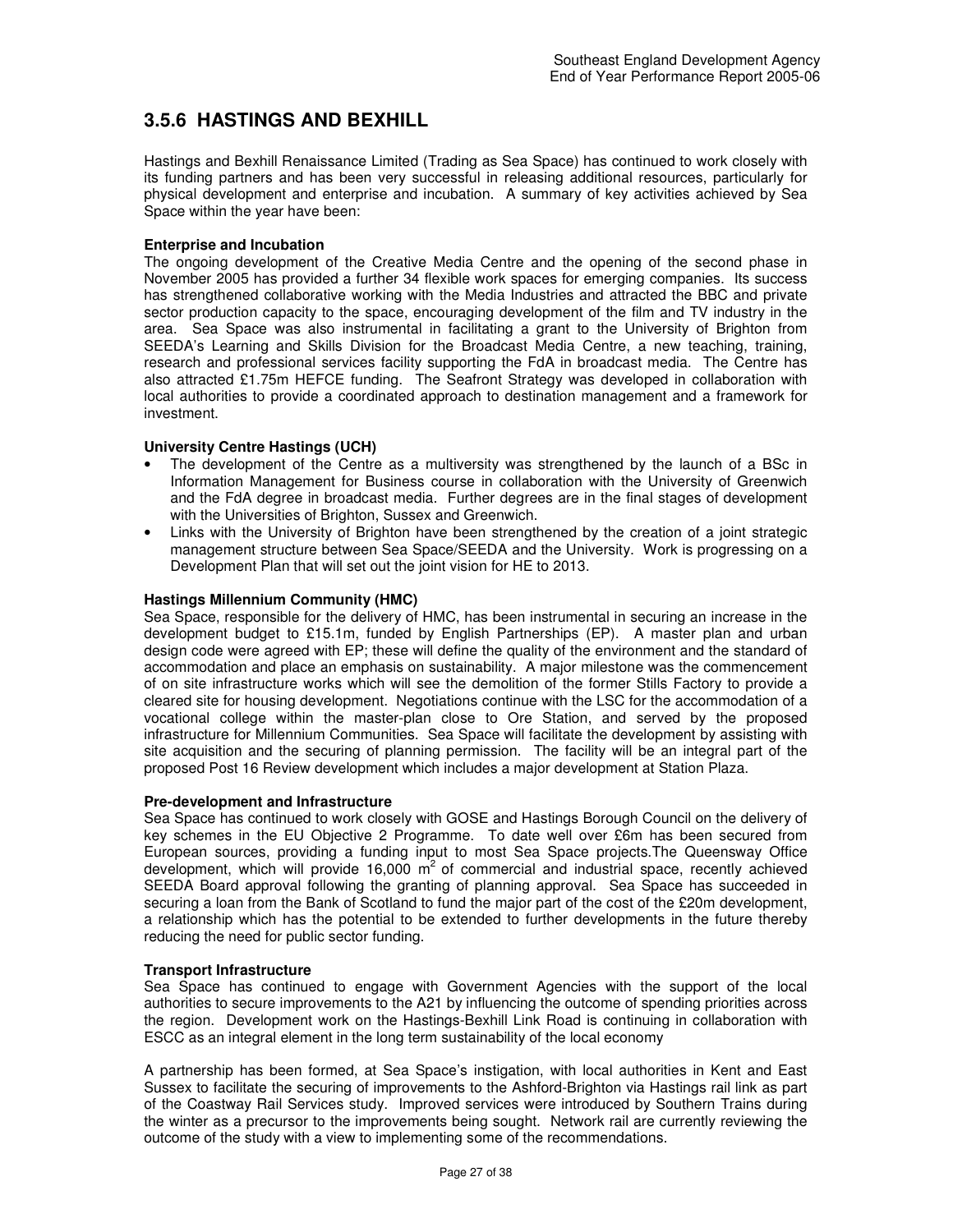# **4. LEAD ROLES**

SEEDA held lead roles for the following areas in 2005-06:

- Enterprise (including social enterprise)
	- o Manufacturing until July 05
	- o Construction until July 05
- CSR
- Innovation
- Waste
- Energy
- Broadband

### **4.1 Enterprise**

SEEDA took on the lead role for Enterprise on 1 July 2005 from EMDA. Key achievements and progress this year include:

- Simplification of Business Support: SEEDA led the collective RDA contribution into DTI's initially proposed approach to reducing the confusion caused by proliferation of business support schemes. The RDAs suggested strongly that the level to tackle the issue was regional, with RDAs best placed to lead strong regional partnerships. SEEDA's Chief Executive, Pam Alexander, sits on the newly formed cross-Whitehall Director General's decision making group. SEEDA is leading the Delivery Channels Workstream and Jeff Alexander chairs
- SME Procurement: SEEDA, as lead RDA, has worked with the training providers network and the RDA/SBS network to develop proposals for a more broadly based programme of training for small businesses on how to source suitable contract opportunities in the public sector and how to effectively bid for these contracts.
- Social Enterprise: In co-operation with DTI/SBS, SEEDA produced a joint RDA social enterprise supplement in the Observer on social enterprise day during Enterprise Week (14-20 November) and is currently leading the development of the RDA action plan for developing the Social Enterprise agenda. SEEDA represents the RDAs on the National Social Enterprise Strategy review group (chaired by Alun Michael).
- SEEDA is a core member of the LEGI interdepartmental working group, communicating the views of all of the English regions in the policy development and implementation process. This has included the development of national assessment criteria (developed in partnership with EMDA) for RDAs and Government Offices. SEEDA also led the development of a national response for all RDAs and GOs in relation to the round 1 LEGI process.
- SEEDA sits on the devolution working group for the Phoenix Fund and, in consultation with RDAs, developed recommendations for the process and content of devolved programmes resulting from the end of the funding stream.
- SEEDA's Chief Executive sits on the cross-Whitehall Women's Enterprise taskforce and SEEDA is currently working with the SBS to deliver a more woman-friendly approach to the delivery of business support.

### **4.1.1. Corporate Social Responsibility (CSR)/Sustainable Business**

SEEDA recently took on the lead role for CSR, and has set up an RDA network for those working on CSR and Sustainable Business practices. The first meeting will be on 8th June. We are planning to involve businesses leading in this field to help our learning curve and to further share best practice. If successful, we will be introducing a regular programme of workshops to promote our closer collaboration with business. A successful awards ceremony for Sustainable Businesses was held in Brighton in the year at which several innovative companies were able to gain a high profile for their products or services.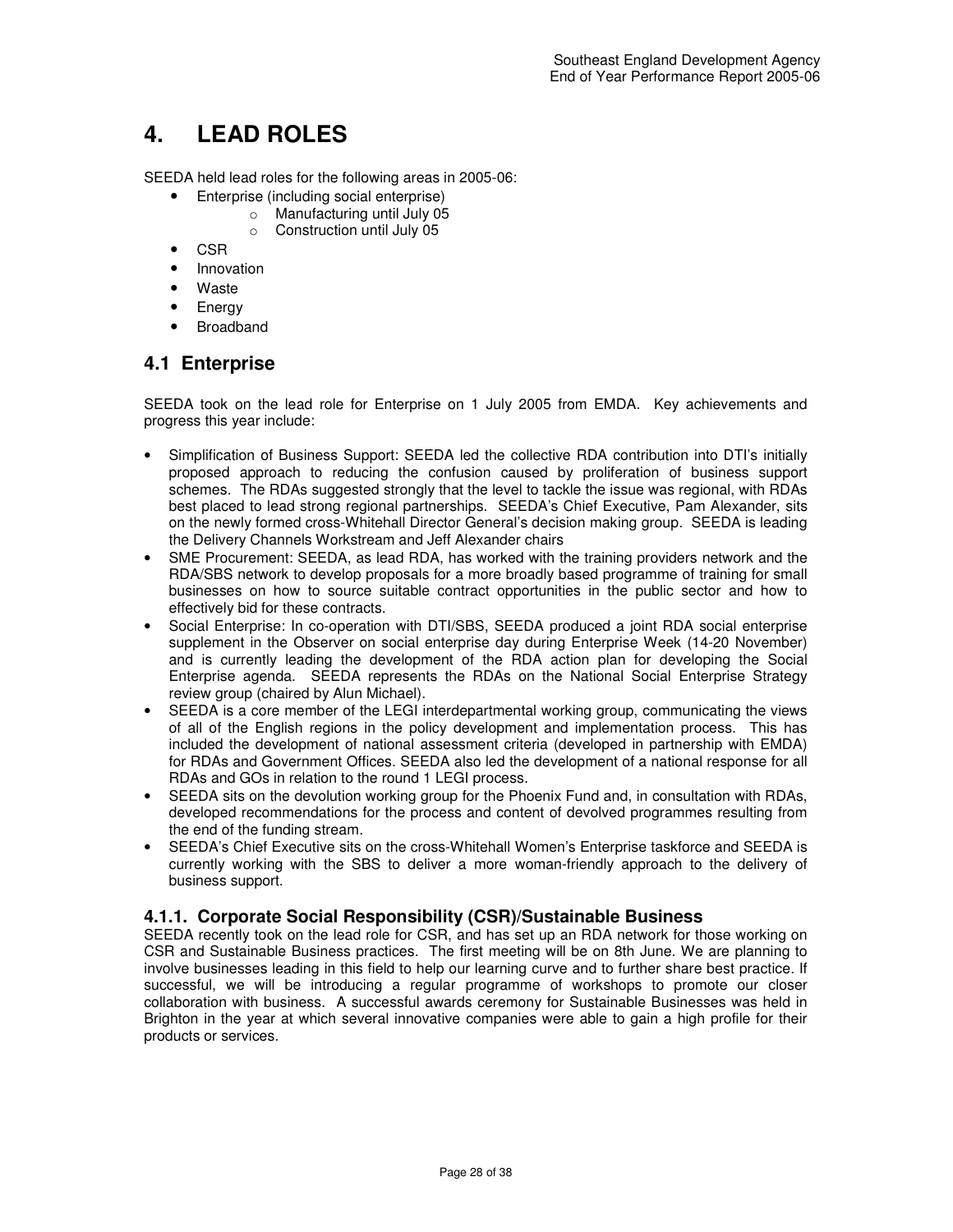## **4.2 Innovation**

In 2003 the innovation leads demonstrated for the first time, through the House of Lords enquiry into science in the regions, that the RDAs are serious players in supporting science innovation through £340m p.a. funding. As a result of this recognition of the important role played by RDAs, there is now much closer engagement between the RDAs and other funding agencies including the Research Councils, e.g. through the Funders Forum.

The RDAs work very closely on Innovation with the DTI and as appropriate, other government departments including the Treasury, through the Regional Innovation Science and Technology group (RIST). Examples of successful collaboration include:

- SEEDA led the development through RIST of Science and Industry Councils one is now established in every region.
- The skills for Innovation message is being accepted and repeated back to RDAs by government.
- SEEDA represents the RDA voice on skills shortages in critical subject areas in Select Committees.
- Co-ordination of the RDA response to the national DTI Technology Programme and relevant bids.
- SEEDA and YF are currently piloting Regional STEM Hubs / Support Centres, to lead to a smaller number of national and regional initiatives of real impact.
- A Greater South East Steering Group has been set up with SEEDA strategy team involved and facilitated by the Cambridge Massachusetts Institute (CMI) to develop the model of a tri-RDA Science City-Region.

### **4.3 Waste**

In advance of the publication of the Waste Strategy 2000 Review SEEDA was involved in a number of informal meetings with DEFRA officials to discuss the potential regional dimension in sustainable waste management. SEEDA has liaised with DEFRA and its contractors on performance measurement for the RDA Business Resource Efficiency and Waste programme. In November the SEEDA chair Jim Brathwaite met with Parliamentary Under Secretary Ben Bradshaw MP, who has responsibility for waste matters, to discuss the RDA's views on the need to move from a Waste Management to a Resource Management approach.

## **4.4 Energy**

This lead role has been given added importance following the decision in June 2004 to include Energy within the National-Regional Partnership project with DTI. This has received added confirmation through high-level meetings between RDA Chief Executives (led by SEEDA) and DTI, DEFRA, other Government Departments, Carbon Trust and Energy Saving Trust. The outcomes of these meetings have shaped much of the Energy Lead's agenda. SEEDA represents the RDAs on the Government's Sustainable Energy Policy Network (SEPN) and the DTI's Regional Energy Group.

Lead role activity to date has improved understanding on energy issues between DTI and RDAs. The fragmentation of energy policy responsibilities within Government is still a problem, and there is still a good deal of work to be done to get DEFRA, ODPM and HM Treasury properly engaged with RDAs (and with each other and DTI) on energy and energy-related issues, and to achieve consistency of approach across DTI.

Key areas of work over the past year have been:

- identifying energy infrastructure required to address climate change and security of supply objectives, linking with regional economic development and the sustainable communities agenda (current)
- continuing to work with DTI DEFRA and ODPM,to ensure that the delivery of energy efficiency and sustainability policy 'on the ground' in sustainable communities matches up to national policy (current);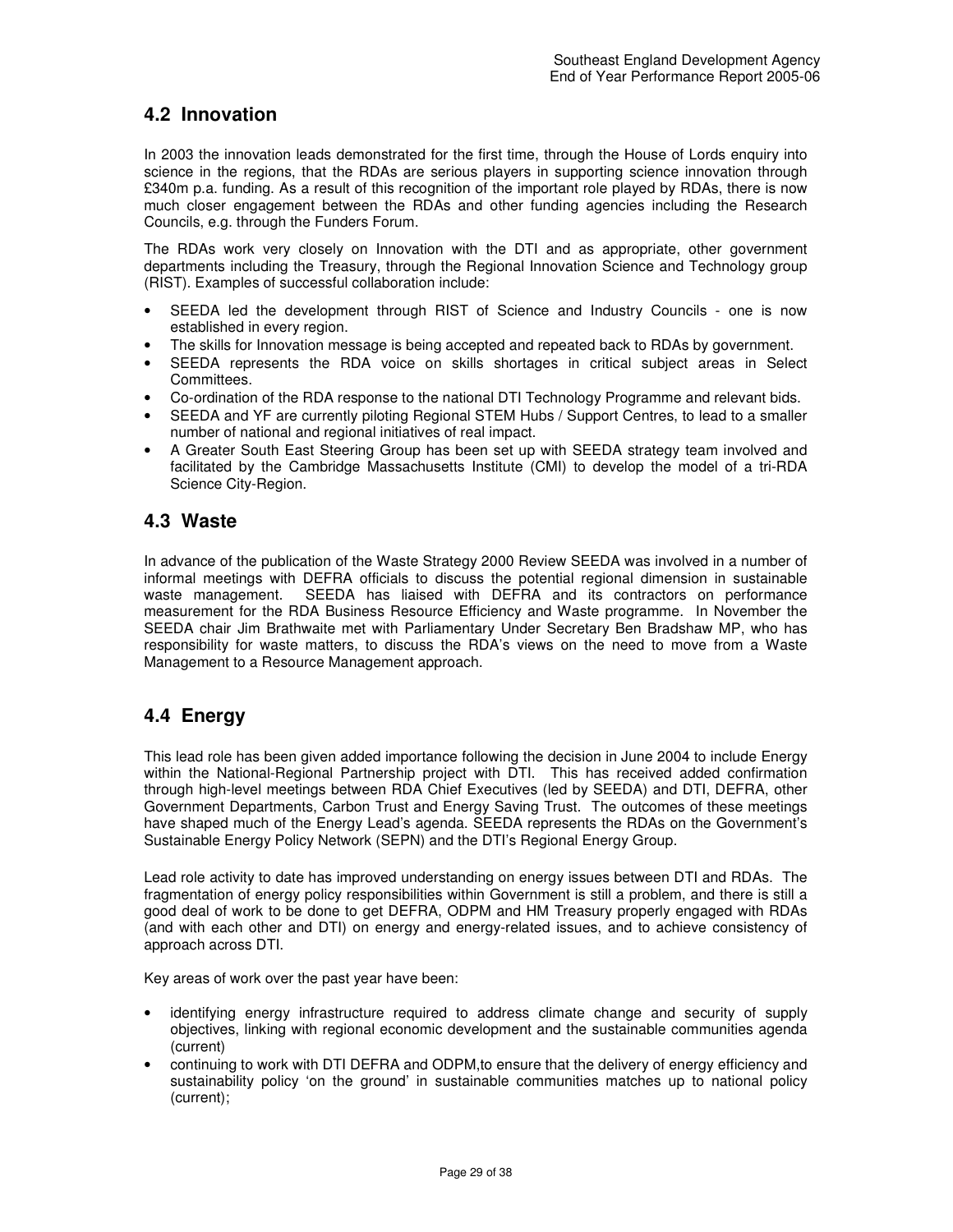## **4.5 Broadband and ICT**

ICT and Broadband is a complex and fast moving area involving a mix of public and private sector activities. The past year has seen a significant change in emphasis away from the deployment of first generation Broadband services and towards ICT/Broadband adoption and effective use as a driver for productivity, innovation and GVA growth. The broadband infrastructure agenda has also shifted firmly to Next Generation Broadband services where the UK is already lagging behind the leading adopters in Japan, Korea and the USA. Significant changes in the commercial Broadband market in the UK and the rapidly developing convergence between telecommunications (data and voice), IT and digital media (particularly television) continue to make it extremely difficult to predict the pace and nature of future developments with any certainty.

To enable RDAs to respond or act collectively in this difficult and fast moving environment, a strong network of Broadband and ICT leads in all RDAs and the devolved administrations has been established.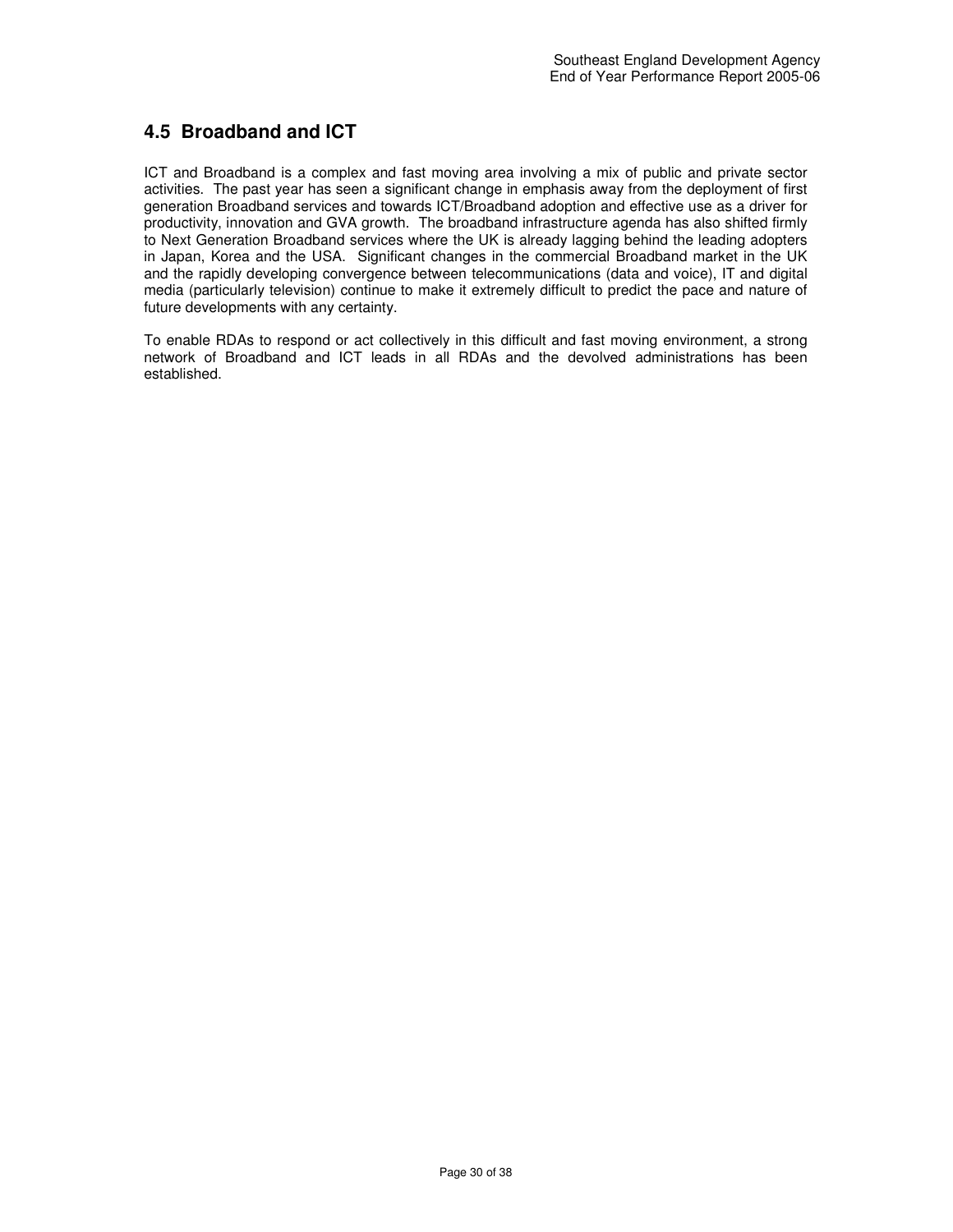# **5. OUTPUTS**

SEEDA has performed well in 2005-06, exceeding all but one of the tasking framework output targets as set in the Corporate Plan.

Targets were exceeded for the following outputs:

- 1. Job Creation
- 2. Employment Support
- 3. Business Creation
- 4. Business Support
- 4a. Number of Businesses in New Collaborations with the Knowledge Base
- 5(i) Public & Private Regeneration Infrastructure Investment Levered (£m)
- 5a. Brownfield Land Remediated
- 6. Skills
- 6a. Adults receiving Basic Skills training
- 6b. Adults Supported to Achieve a Level 2 Qualification

SEEDA underachieved in the target for the following output:

5(ii) Public & Private Regeneration Infrastructure Investment Levered (% Prv)

**Figure 5 - Performance against Corporate Plan at end of 2005-06** 



An in-depth analysis and review of progress has been carried out for the full year. Actual achievements measured against Corporate Plan targets are included at **figure 5** along with the disaggregation of output data.

#### **1. Job Creation – No of Jobs Created or Safeguarded**

The actual number of jobs created or safeguarded achieved this year (4240) exceeded SEEDA's Corporate Plan target by 140 jobs, or 3%. The transfer of the GKN project the SFIE team due to their experience of DTI business support products allowed outputs from this project to be counted, providing a major contribution t the final figure.

#### **2. Employment Support – No of People Assisted to Get a Job**

In the last half of 2005-06 SEEDA reported 3678 people assisted to get a job against the full year Corporate Plan forecast of 2400. The year end total has exceeded expectations by 265%, providing employment support to a total of 8770 people. This over-achievement is due to the Redundancy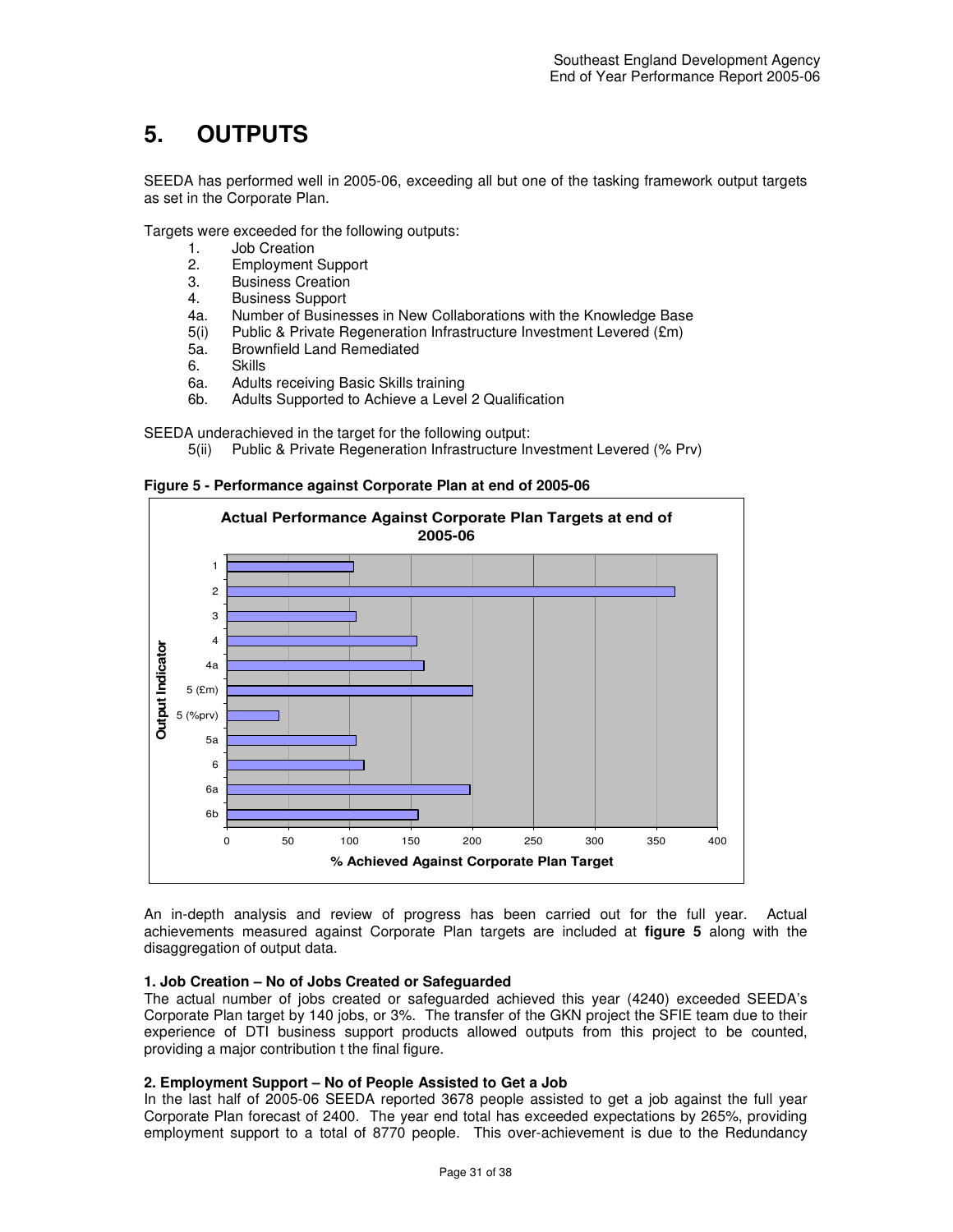Support Unit working with a series of redundancies within the region by large companies that were not predicted at the start of the year.

#### **3. Business Creation - No of New Businesses Created and Demonstrating Growth after 12 Months and Businesses Attracted to the Region**

The Enterprise Hubs & Gateways assisted SEEDA in exceeding the Business Creation output target by 107 at year end with a corporate total of 2,027.

#### **4. Business Support - No of Businesses Assisted to Improve their Performance**

Business support achieved exceeded the forecast significantly over the year with a 55% increase over target, delivering 35,700 business assists. A significant contribution to this has been through the tourism programme. Business links also performing strongly, (delivering 10,730 assists against a target of 8,254) and there was another successful year for the Enterprise Hubs and Gateways.

#### **4a. Business Support - No of Businesses within the Region Engaged in New Collaborations with the Knowledge Base**

There has been an overachievement in this new output target of 61%. A new pilot scheme (Proof of Concept) launched in April has proved very successful and has been able to deliver an additional 40 new collaborations with the knowledge base against its target of 200 for the year.

In the first half of the year it was identified that there had been some misunderstanding in the definition used by the Business Links. This was clarified and 259 businesses engaged in collaborations with the Knowledge Base were identified, indicating a 64% increase against their Corporate Plan target of 167 for the year.

#### **5. Regeneration - Public and Private Regeneration Infrastructure Investment Levered (£M)**

SEEDA comfortably exceed its annual target of £130m at year end and with the permission of DTI, SEEDA have been able to claim all outputs generated by projects administered on their behalf

#### **Public and Private Regeneration Infrastructure Investment Levered (% Private)**

A total of £55.36m private regeneration was achieved in 2005-06. This equates to 21.22% private regeneration levered. The figure would have been much larger, but due to the inclusion of the SFIE funding (which is all from the public sector), the % private figure has dropped significantly.

#### **5a. Reclamation and Redevelopment of Brownfield Land (Ha)**

SEEDA has exceeded its target expectations by 5% for the above output, remediating a total of 101.11 hectares of Brownfield Land over the year.

The over-performance by the Hastings & Bexhill AIF in quarter 4 assisted SEEDA to achieve a total of 7.61 hectares more than originally forecast.

#### **6. Skills – No of People Assisted in their Skills Development as a result of RDA Programmes**

SEEDA has exceeded it target of 37,350, achieving 41,783 assists. The largest contribution to the over-performance has been the Rural Leader Plus programme due to a much greater than anticipated number of people seeking to improve their skills development over the year.

#### **6a. Skills – No of Adults gaining Basic Skills as Part of the Skills for Life Strategy that Count Towards the Skills PSA Target**

SEEDA has exceeded its Corporate Plan target of 2,650 by almost double its original target at year end; with a further 2,598 (98%) adults gaining basic skills.

Two SRB schemes (Surrey & Sussex and Kent & Medway) both out-performed their target expectations this year. The Learning and Skills Basic Skills NHS programme continued to perform well in the second half and delivered an additional 1,666 outputs against target at year end.

#### **6b. Skills - No of Adults in the Workforce who lack a full Level 2 or Equivalent Qualification who are Supported in Achieving at Least a Full Level 2 Qualification or Equivalent**

This measure was mis-forecast at the start of the year with very few outputs actually achieved by half year. This was due to a lack of understanding of the definition of the output, which was addressed at half year and the output target re-profiled. A total of 437 adults supported in achieving a level 2 qualification exceeded the re-profiled target of 280 by 157, or 56% at year end.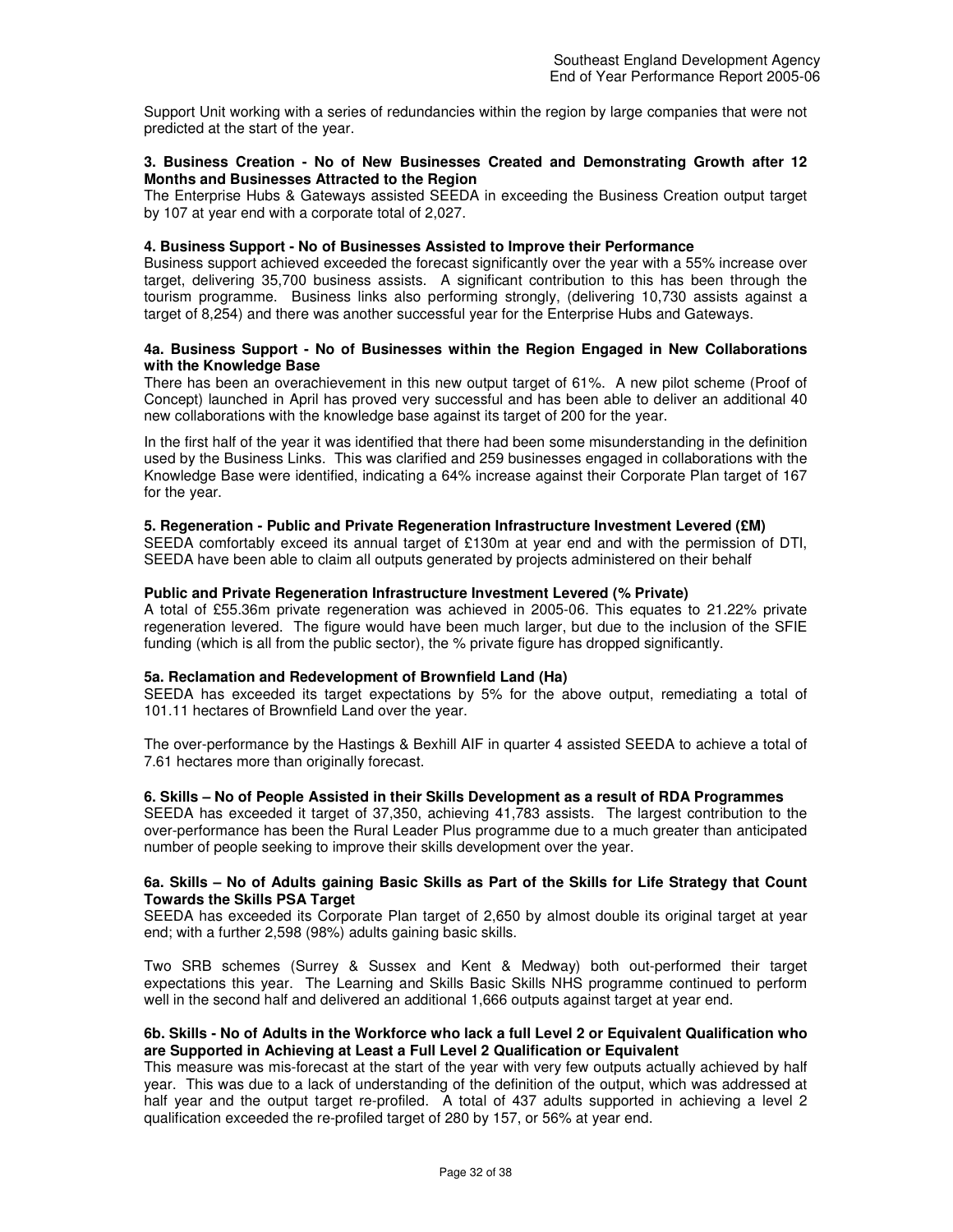The University Centre in Hastings delivered 221 adults against a target of zero as it was originally expected that this level of qualification would be delivered through Hastings College of Arts and Technology main campus.

#### **Notes**

#### • **Conversion of Tier 3 Reported Outputs to New Tasking Framework Outputs**

As not all projects have been able to switch reporting methodology fromt Tier 3 outputs to the new Tasking Framework outputs, an internal process was devised to aid in the sole reporting of the new Tasking Framework outputs corporately.

SEEDA have agreed that all SRB projects will continue reporting Tier 3 outputs as most are in their final year. For Corporate Plan purposes, an educated guess was made to see how much of the Tier 3 could be 'mapped' across and reported under the new Tasking Framework Skills output, which can only capture people receiving skills assistance of 6 hrs+. This comprised of a % of C3a (3-30hrs) and C3b (30hrs+) Tier 3 outputs to make up this figure.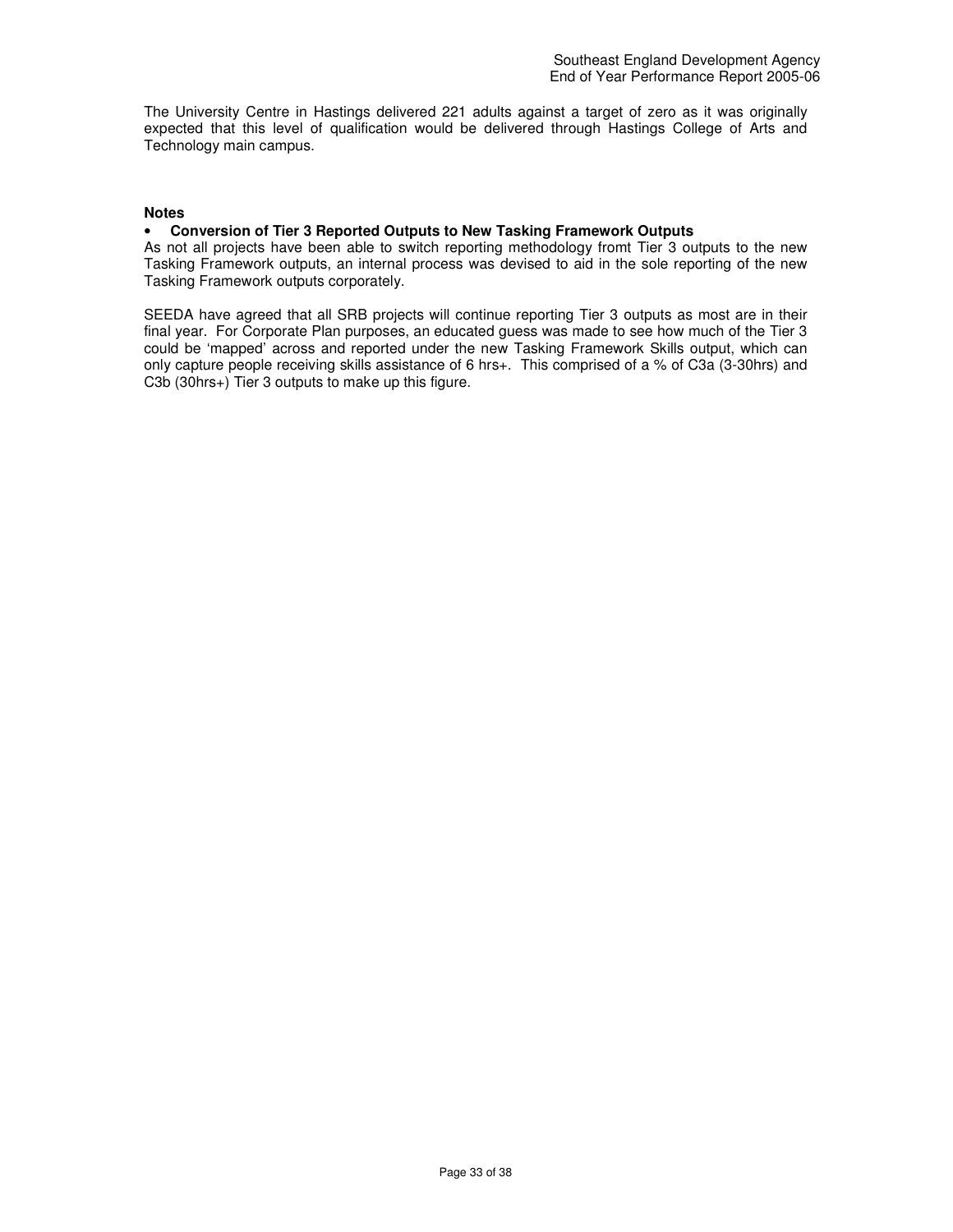### **PERFORMANCE AGAINST OUTPUT TARGETS Quarter 4 2005-06Annex I**

| <b>Targets</b> |                                                                                                                                                                            | <b>Quarter 4</b> |            | <b>Full Year</b> |            | <b>Disaggregation</b> |            |           |
|----------------|----------------------------------------------------------------------------------------------------------------------------------------------------------------------------|------------------|------------|------------------|------------|-----------------------|------------|-----------|
|                |                                                                                                                                                                            | CP               | <b>ACT</b> | CP               | <b>ACT</b> | <b>URB</b>            | <b>RUR</b> | <b>DA</b> |
|                | <b>Headline</b>                                                                                                                                                            |                  |            |                  |            |                       |            |           |
| 1              | Number of Jobs Created or Safeguarded                                                                                                                                      | 1213             | 1854       | 4100             | 4240       | 2725                  | 1029       | 914       |
| 2              | Number of People Assisted to get a Job                                                                                                                                     | 1950             | 1121       | 2400             | 8770       | 6900                  | 1867       | 1087      |
| 3              | Number of New Businesses Created and Demonstrating Growth<br>After 12 months and Businesses Attracted to the Region                                                        | 645              | 701        | 1920             | 2027       | 1585                  | 427        | 323       |
| 4              | Number of Businesses Assisted to Improve their Performance                                                                                                                 | 8301             | 12247      | 23000            | 35700      | 26195                 | 7040       | 9038      |
| 4a             | Number of Businesses Engaged in New Collaborations with the<br>Knowledge Base                                                                                              | 253              | 288        | 390              | 627        | 427                   | 193        | 83        |
| 5              | Public and Private Regeneration Infrastructure Investment Levered<br>$(\text{Em})$                                                                                         | 33.25            | 187.14     | 130.00           | 260.83     | 111.95                | 148.87     | 171.16    |
|                | Public and Private Regeneration Infrastructure Investment Levered<br>(% private)                                                                                           | 50.00            | 14.35      | 50.00            | 21.22      | 44.51                 | 3.71       | 5.15      |
| 5a             | Reclamation and Redevelopment of Brownfield Land (Ha)                                                                                                                      | 9.40             | 11.50      | 96.00            | 101.11     | 82.77                 | 18.34      | 28.16     |
| 6              | Number of People Assisted in their Skills Development as a result<br>of RDA Programmes                                                                                     | 15250            | 17900      | 37350            | 41783      | 30251                 | 10564      | 20195     |
| 6a             | No of Adults gaining Basic Skills as Part of the Skills for Life<br>Strategy that count towards the Skills PSA Target                                                      | 3222             | 2124       | 2650             | 5248       | 3826                  | 1125       | 973       |
| 6b.            | No of Adults in the Workforce who lack a full Level 2 or Equivalent<br>Qualification who are Supported in Achieving at least a full Level 2<br>Qualification or Equivalent | 154              | 98         | 280              | 437        | 343                   | 94         | 145       |

**KEY:**

CP Corporate Plan Target

ACT Actual achievement

URB Urban

RUR Rural

DA Disadvantaged Areas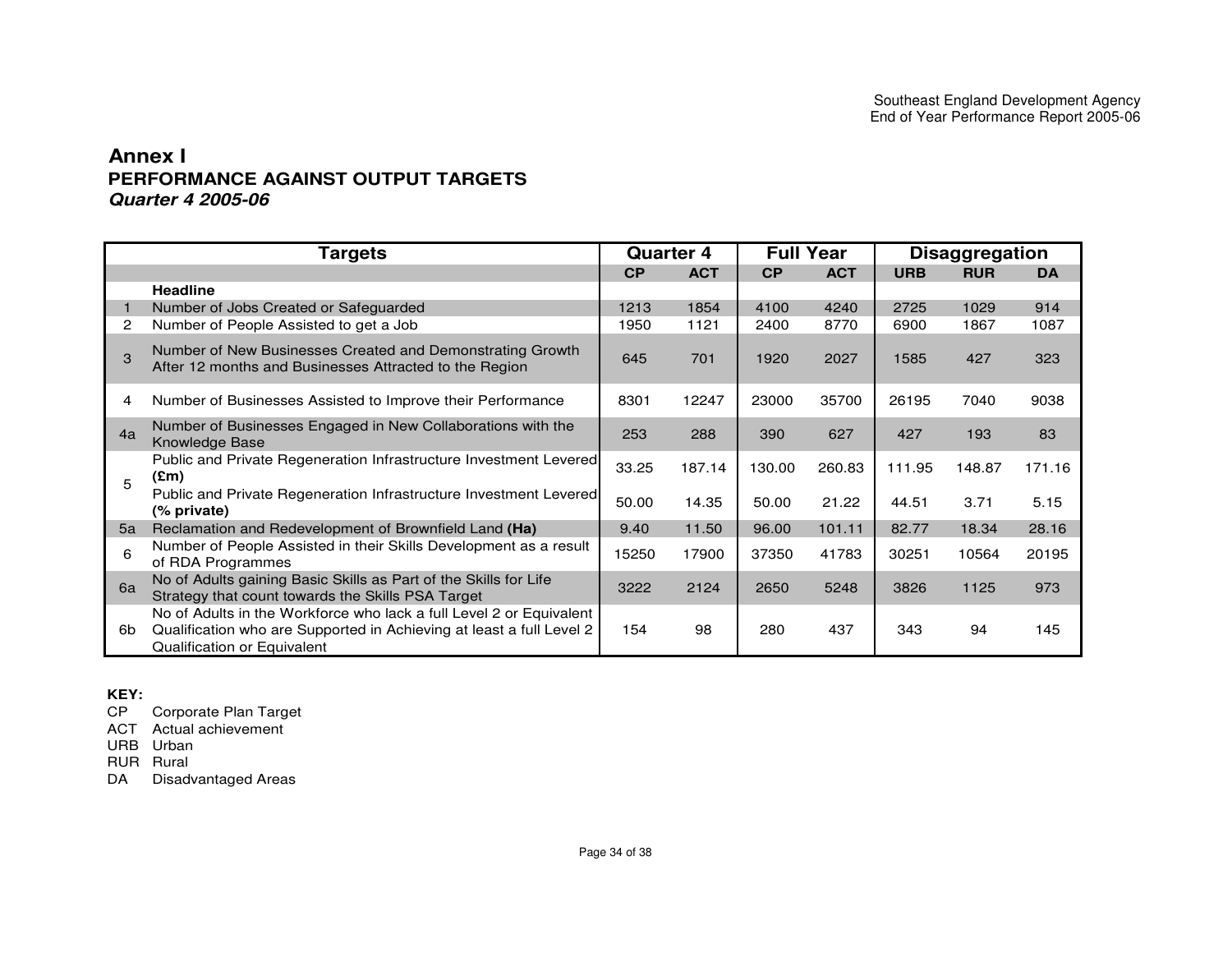# **6. FINANCIAL AND OPERATIONAL REVIEW**

### **6.1 FINANCIAL REVIEW**

### **OVERVIEW**

SEEDA achieved full spend at year end with no end of year flexibility required. The financial forecasts to DTI have been more consistent across the year, and SEEDA's payment record for invoices has significantly improved.

The profile of spend has not been even over the year due to programmes not beginning at the start of the year as 2005/06 was the first year of a new 3 year Corporate Plan. To combat this for future years SEEDA is reviewing its contract procedure under the Lean Office initiative, and is building capacity within partners. SEEDA has been more productive this year about bringing forward new projects to balance the deficit left by projects that were either postponed or did not happen. This was due to positive management decisions and more robust systems in place.

### **Activity Report**

The results of expenditure for the year ending  $31<sup>st</sup>$  March 2006 can be seen in the below table. All expenditure is still subject to completion of final accruals receipt of final SRB claims and the audit checks.

The result for the year, subject to the finalisation mentioned above, is that we will have a minor undespend of circa £100,000 on our total Single Pot budget. The programme expenditure in the attached table does show some underspend of circa £2.7m. This amount, together with additional capital receipts of £1.1m has been utilised by an increased requirement for non cash changes in respect of depreciation, Balance Sheet holding costs and asset write downs. This reallocation was recognised and budgeted for as decisions were made to bring forward or delay projects to meet our targets as we approached the year end.

The utilisation of our full Single Pot allocation together with the released end of year flexibility from 2004/05 of £7.7m, which was only confirmed in November, has been the successful result of a huge effort on behalf on the whole agency to bring forward projects and execute them after a slow start to the year.

Subject to final accruals, the total Single Pot outcome is set out in the following summary of variances, compared to the previous forecasts:

| Reduced programme expenditure                              | £1.9m    |  |  |  |
|------------------------------------------------------------|----------|--|--|--|
| Add reduced administration expenditure                     | £0.7m    |  |  |  |
| Add extra capital receipts                                 | £1.1 $m$ |  |  |  |
|                                                            |          |  |  |  |
| Less extra non cash charges for depreciation, assets write |          |  |  |  |
| down and nominal Balance Sheet holding costs               | £3.8m    |  |  |  |
|                                                            |          |  |  |  |

#### **Net Total Under Spend E0.1m**

The administration expenditure at £0.7m below forecast, is mainly due to non recoverable VAT provision being lower than expected.

With regard to monitoring by the DTI, all RDA Single Pot outturn figures are aggregated together for budget control purposes. The overall RDA forecast is presently showing a small forecast under spend, with no major variances from budget in any RDA.

For the year ended 31<sup>st</sup> March, 96% of invoices received were paid within 30 days compared to a target of 95%. The target was £3.2 and achievement was £8.1m, the excess saving of £4.9, can be counted towards the full three year (2005/8) savings target.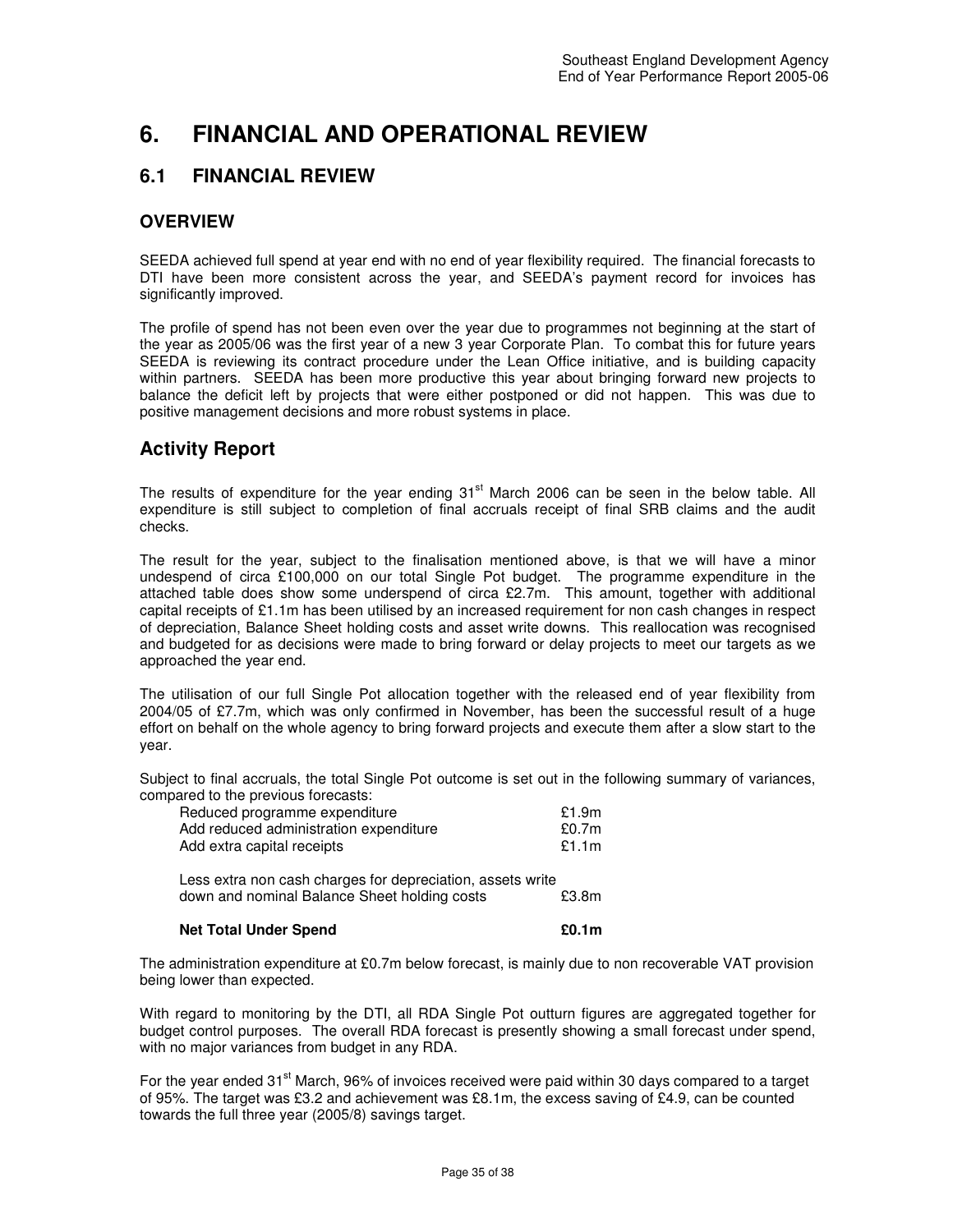# **Expenditure Report**

|                                      | <b>Full Year</b>       | <b>Previous</b><br><b>FY.Forecast</b> | <b>Current</b><br><b>FY.Forecast</b> | <b>Forecast</b><br>Variance |  |
|--------------------------------------|------------------------|---------------------------------------|--------------------------------------|-----------------------------|--|
|                                      | Orig. Budget<br>£000's | £000's                                | £000's                               | £000's                      |  |
| <b>Business &amp; International</b>  |                        |                                       |                                      |                             |  |
| Area Based Regeneration              | 2,443                  | 2,738                                 | 2,688                                | $-50$                       |  |
| Enterprise                           | 29,956                 | 29,884                                | 29,958                               | 74                          |  |
| Innovation                           | 15,065                 | 16,322                                | 15,902                               | $-420$                      |  |
| <b>Total Division</b>                | 47,463                 | 48,944                                | 48,548                               | $-396$                      |  |
| Development & Infrastructure         |                        |                                       |                                      |                             |  |
| Area Based Regeneration              | 9,267                  | 8,244                                 | 8,663                                | 419                         |  |
| Enterprise                           | 5,700                  | 6,030                                 | 5,945                                | -85                         |  |
| <b>Quality Places</b>                | 29,786                 | 37,595                                | 33,709                               | $-3,886$                    |  |
| <b>Total Division</b>                | 44,753                 | 51,869                                | 48,317                               | $-3,552$                    |  |
| <b>Hastings &amp; Bexhill</b>        |                        |                                       |                                      |                             |  |
| Area Based Regeneration              | 12,300                 | 12,538                                | 14,414                               | 1,876                       |  |
| <b>Total Division</b>                | 12,300                 | 12,538                                | 14,414                               | 1,876                       |  |
| Learning & Skills                    |                        |                                       |                                      |                             |  |
| Area Based Regeneration              | 13,747                 | 13,609                                | 13,673                               | 64                          |  |
| Enterprise                           | 2,830                  | 2,878                                 | 3,360                                | 482                         |  |
| Innovation                           | 8,170                  | 7,435                                 | 6,797                                | $-638$                      |  |
| Strategic Influence                  | $\mathbf 0$            | 60                                    | 42                                   | $-18$                       |  |
| <b>Total Division</b>                | 24,747                 | 23,982                                | 23,872                               | $-110$                      |  |
| Resources                            |                        |                                       |                                      |                             |  |
| Area Based Regeneration              | 13,204                 | 9,730                                 | 10,024                               | 294                         |  |
| Innovation                           | 0                      | 101                                   | 75                                   | $-26$                       |  |
| Strategic Influence                  | 730                    | 153                                   | 96                                   | $-57$                       |  |
| <b>Total Division</b>                | 13,934                 | 9,984                                 | 10,195                               | 211                         |  |
| <b>Strategy &amp; Sustainability</b> |                        |                                       |                                      |                             |  |
| Area Based Regeneration              | 2,477                  | 2,833                                 | 2,798                                | $-35$                       |  |
| Enterprise                           | 3,156                  | 3,044                                 | 3,066                                | 22                          |  |
| Innovation                           | 915                    | 752                                   | 704                                  | $-48$                       |  |
| Strategic Influence                  | 2,723                  | 2,634                                 | 2,675                                | 41                          |  |
| <b>Total Division</b>                | 9,271                  | 9,263                                 | 9,243                                | $-20$                       |  |
| <b>Total Single Pot Programme</b>    | 152,468                | 156,580                               | 154,589                              | $-1,991$                    |  |
| Administration                       | 18,399                 | 18,399                                | 17,650                               | $-749$                      |  |
| <b>Non Cash</b>                      | 7,800                  | 6,800                                 | 10,600                               | 3,800                       |  |
| Sub total Prog + Admin + Non<br>Cash |                        |                                       |                                      | 1,060                       |  |
| <b>Less Additional Funding</b>       |                        |                                       |                                      |                             |  |

**Net Expenditure Variance -40**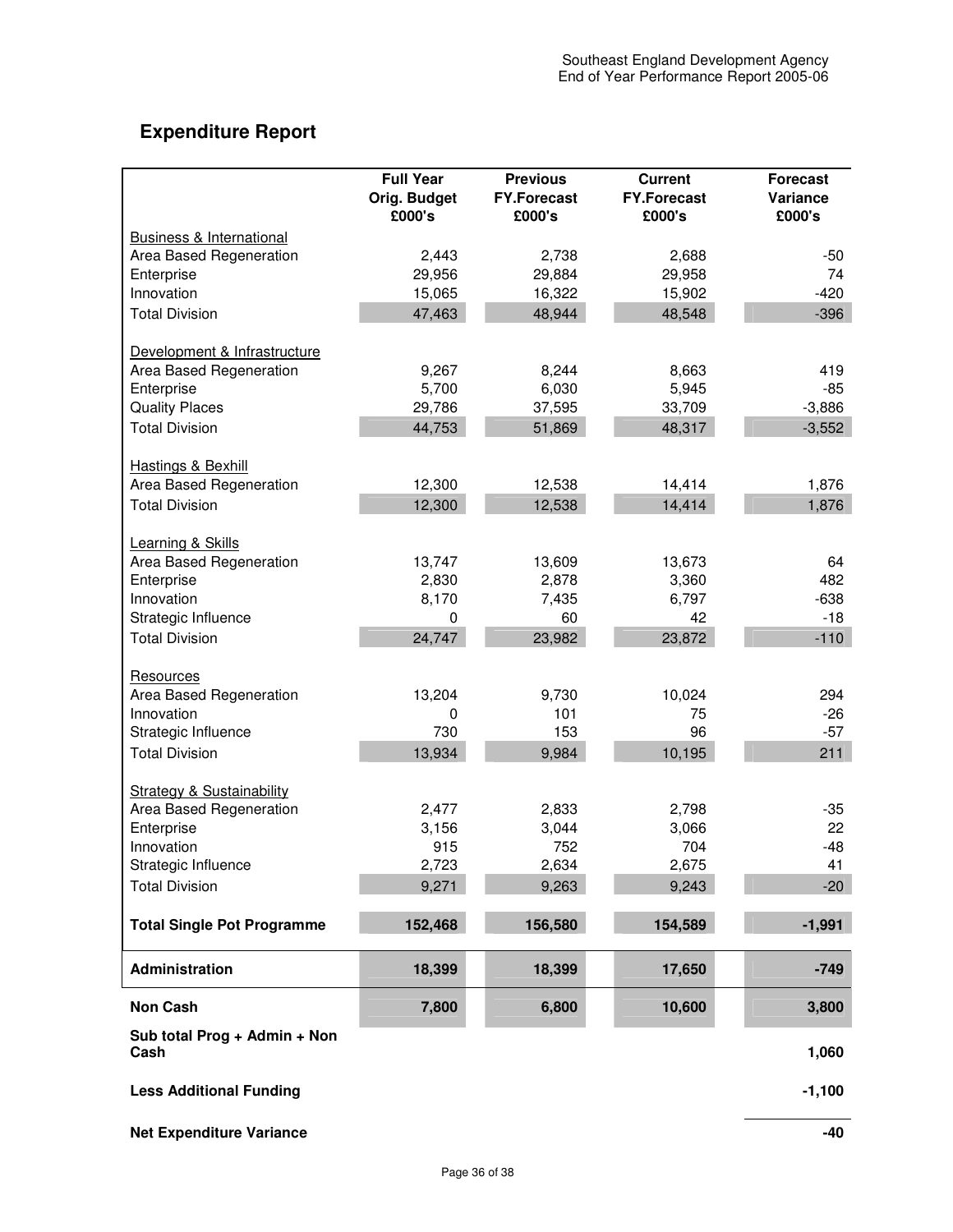## **6.2 OPERATIONAL REVIEW**

### **6.2.1 Head Count and HR Operational Issues**

SEEDA has 347 employees in March 06 against a year start off position of 292. Increased headcount was almost entirely due to the new responsibilities assumed by the RDA this year (i.e. Business Links, R&D Grants, etc) reflecting its broadening agenda. SEEDA also hosted a number of secondees from partner organisations. As an indicator of SEEDA's commitment to career development, 30 staff moved – either permanently or on secondment - to new posts within the Agency and a small number undertook secondments to external organisations. Staff turnover for the year was around 13%.

### **6.2.2 Performance Management**

2005/6 saw the implementation of the new RDA Tasking Framework from 1 April, even though work continued on developing the output definitions and disaggregation methodology. The 2005-08 Corporate Plan was developed on this basis. The requirement to reforecast outputs at half year due to the lack of definitions was minimal, with only one output reforecast. The roll out of, and greater strategic use of strategic added value has raised the profile of SAV within the Agency.

SEEDA has developed a cohesive evaluation policy, strategy and framework to guidance published by DTI and OffPAT. This has been rolled out across the Agency with the initial round of evaluation training having received positive feedback from project managers. An evaluation database has been set up to support this and assist ongoing learning.

The Performance Development Team (PDT) has advised on both project and programme evaluations in 05/06. To focus resources in 06/07 PDT developed an evaluation work programme in 05/06 which is currently being worked through.

The creation of two new teams (the Systems Improvement Team and the Business Management Support Team) have produced great improvements throughout the past year. The SIT team work constantly to improve the systems SEEDA uses. One great success this year ahs been the full automation of reporting from the Project Management System (PMS). The BMS team provide coherent and detailed induction and project management training as well as forming a knowledge base of all SEEDA processes. A central Knowledge Centre has been set up to collect all guidance in one place and improve organisational learning.

### **6.3 EFFICIENCY PLAN PERFORMANCE**

SEEDA overachieved against both the Gershon efficiency target of 2.5% set for all RDAs and the efficiency target set by SEEDA's Board of 5%. Performance has been good this year, but this is partially due to it being easier to identify efficiency savings within the first year than it will be in the second. These savings have been achieved in both cash and non-cash terms. The 2005/06 summary results are as follows:

| Item                        | 2005/6 Target | 2005/6 Achieved |  |  |
|-----------------------------|---------------|-----------------|--|--|
| Rural Programme             | £110,000      | £132,000        |  |  |
| Area Programme              | £200,000      | £200,000        |  |  |
| <b>Consultants/Advisers</b> | £200,000      | £2,160,000      |  |  |
| Property Income             | £100,000      | £1,329,000      |  |  |
| <b>SPV Funding Leverage</b> | £650,000      | £3,321,000      |  |  |
| Administration              | £160,000      | £390,000        |  |  |
| <b>IT Systems</b>           | £160,000      | ŋ               |  |  |
| <b>Cross Cutting Teams</b>  | £80,000       | £80,000         |  |  |
| Non Cash Outputs            | £1,660,000    | £2,221,000      |  |  |
| Total                       | £3.320,000    | £9,833,000      |  |  |

SEEDA has taken on board the findings of the Gershon Review and as well as the statutory efficiency plan has developed a full performance improvement programme using LEAN methodology and the new 'Design Immersion' technique to define new solutions.